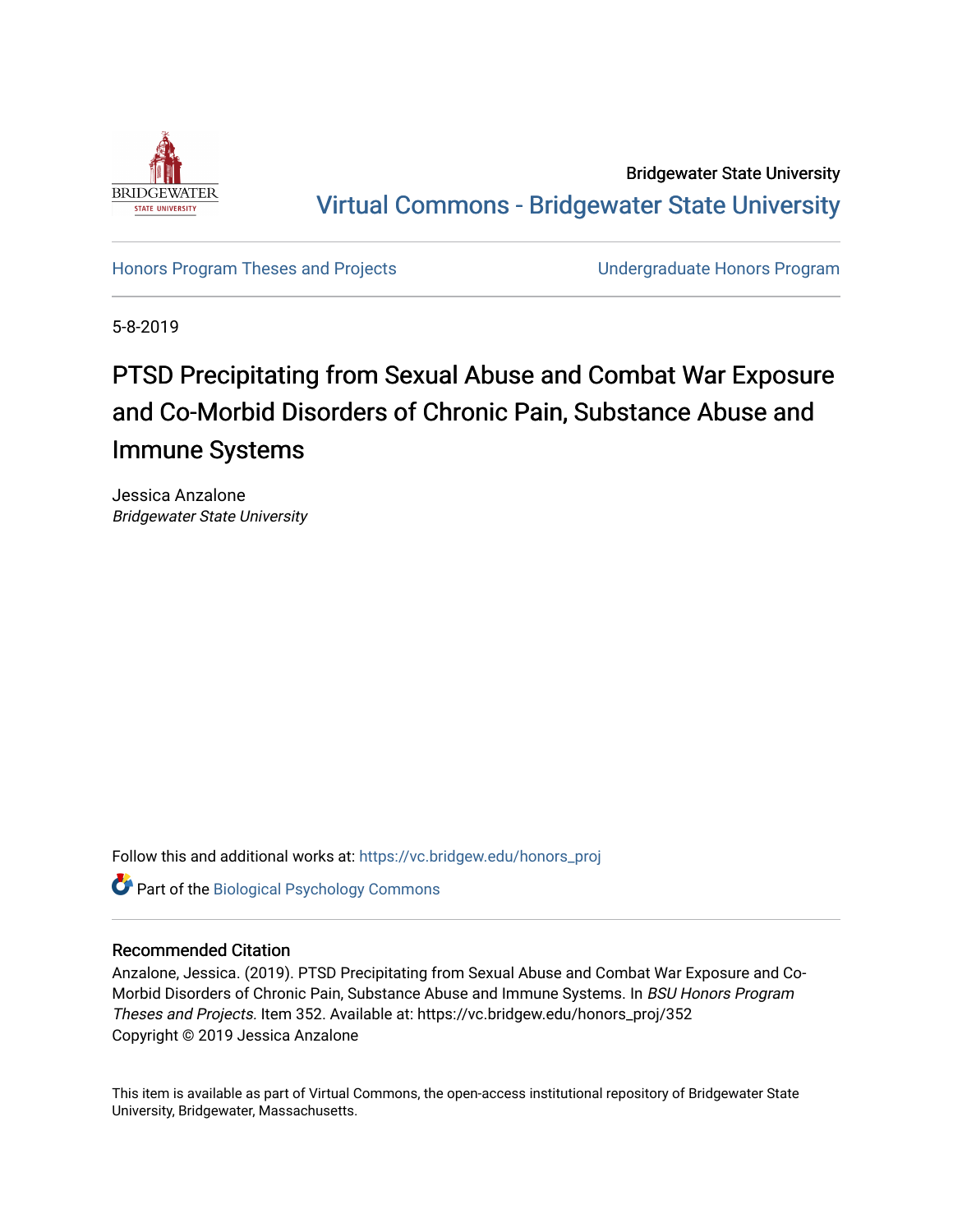# **PTSD Precipitating from Sexual Abuse and Combat War Exposure and Co-Morbid Disorders of Chronic Pain, Substance Abuse and Immune**

**Systems**

Jessica Anzalone

Submitted in Partial Completion of the Requirements for Commonwealth Interdisciplinary Honors in Biology and Psychology

Bridgewater State University

May 8, 2019

Dr. Merideth Krevosky, Thesis Advisor Dr. Sharon Goyette, Thesis Advisor Dr. Kenneth Adams, Committee Member Dr. Joseph Seggio, Committee Member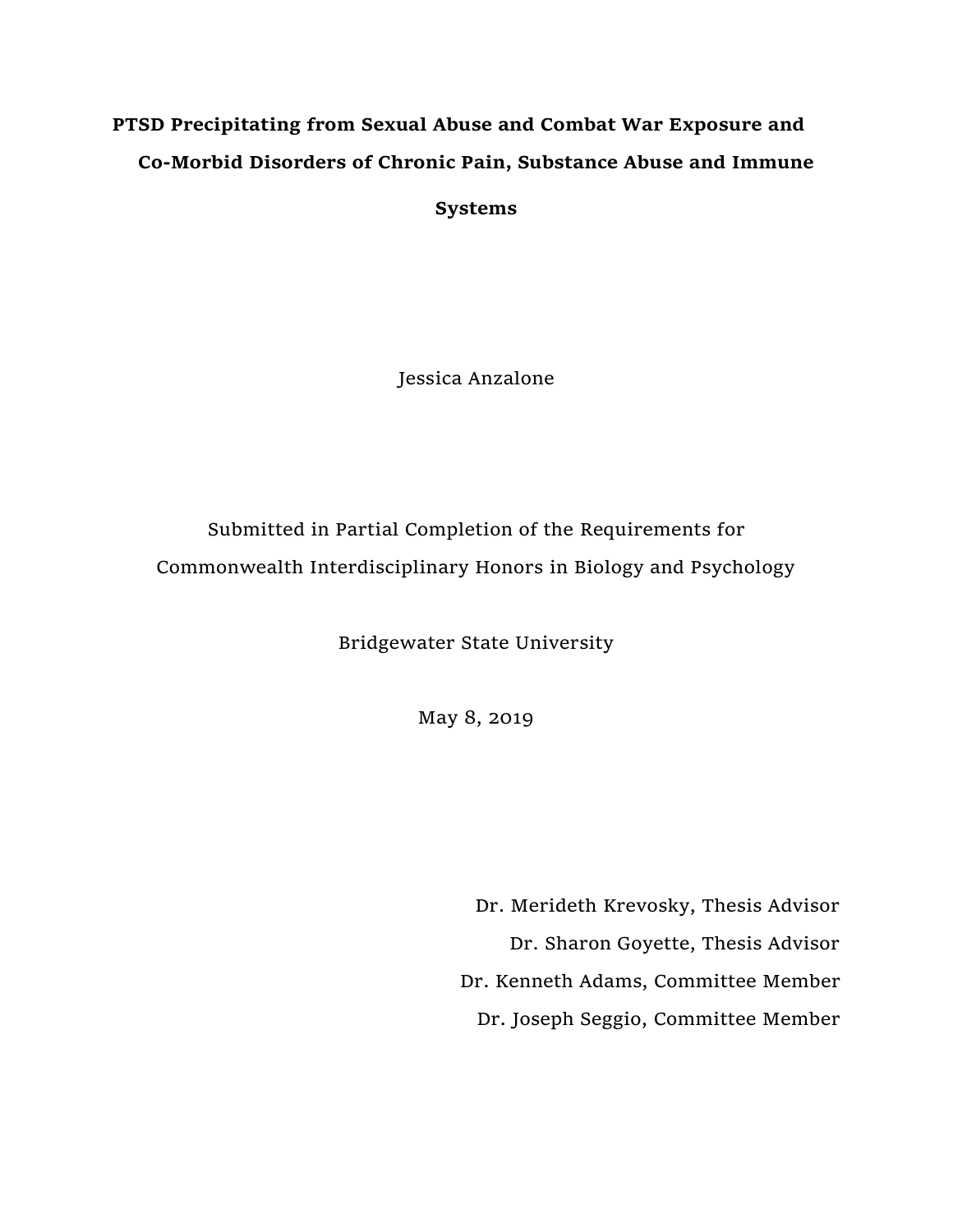# **TABLE OF CONTENTS**

| 4.1 The Sympathetic and Parasympathetic Nervous Systems 8                                                                    |    |
|------------------------------------------------------------------------------------------------------------------------------|----|
| 5. NEUROANATOMICAL STRUCTURES INVOLVED IN FEAR AND MEMORY 13<br>5.4 Prefrontal Cortex-Amygdala: Emotional Overmodulation and |    |
|                                                                                                                              |    |
| 7. PTSD PRECIPITATING FROM COMBAT WAR EXPOSURE IN VETERANS 26                                                                |    |
|                                                                                                                              | 29 |
|                                                                                                                              | 36 |
|                                                                                                                              |    |
| 11. PUBLIC AWARENESS AND UNDERSTANDING OF PTSD 45                                                                            |    |
|                                                                                                                              |    |
|                                                                                                                              |    |
|                                                                                                                              |    |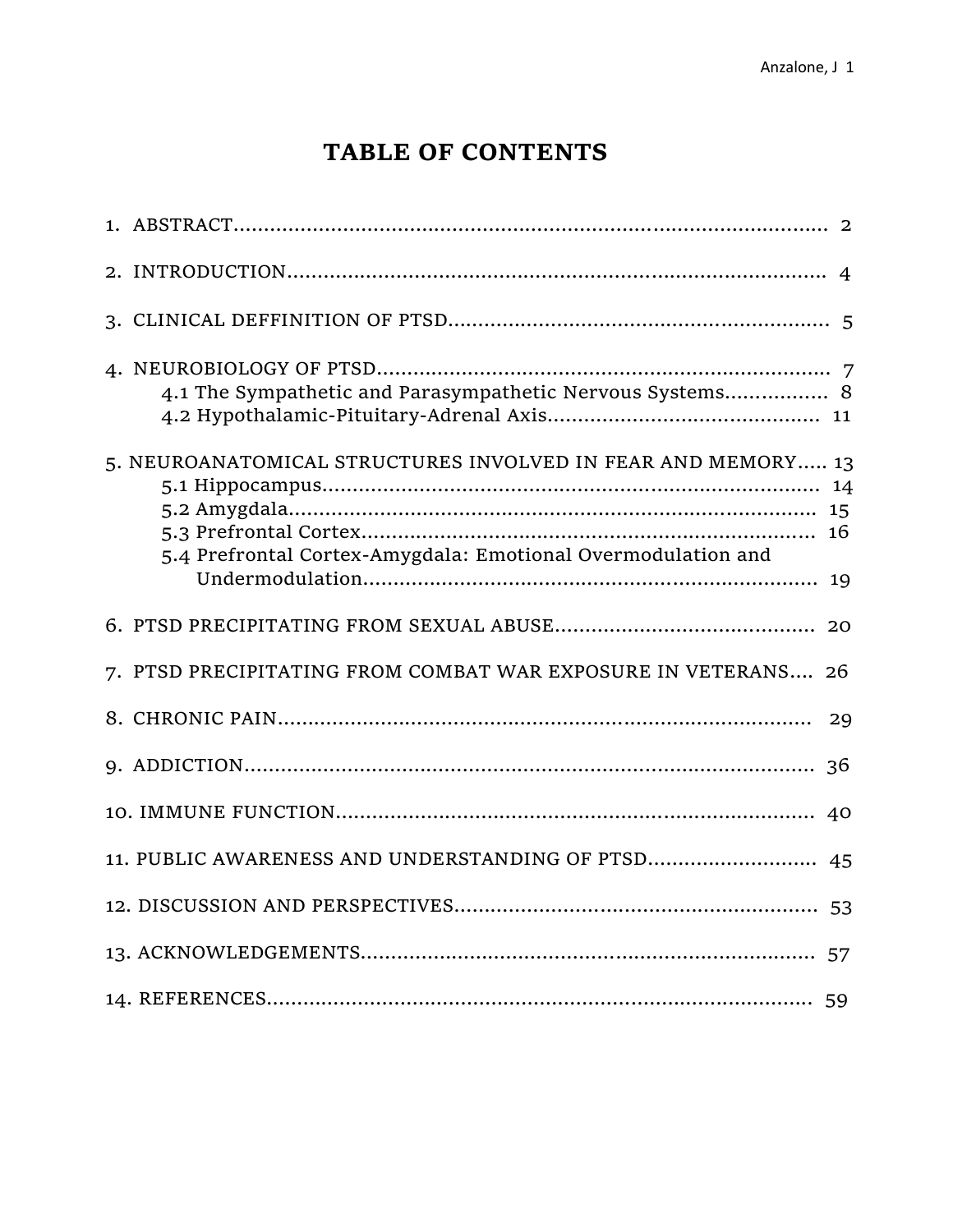### **Abstract**

Posttraumatic stress disorder (PTSD) is a trauma and stress related disorder that some people develop after exposure to a traumatic life altering event. The person must witness the traumatic event, have the traumatic event occur to a loved one, or experience a traumatic event first hand. According to the publication of the American Psychiatric Association, the fifth edition of the Diagnostic and Statistical Manual of Mental Disorders (DSM-5), the diagnostic criteria for the identity of PTSD must include behavioral symptoms that accompany PTSD in four diagnostic clusters; re-experiencing, avoidance, negative cognitions and mood, and arousal (American Psychological Association, 2018). Two of the most common demographics affected by PTSD are survivors of sexual assault and combat war veterans and these are typically cached together. Yet, preliminary investigation suggests while there is overlap in manifestation of the disease, there may be important differences depending on the context in which the events took place: military versus sexual assault. Scientific literature will be used to create an in-depth comparison of the similarities and differences in symptoms and physiological impacts of PTSD between sexual assault survivors and combat war veterans. Specifically, this study will focus on differences and also the identification of biomarkers of chronic pain, addiction and assessment of immune function.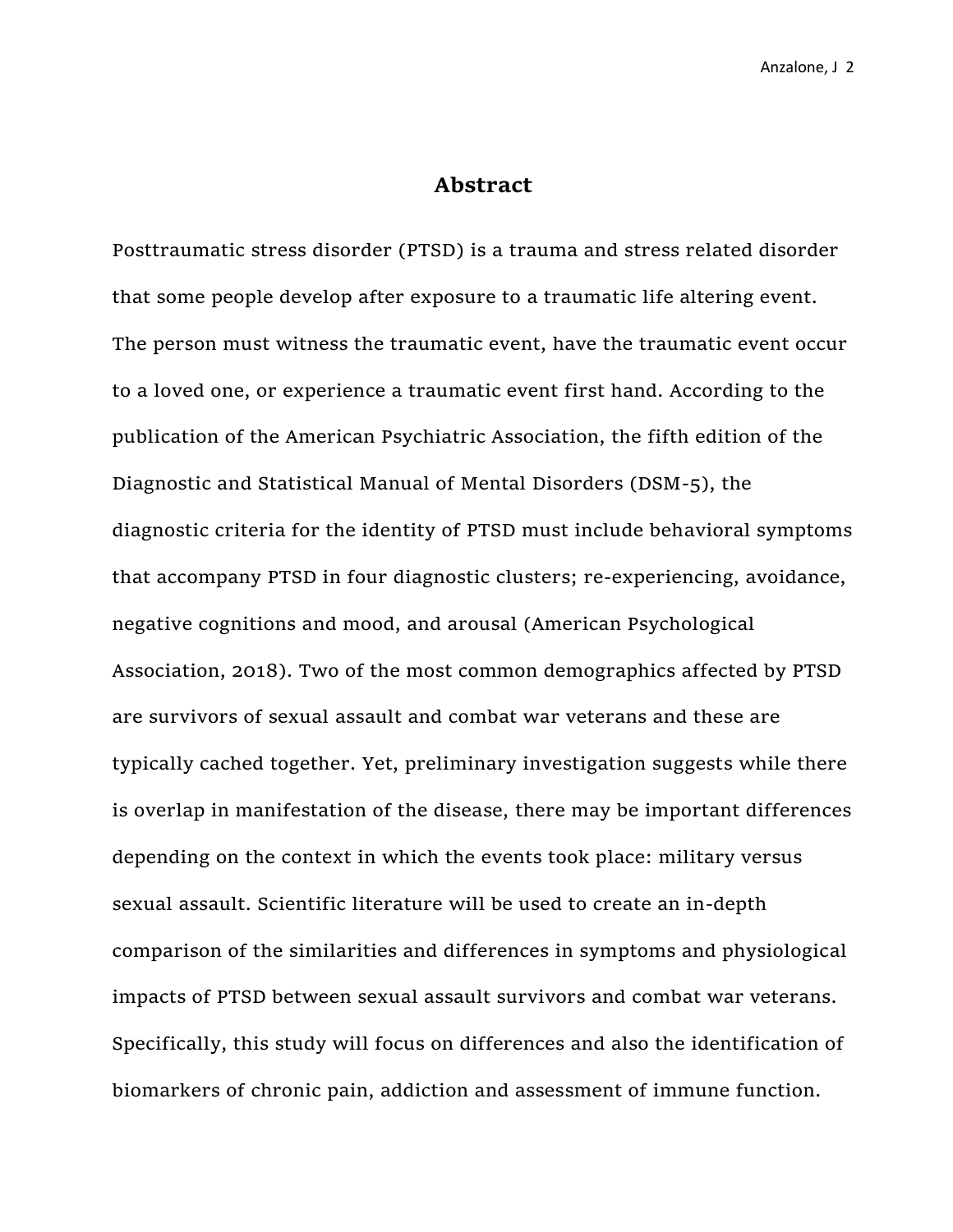The desired outcome is to develop a better comprehension of PTSD and work towards public awareness of the differences between sexual and war combat PTSD. This will result in facilitating a more accurate and successful understanding of treatment for individuals who are experiencing symptoms of PTSD.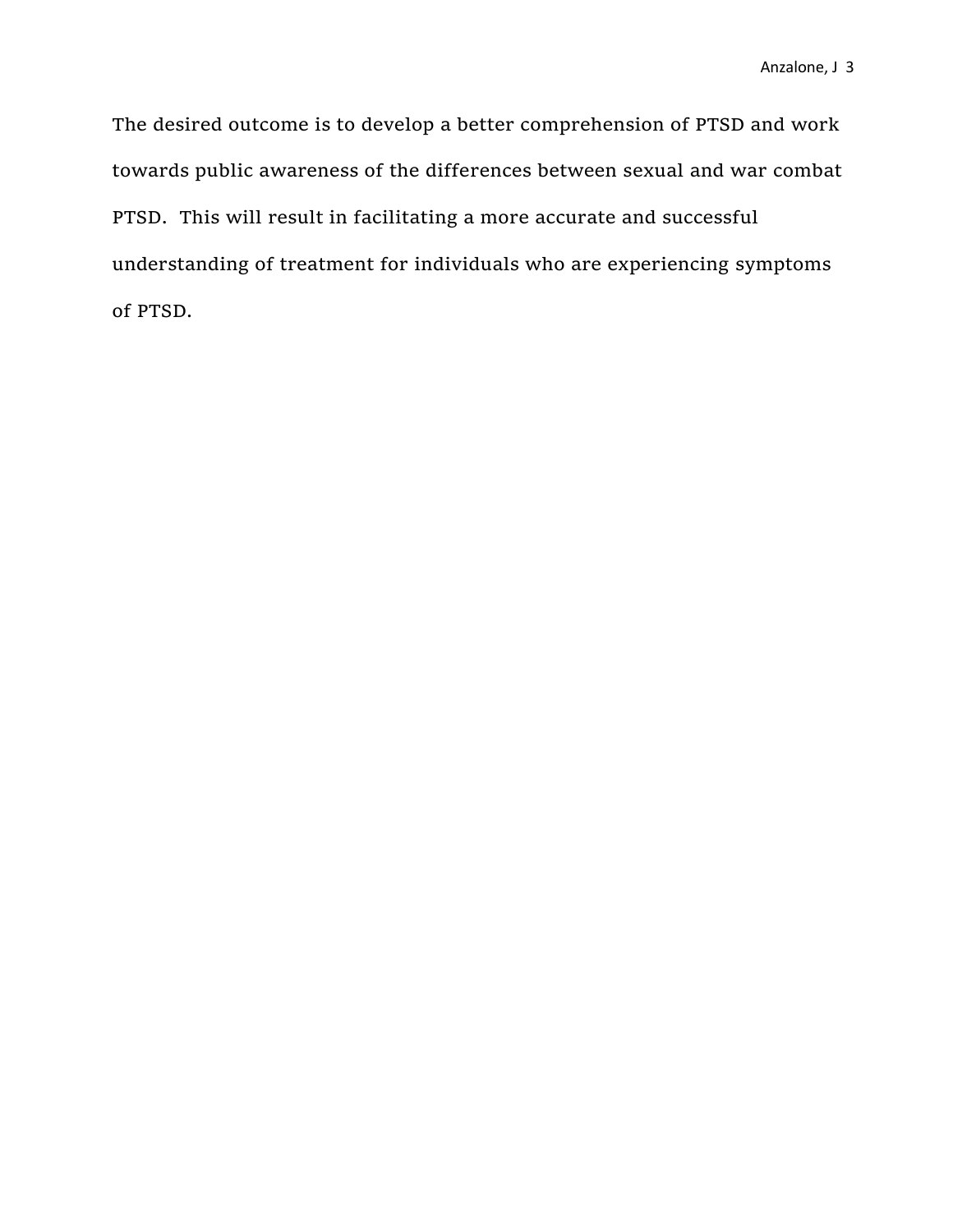#### **Introduction**

Individuals who have survived sexual violence or were involved in wartime combat experience rates of Posttraumatic stress disorder (PTSD) estimated to be between 10-40 percent higher compared to the general population (Brunet & Sareen, 2015). According to the Diagnostic and Statistical Manual of Mental Disorders, 5th Edition, (DSM-5), PTSD is a trauma and stress related disorder that some people develop after exposure to a traumatic life altering event. To be diagnosed with the disorder, an individual must witness a traumatic event, have the traumatic event occur to a loved one, or experience a traumatic event first hand. The fifth edition of the Diagnostic and Statistical Manual of Mental Disorders (DSM-5), states that the diagnostic criteria for the identification of PTSD must include behavioral symptoms that accompany PTSD in four diagnostic clusters; reexperiencing, avoidance, negative cognitions and mood, and arousal (American Psychological Association, 2018).

Chronic pain is often reported in patients who have PTSD (Noel et al., 2016). Additionally, PTSD and substance abuse are prevalent and often cooccur (McCauley et al., 2012). Furthermore, individuals afflicted with PTSD have biological alterations in their primary pathways of neuroendocrine and immune function (Neigh & Ali, 2016). Therefore, this review will first focus on the neurobiological and anatomical characteristics of PTSD and then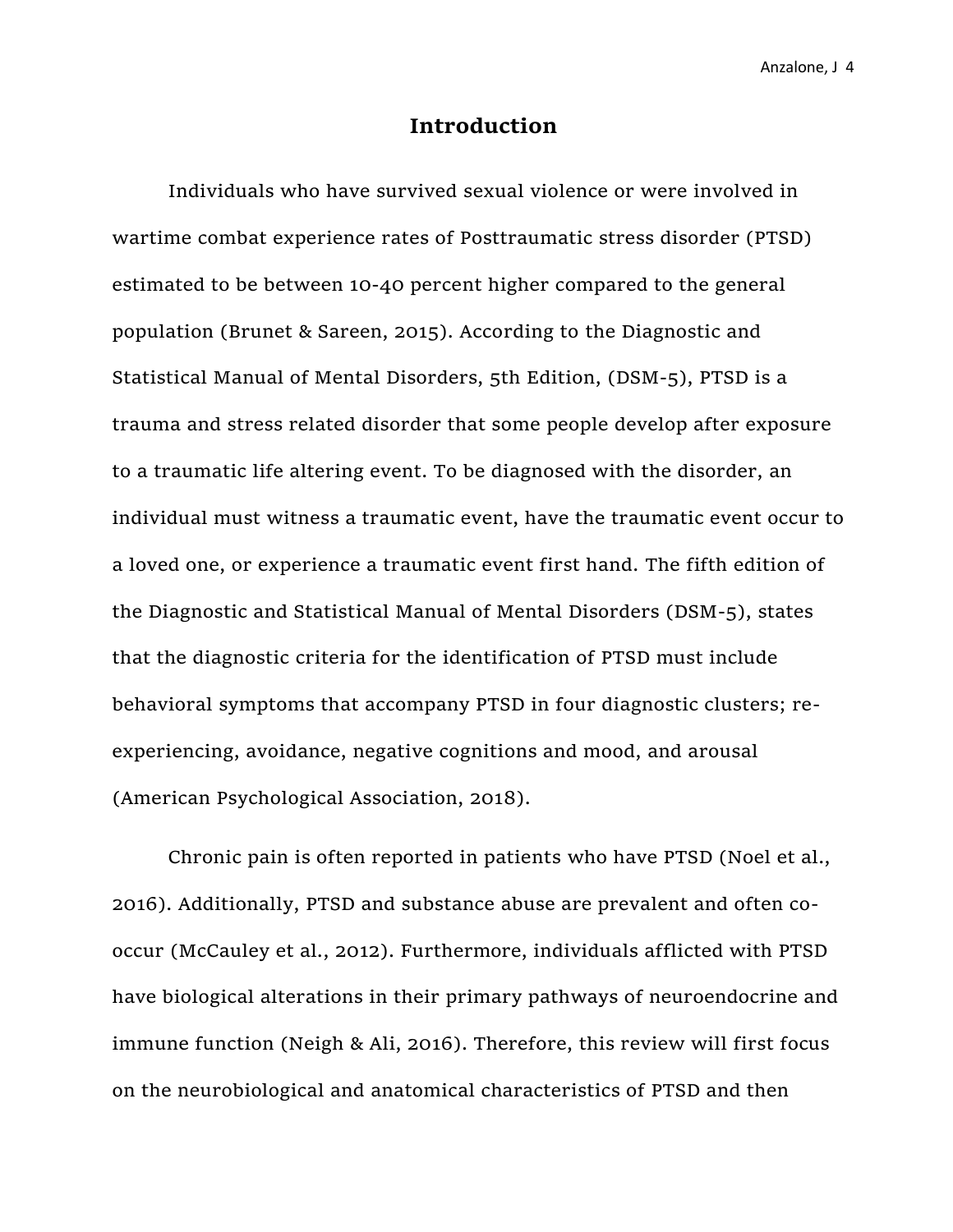identify the two primary demographics, combat war veterans and survivors of sexual abuse, that have been investigated in this study. The three conditions that are often co-morbid with PTSD and each other: chronic pain, addiction, and immune disorders, will then be discussed in relation to PTSD. Furthermore, this review will discuss the extent to which these comorbidities differentially impact sexual assault survivors with PTSD and combat war veterans with PTSD. Finally, data will be presented describing the discrepancy in PTSD related research for these populations. Comparison of the similarities and differences between these two groups provides intrinsic benefits in forming a holistic understanding of PTSD.

# **Clinical Definition of PTSD**

The newest edition of the American Psychiatric Association's (APA) Diagnostic and Statistical Manual of Mental Disorders (DSM-5) has recently altered the criteria for the positive diagnosis of PTSD. Diagnostic criteria for the identity of PTSD must include behavioral symptoms that accompany PTSD in four diagnostic clusters; re-experiencing, avoidance, negative cognitions and mood and arousal. The precipitating event must be identified as an exposure to sexual violation, serious injury, or threatened death. The exposure to the precipitating event must result from a direct experience to a traumatic event; first hand repeated or extensive exposure to extreme details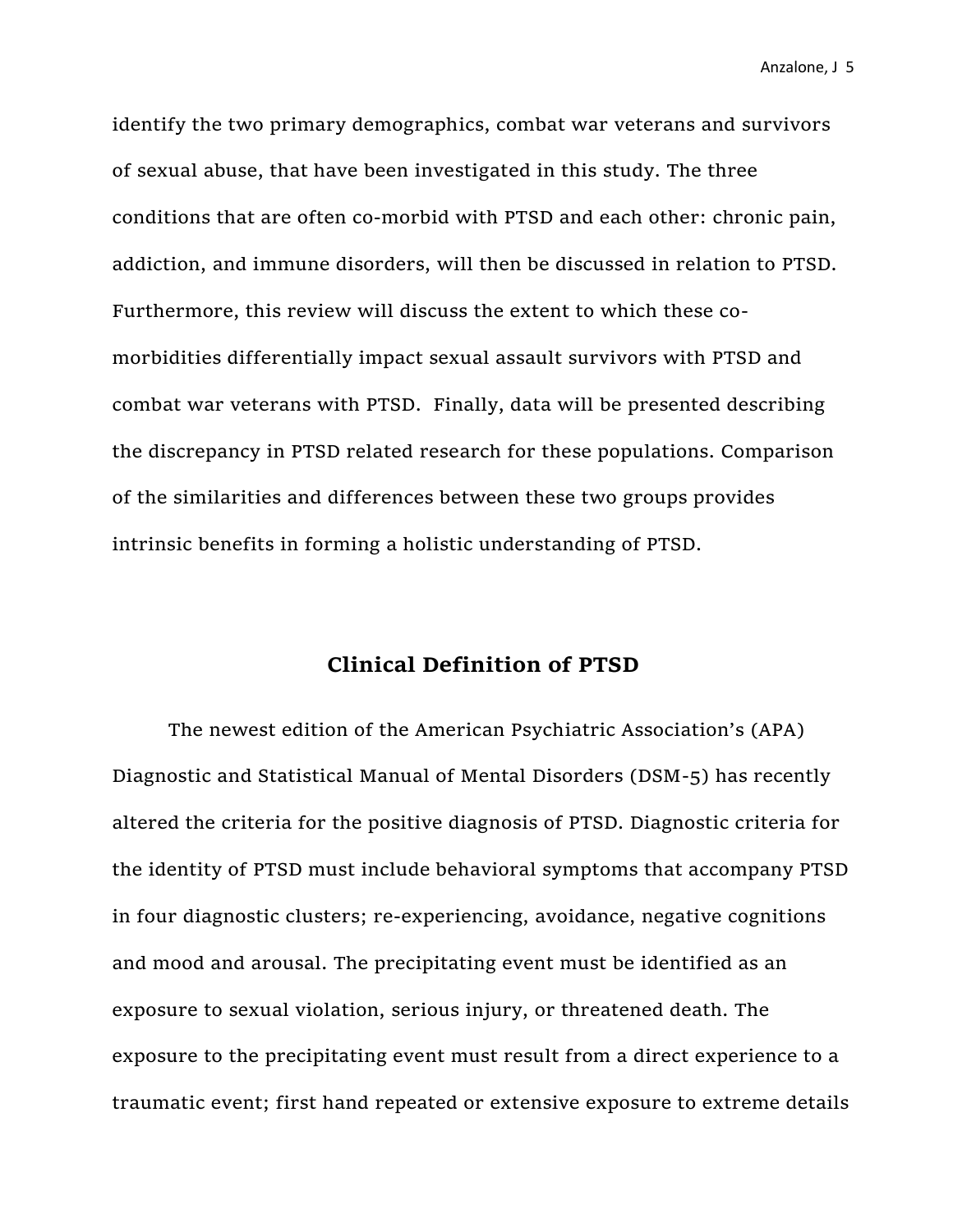of a traumatic event (not through movies unless work-related, television, pictures, or through media); witness a traumatic event in person; or learning of a traumatic effect that has affected a close friend or family member. The traumatic event must be persistently experienced in one of the following ways; flashbacks of the event, nightmares, unwanted upsetting memories, or emotional distress or physical reactivity after exposure to a traumatic reminder. In addition, the person must have an avoidance tendency of trauma related stimuli after the event such as trauma related external reminders or trauma related thoughts or feelings. The negative thoughts or feelings the person has towards the event must have begun or became exacerbated after the trauma in at least two of the following ways; exaggerated blame of one's self or others for causing the trauma, the inability to recall key features of the trauma, a pessimistic view about oneself or the world, feeling of isolation, negative affect, struggling to experience positive effect, and a reduced interest in activities.

PTSD has been correlated with both situations involving a single specific brief traumatic event, and also with situations involving long term patterns of regular abuse or trauma and chronic victimization. While studies have correlated age at the precipitating trauma with the resulting PTSD phenotype, it has still not been definitively determined what affect if any that this time frame for trauma has.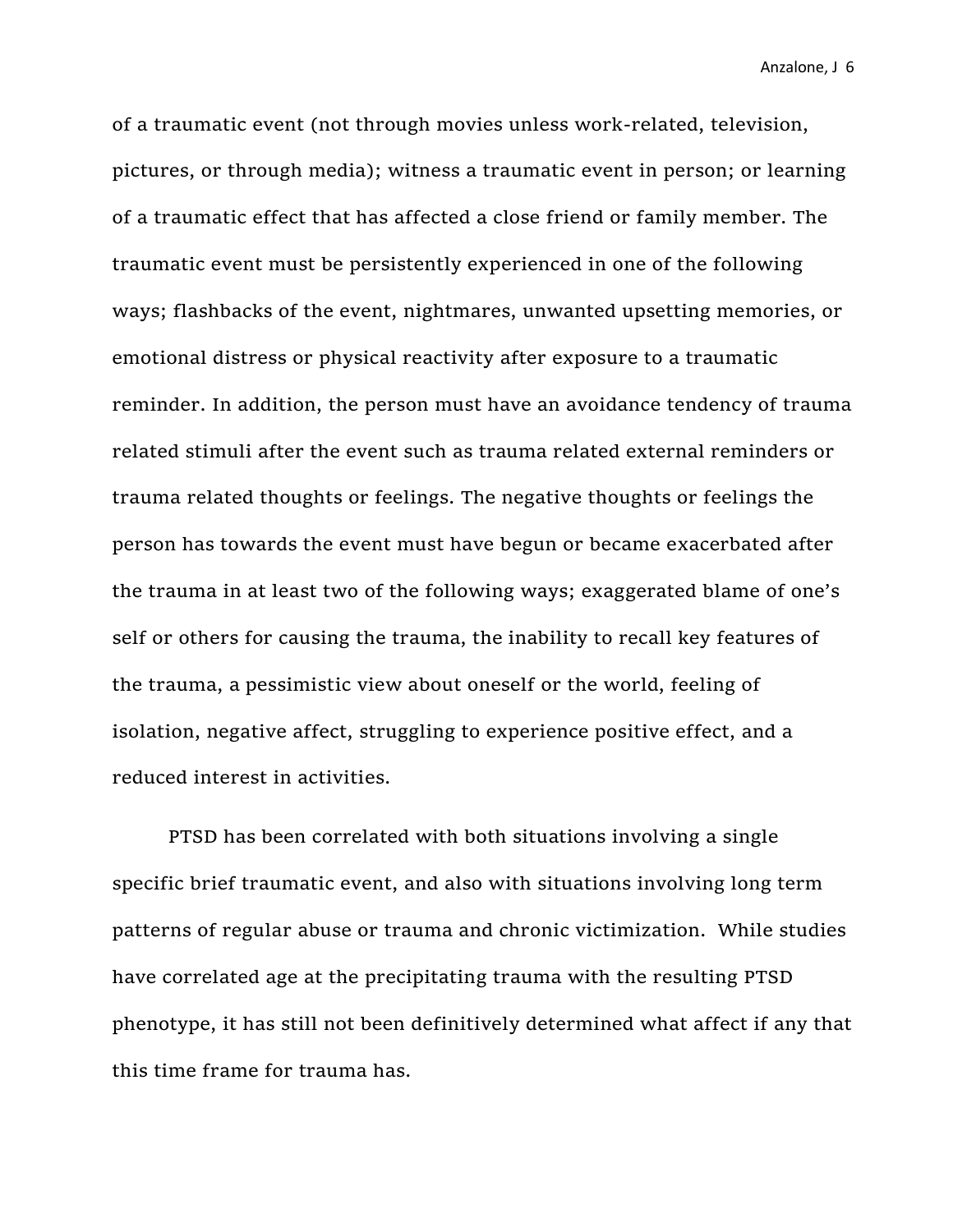In addition, the individual must have at least two of the following alterations in arousal and reactivity that started or increased after the trauma: (1) difficulty falling or staying asleep, problems concentrating, impulsive, risky or destructive behaviors, aggression or irritability, heightened startle responses, or (2) a sensation of hypervigilance believing danger is constantly present. These symptoms must last for more than one month and must also create a functional impairment or clinically significant distress in the person's social interactions, their ability to work, or other crucial areas of functioning. PTSD is a trauma and stress-related disorder that frequently co-occurs alongside other disabling psychiatric and physical conditions (Shipherd et al., 2007). Due to these frequent co-morbidities, it is important to note that these symptoms cannot be a physiological result of substance use, medication, or other illness (American Psychiatric Association., 2013).

# **Neurobiology of PTSD**

One of the factors that has been the source of confusion and controversy in the understanding of PTSD, is the complex nature of the neuroendocrine, neuroanatomical, and neurochemical effects it has on the human brain and body. The underlying neurobiology of PTSD involves the neuroendocrine stress response and the sympathetic nervous system and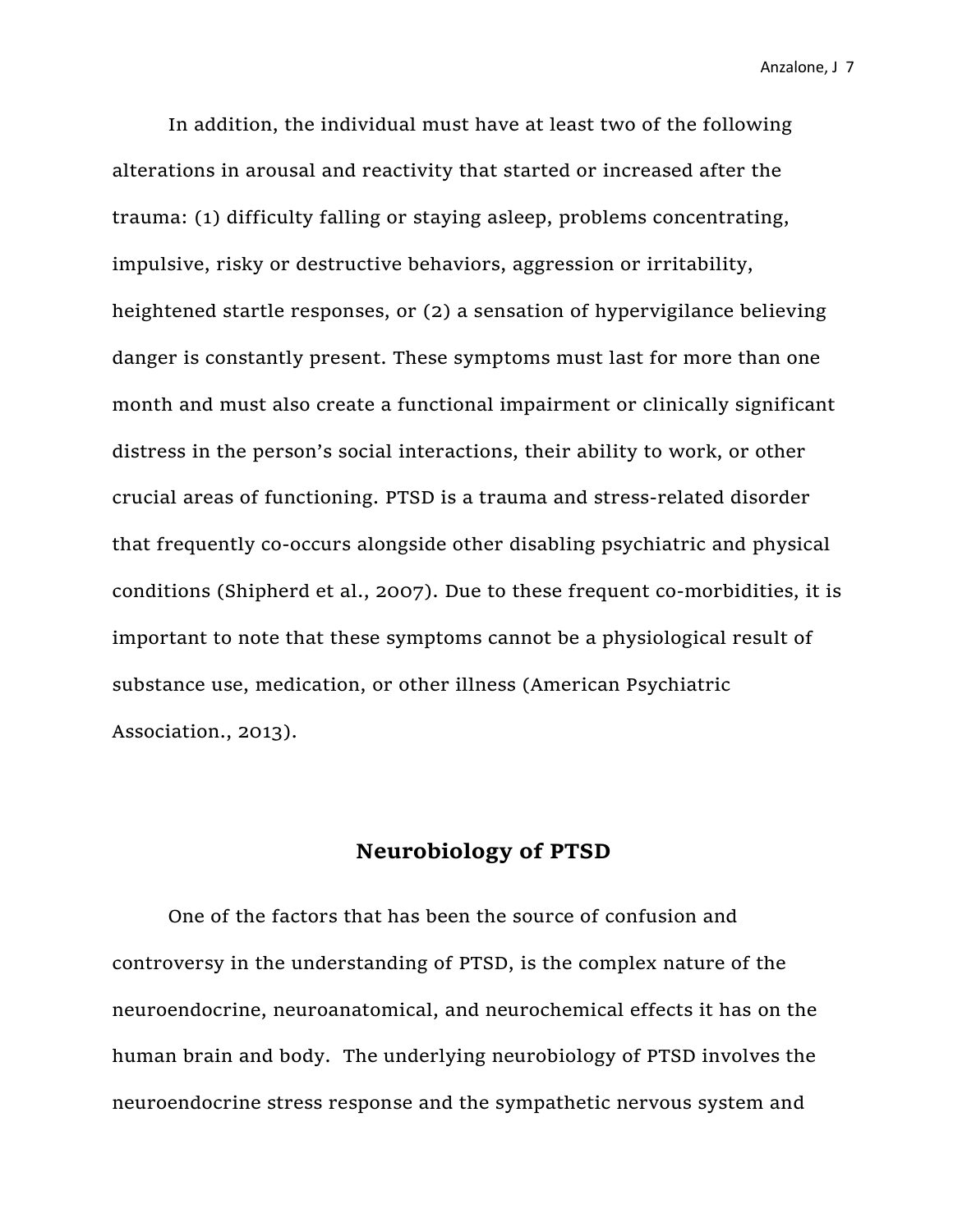impacts several brain areas. The hormone, cortisol, which is a glucocorticoid is the primary driving component of neuroendocrine system hypothalamicpituitary-adrenal axis (HPA axis), while adrenaline (also called "epinephrine") is the driver of the sympathetic nervous system (Rege, 2017).

#### **The Sympathetic and Parasympathetic Nervous Systems:**

The sympathetic nervous system is responsible for the "fight or flight" response that the body has developed to respond to acute stresses. Respectively the parasympathetic nervous system is responsible for returning the body to a state of "rest and digest". These systems typically balance each other out allowing intense sudden responses to stress while also allowing long term physiological stability (Figure 1). These involuntarily controlled systems are also responsible for the regulation of the catecholamine neurotransmitters: norepinephrine and epinephrine. The release of these chemical messengers increases oxygen consumption, heart rate, blood pressure, pupillary dilation, stimulates sweat secretion, and causes blood flow to facilitate glucose and oxygen coming together to form ATP (Sapolsky, 2004). Furthermore, this "fight or flight" response has a biphasic effect on the immune system. In general, it initiates aspects of innate immunity such as reducing inflammation to destroy antigens, pathogens and foreign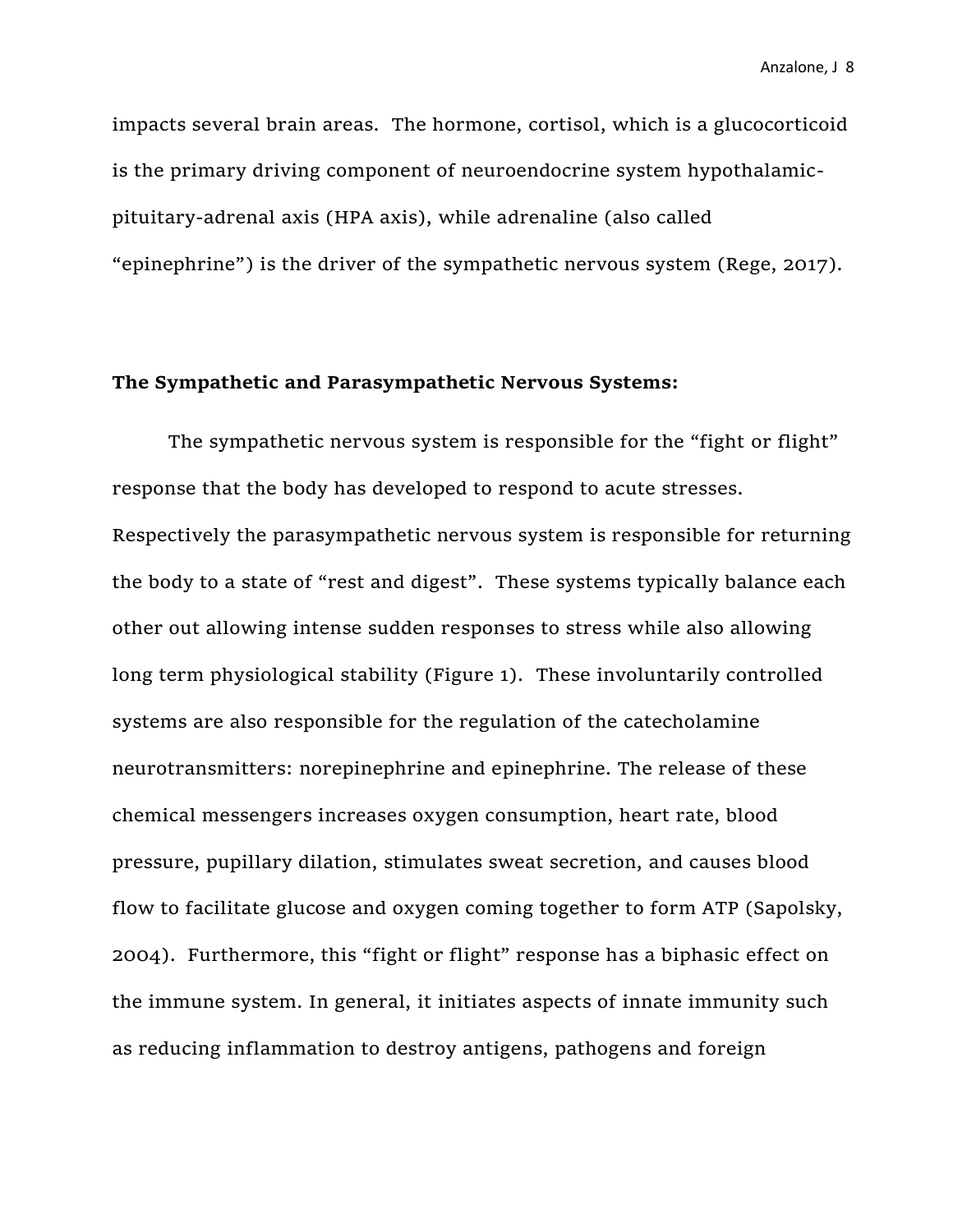invaders whereas it tends to divert resources from long-term adaptive immunity (Hannibal & Bishop, 2014).

Concurrent with the activation of the sympathetic nervous system is often activation of the HPA which promotes the release of cortisol, a glucocorticoid which has receptors expressed in nearly every cell type. Cortisol is a lipophilic hormone responsible for the regulation of glucose levels (hence the label "glucocorticoid") that is capable of crossing the blood brain barrier thus directly affecting the brain. In times of stress, the body has an increase in its need of the cell's energy molecule, adenosine triphosphate (ATP) (Bremner et al., 1995), within areas specifically but not limited to those involved in the control of fear and aggression such as the amygdala, those related to learning and memory especially the hippocampus, and in voluntary muscle functions which may be necessary for "flight" or movement in order to avoid danger.

In typical reactions to acute stress, about 15 minutes after the stressful event, the levels of cortisol diminish, and the parasympathetic system takes over promoting the process of "rest and digest"—a neuroendocrine response to restore homeostasis. This system promotes energy storage, growth, rest, adaptive immunity and processes that slow the body down (Sapolsky, 2004). Individuals with PTSD however, do not transition from a state of "fight or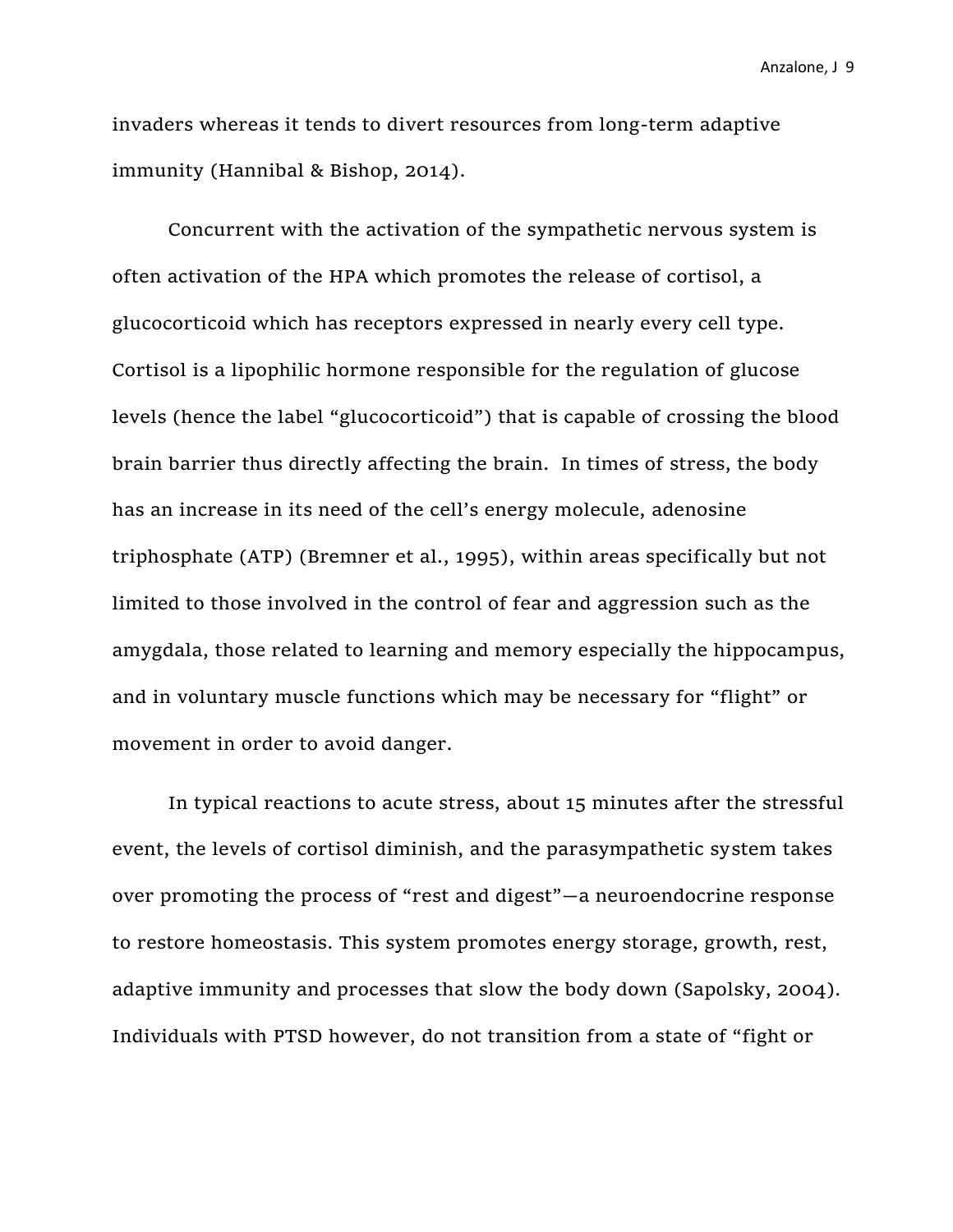flight" to "rest and digest" in a typical manner due to inhibition of the normalization in cortisol levels.



*Figure 1. Overview of the sympathetic and parasympathetic nervous systems. In individuals with PTSD, activation of the sympathetic nervous system is not appropriately balanced by the parasympathetic nervous system due to sustained elevations in cortisol levels due to the HPA axis. This prevents the*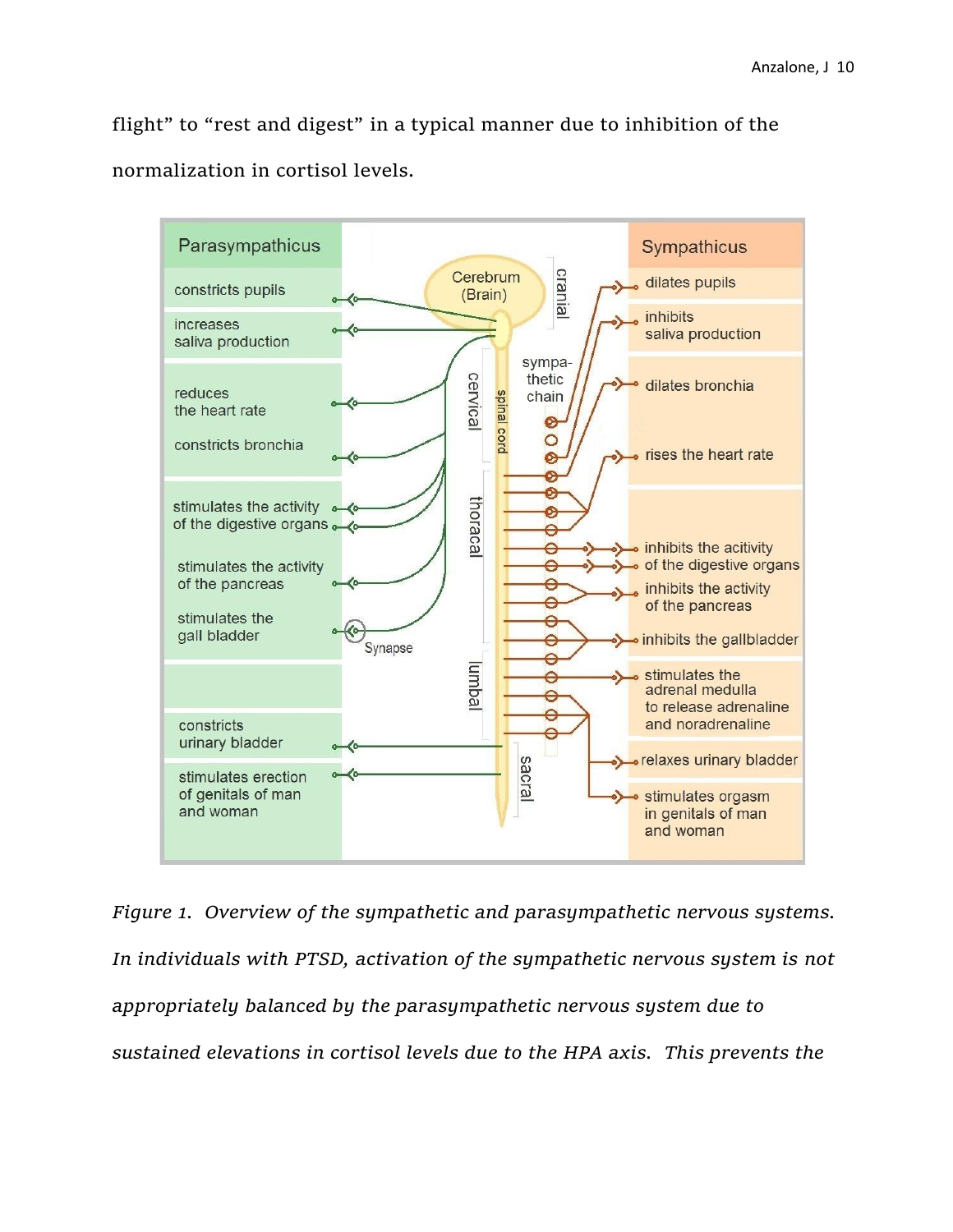*individual from transitioning typically from a "fight or flight" state to a "rest and digest" state (Geo-Science-International, 2016).*

## **Hypothalamic-Pituitary-Adrenal Axis:**

The hypothalamic-pituitary-adrenal (HPA) axis, is largely responsible for the physiological responses to heightened levels of stress. In times of increased levels of stress, the hypothalamus initiates a chain of neurological and chemical events. Within the hypothalamus, the periventricular nucleus (PVN) secretes corticotrophin-releasing hormones (CRH), which causes the anterior pituitary to release adrenocorticotropic hormone (ACTH). This then travels to the adrenal cortex and in response causes the release of corticosteroids (Cortisol) (Figure 2).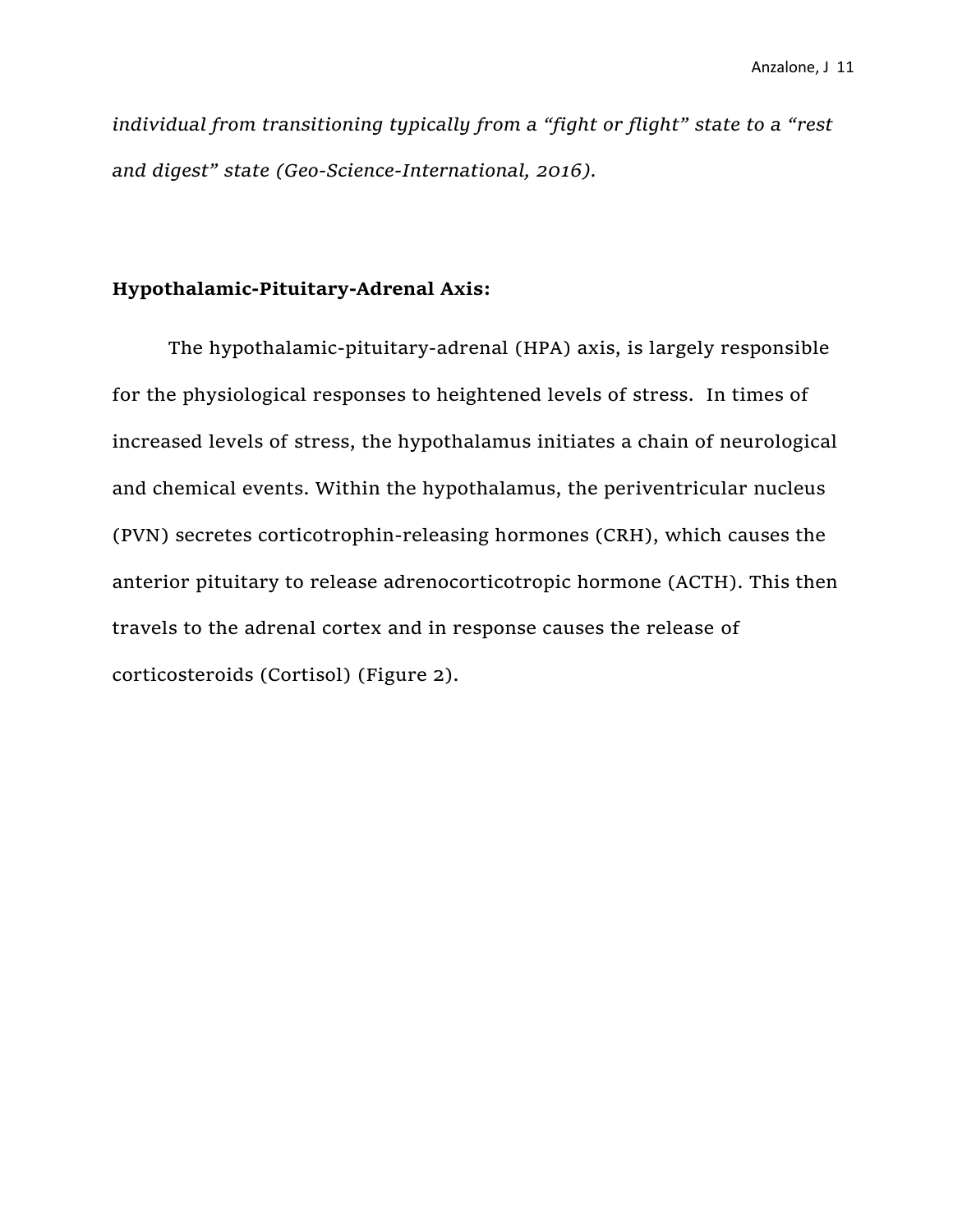

*Figure 2. Hypothalamic-Pituitary-Adrenal Axis Pathway. The hypothalamus releases corticotropin releasing hormone (CRH), which leads to the anterior pituitary to release adrenocorticotropic hormone (ACTH), followed by the adrenal cortex releasing cortisol. In individuals with PTSD, long-term activation of this pathway either dampens responses or downregulates glucocorticoid receptors (BrianMSweis, 2012).*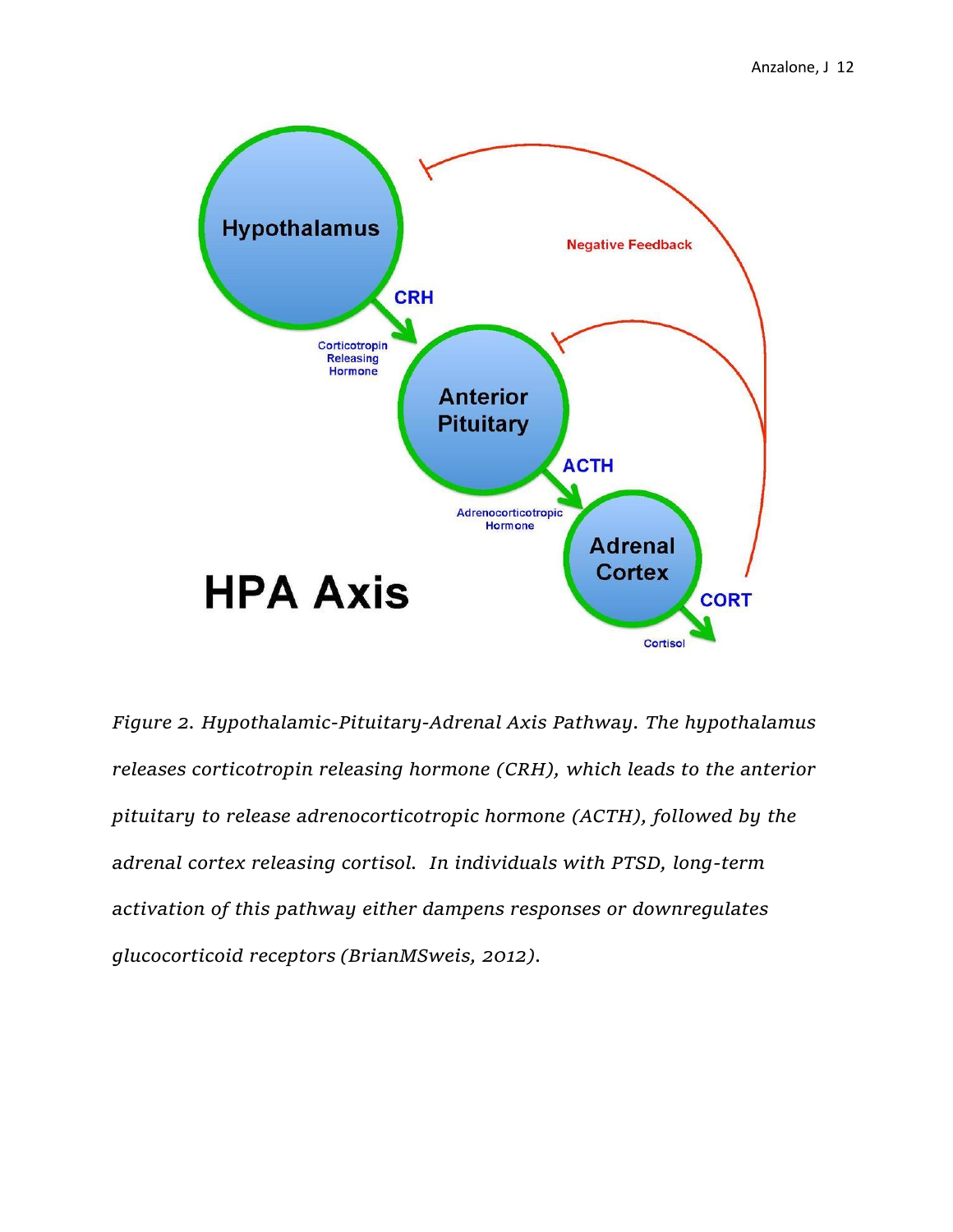In individuals with PTSD, the typical balance of this hormonal cascade is altered. The HPA axis prevents the parasympathetic nervous system response from initiating in a typical manner resulting in sustained release of cortisol perpetuating the stress response. These individuals have a heightened resting level of CRH which causes a reduced ACTH response that ultimately leads to a reduction in overall glucocorticoid signaling (Rege, 2017).

Prolonged increased levels of cortisol can result in a compensation of down-regulation or resistance of the glucocorticoid receptor that blocks the binding of cortisol. The overall effect of this is the reduction in signaling leading to the failure of cortisol to function properly. This will also prevent negative feedback resulting in sustained higher levels of CRH.

## **Neuroanatomical structures involved in fear and memory**

In addition to the neurochemical changes identified in individuals with PTSD, several neuroanatomical changes are prevalent. Brain imaging has shown fundamental alterations in structures associated with stress and fear conditioning in individuals suffering from PTSD. Some of the most notably altered structures include the hippocampus, amygdala, and the prefrontal cortex (Yehuda et al., 2015).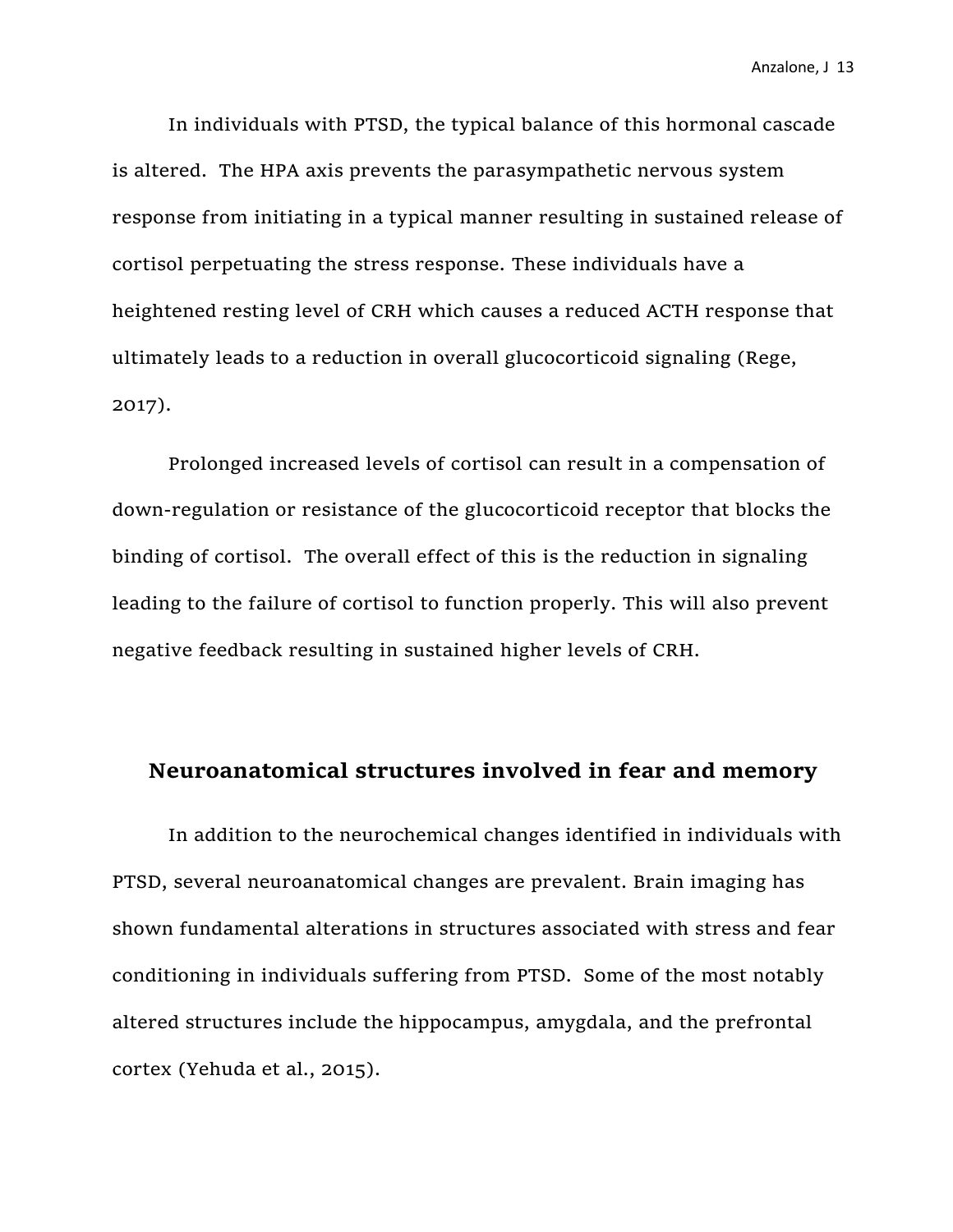#### **Hippocampus:**

The hippocampus is the primary site of learning and memory within the brain, wherein the neurotransmitter glutamate assists in the formation of short-term and long-term memories through long-term potentiation. This is affected by multiple factors one of which being the cortisol level present. Cortisol increases the release of glutamate and has been shown to be responsible for "flash-bulb" memories that take place in response to increased levels of stress (Popoli, Yan, McEwen, & Sanacora, 2011). Like many situations in which the brain will attempt to correct a perceived imbalance, studies have shown that stress increases the level of baseline glucocorticoids and that the release of cortisol specifically can increase the time required to process and learn new skills or information. In animal studies, elderly mice learned a maze more slowly when they possessed elevated blood levels of glucocorticoids compared to those who possessed average levels of glucocorticoids. The long-term exposure of glucocorticoids was proven to destroy hippocampal neurons (Yau & Seckl, 2012). Similar to what takes place in the victim of a stroke, an abnormal elevation of glutamate can cause over excitation of the post synaptic cells which may result in the death of the neuron. The hippocampus also is a key factor in the conditioning of stress responses, declarative memory, and fear extinction. There has been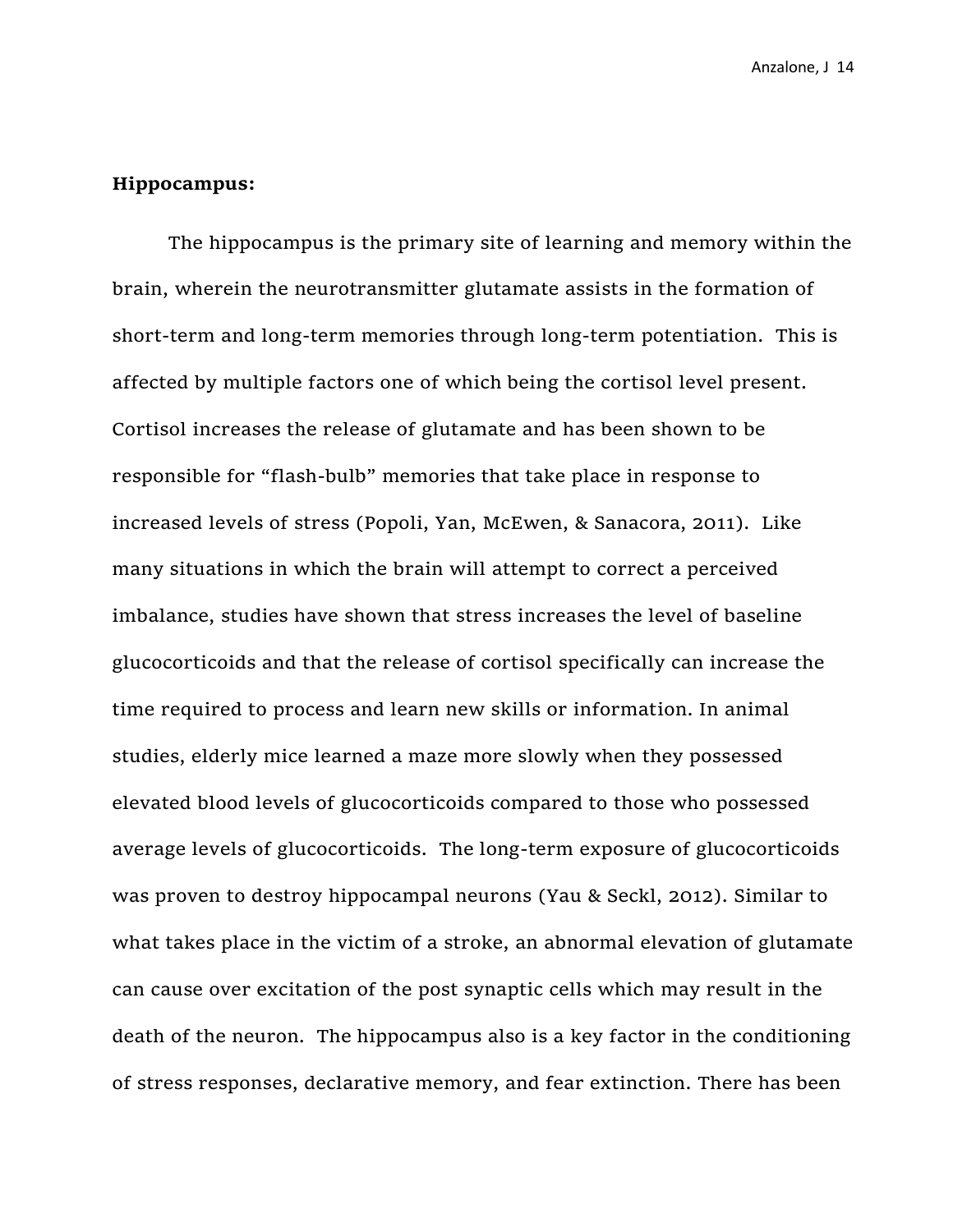a strong correlation between a reduction in hippocampal volume and the incidence of PTSD in an individual. This correlation has recently come under scrutiny bringing debate to whether the decrease in hippocampal volume is a result of PTSD or a trait increasing the risk of the development of PTSD (Rege, 2017).

#### **Amygdala:**

The processing of stressful stimuli, emotional processing and association of fear responses is most directly affected by the amygdala. Glutamate transmission is increased in times of stress. Due to this increase in glutamate transmission, any future exposure to traumatic events or associations connected to the initial event initiate a fear-based response. Individuals with PTSD can display both hypo-activity and hyper-activity within the amygdala sub-nuclei. Studies have shown that even in episodes of prenatal stress, fetuses that grow to adulthood develop similar physiological responses to those who suffer trauma at later stages of their lives. In studies with rats, such fetuses that were subjected to regular stress over the last week of their mother's pregnancy, displayed an approximately 30 percent increase in amygdala volume when compared to fetuses of rats that had not been subject to routine stress (Harmon, et al, 2009). Structurally, MRI analysis and a study focused on the brains of monkeys under continuous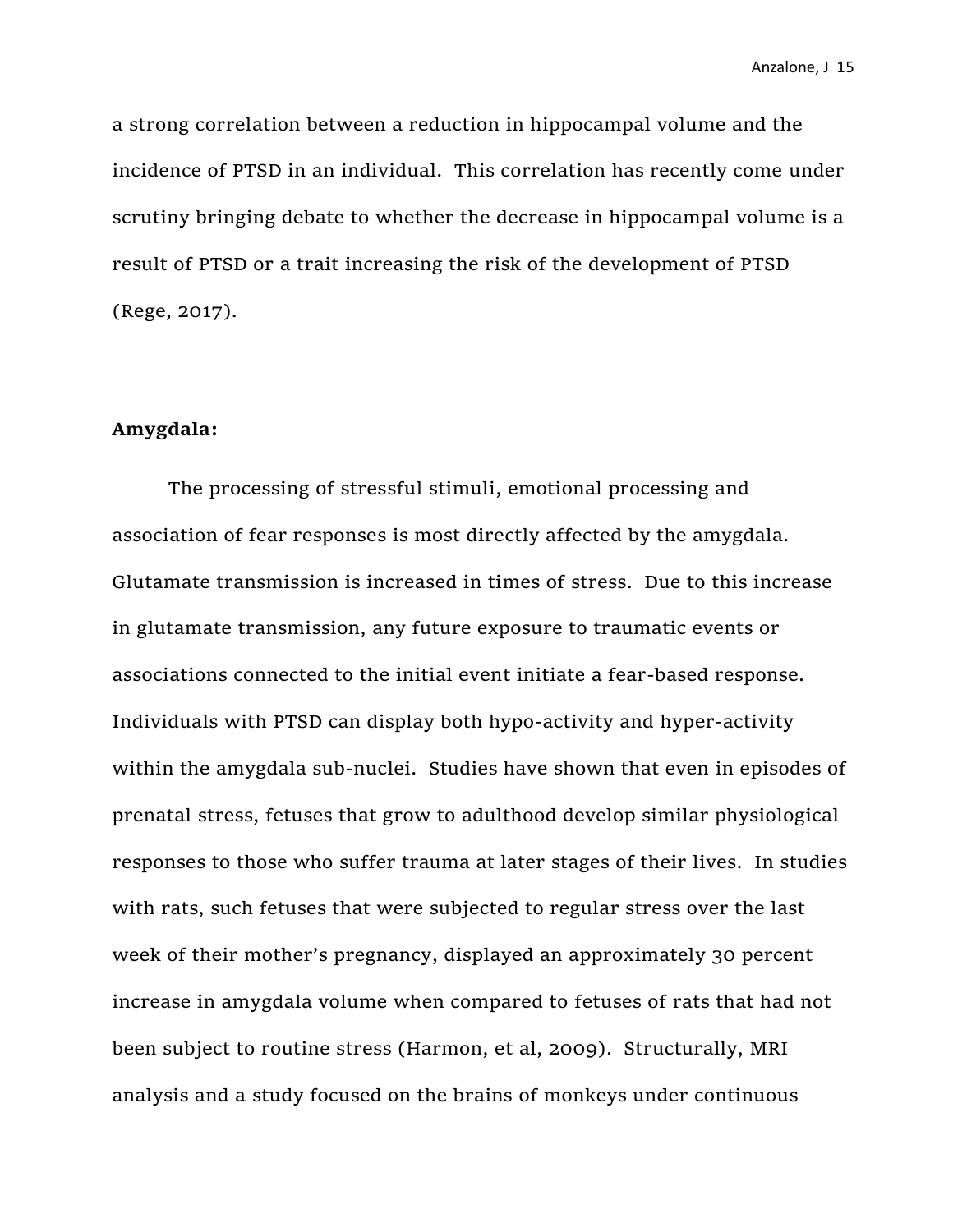stress, have displayed both an overall general increase in the amygdala size, and pathological damage caused by hyper-responsiveness to perceive threatening stimuli (Uno, Tarara, Else, Suleman, & Sapolsky, 1989). These results indicate a long-term neurological alteration of an individual's ability to consistently and accurately interpret stimuli in stressful situations.

#### **Prefrontal Cortex:**

The prefrontal cortex is responsible for the modulation of behaviors potentially via its role in working memory. An individual's ability to distinguish appropriate behavior within a given context is highly regulated through the prefrontal cortex. As shown in Figure 3, the prefrontal cortex is adjacent to the amygdala and both areas of the brain have a bilateral ability to directly affect each other. The prefrontal cortex is responsible for the inhibition of acquired fear responses allowing fear extinction to be possible. Along with displaying a general reduction in prefrontal cortex volume, the ability to inhibit the control of the amygdala's stress response system is shown to be decreased in individuals experiencing PTSD. Children who had experienced emotional maltreatment had a 7.2% reduction of the volume of their prefrontal cortex on average (van Harmelen et al. 2010).

This reduction in inhibitory function often results in a lesser degree of control over responses to traumatic associations leading to the individuals re-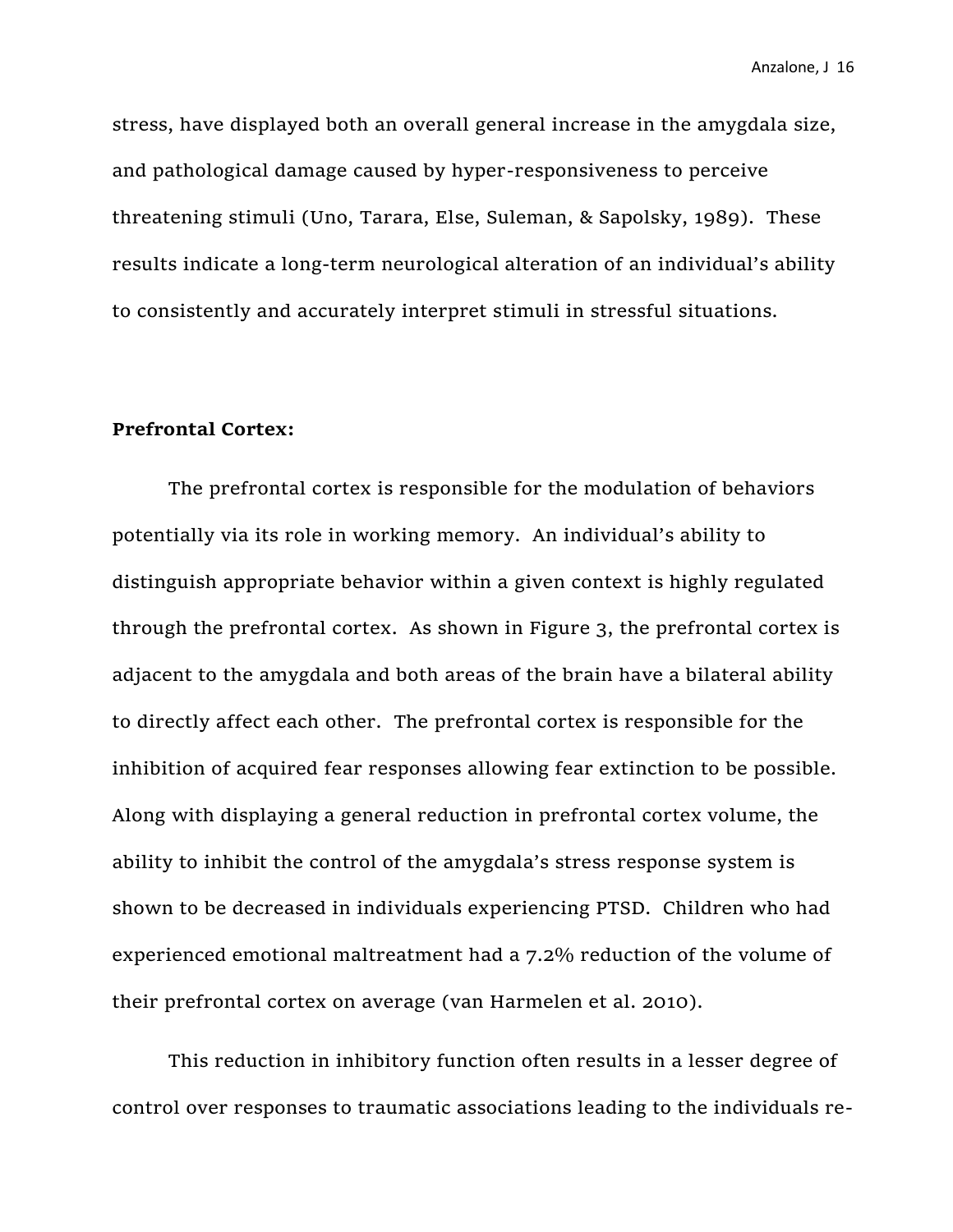experiencing of precipitating traumatic events in various forms from increased anxiety to "flash backs". It was found in a functional imaging study that when individuals with PTSD were shown faces with fearful expressions, they displayed increased activation in the amygdala and a decreased activation in their prefrontal cortex when in comparison to individuals not experiencing PTSD (Shin et al., 2005). One group of researchers concluded that the prefrontal cortex is considered to be the structure responsible for controlling an individual's behavior and reactions, and in individuals with PTSD, the prefrontal cortex can have such a diminished level of function that often, rather than being responsible for emotional reactions, the amygdala alone is considered as the overall controlling body for such responses (Rauch, Shin, & Phelps, 2006).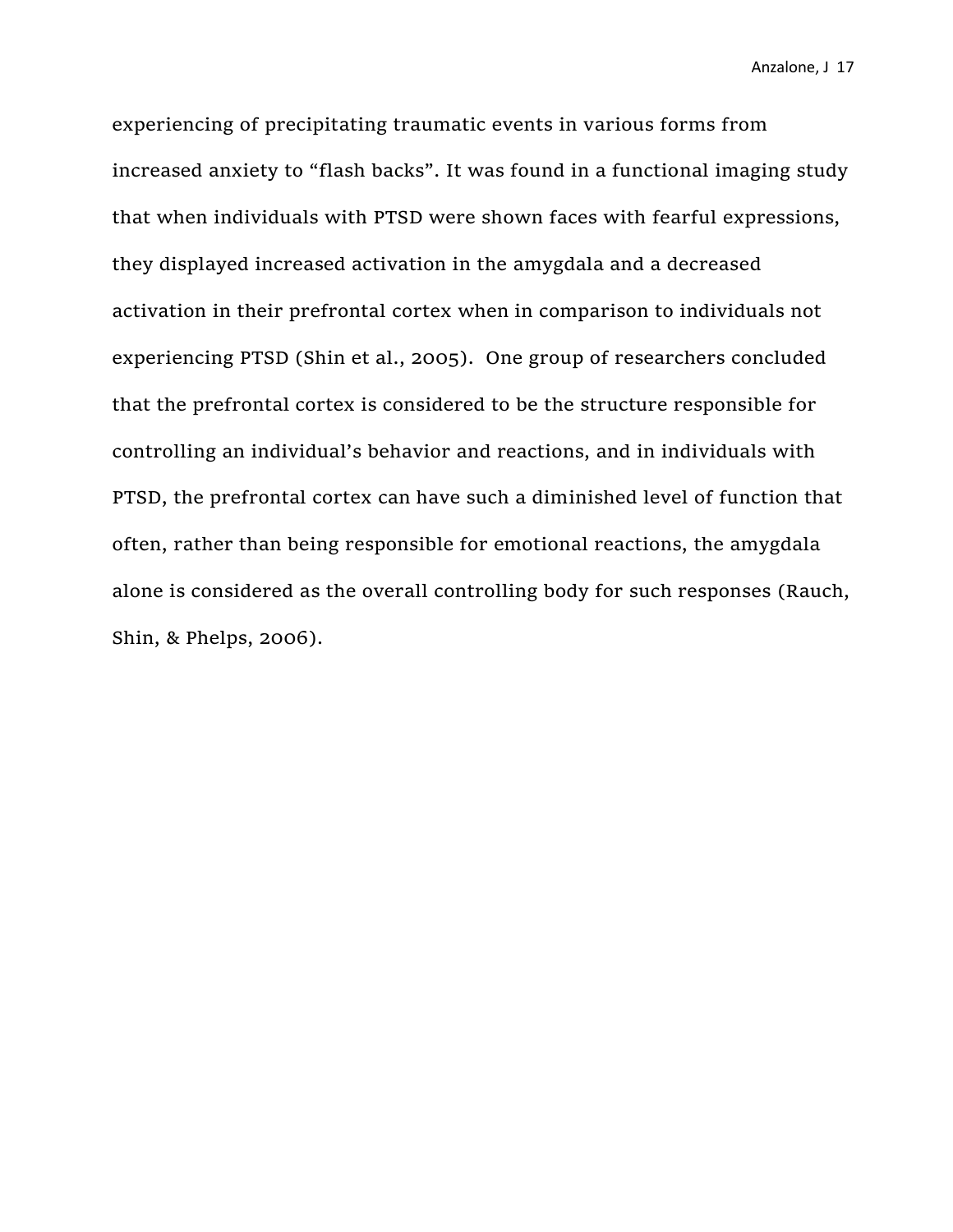

*Figure 3. Brain areas affected in PTSD. In PTSD the relationship between the amygdala and the prefrontal cortex is altered manifesting in either overmodulation of the amygdala emotional processing by the prefrontal cortex, or an inability to regulate emotional processing or fear responses from the amygdala (National Institutes of Health (NIH), 2007).*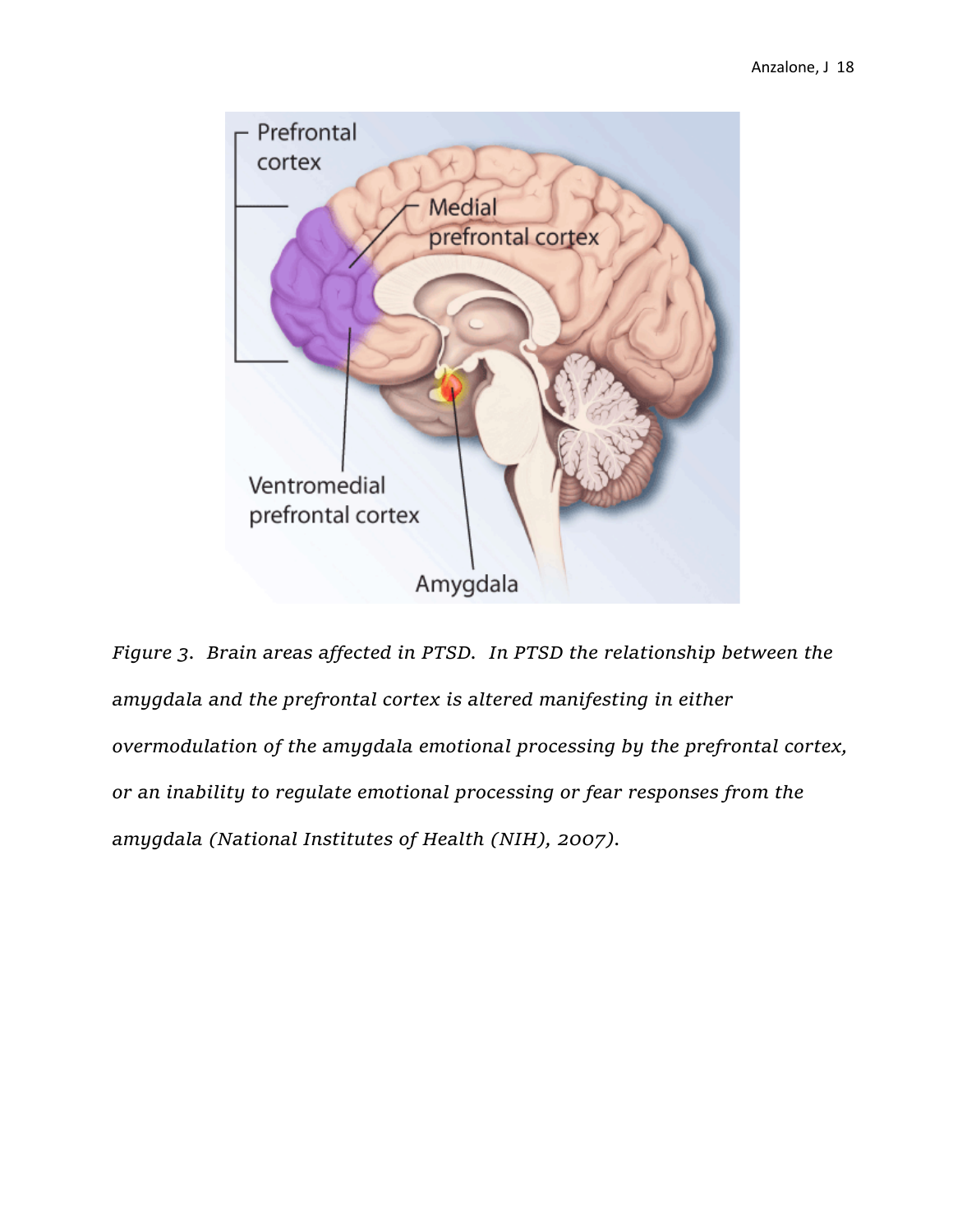# **Prefrontal Cortex-Amygdala: Emotional Overmodulation and Undermodulation:**

One factor that has caused much controversy in the diagnosis of PTSD is its ability to manifest itself in seemingly opposite response types. The two primary phenotypes of PTSD are emotional undermodulation and emotional overmodulation. Emotional undermodulation is represented by a reduced prefrontal cortex inhibition, increased emotional autonomic responses, and an increased level of amygdala activity. Alternately, individuals experiencing emotional overmodulation tend to have an increased level of prefrontal cortex (PFC) inhibitory function, an emotional detachment, numbing or depersonalization, and an increase in prefrontal cortex activity coupled with a reduction in amygdala responses. The seemingly paradoxical nature of these two primary phenotypes has been the source of much confusion when diagnosing and treating PTSD. While both are displayed in seemingly opposite ways, they both are consistent in their areas of neuro-anatomic and neurochemical areas of modification (Yehuda et al., 2015).

# **PTSD Precipitating from Sexual Abuse**

Sexual abuse PTSD can be acquired from several different situations. According to rainn.org, every 98 seconds an American is sexually assaulted.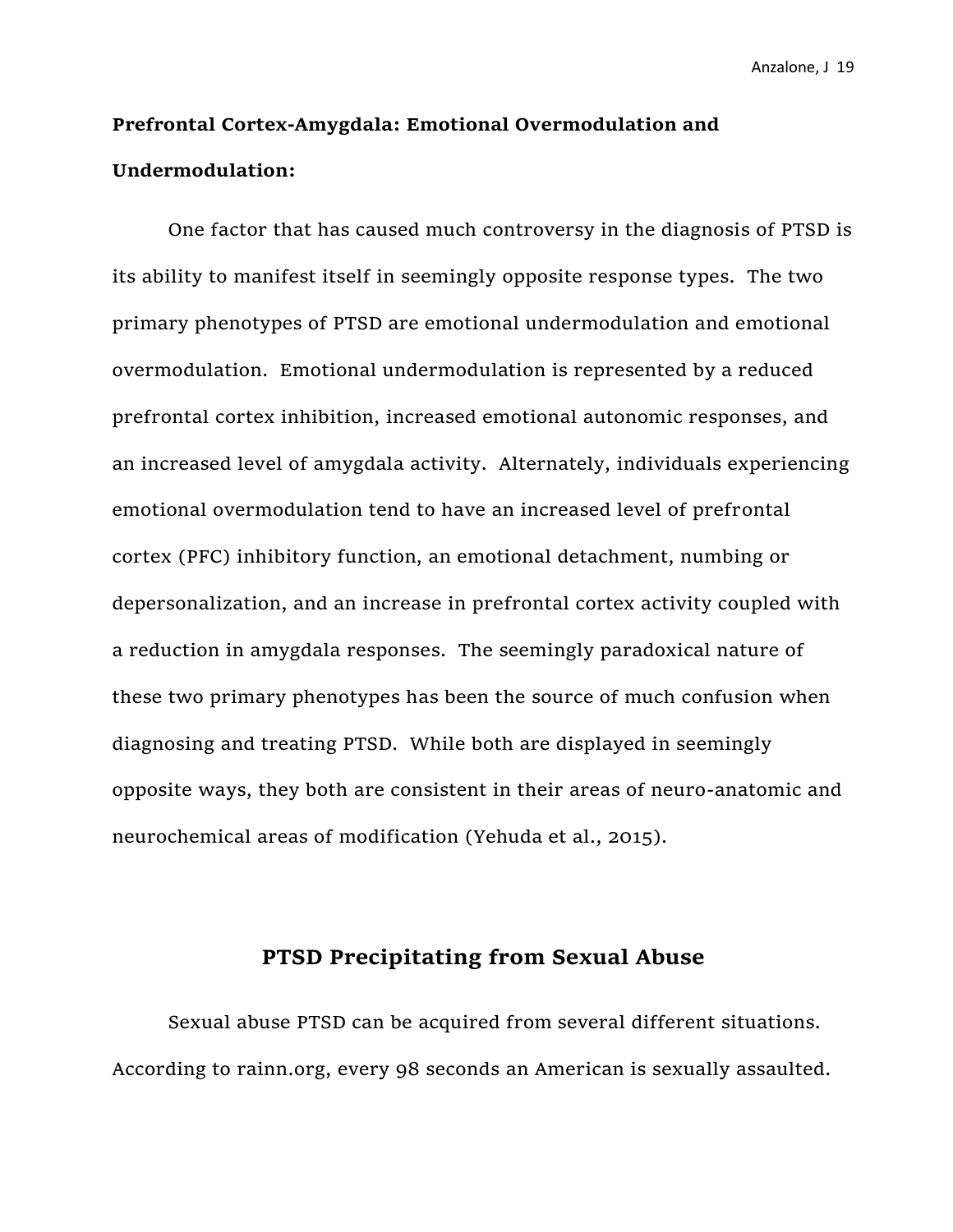The three main forms of sexual abuse that have a tendency to precipitate PTSD include, Child sexual abuse and assault, Sexual Assault (SA), and Intimate Partner Violence (IPV). Unlike the recently, widely publicized and accepted attribution of PTSD in combat war veterans, PTSD in survivors of sexual abuse, is often either undiagnosed or an individual's symptoms are considered to be predominantly psychological rather than deeply rooted in physiological changes resulting from psychological and trauma-based precipitating incidences. This discrepancy in demographic-based association of PTSD can be shown by the disproportional representation of title keywords within published studies from the scientific community as shown in (Figure. 4). Additionally, the association with shame and embarrassment weighs heavily on the statistical representations of individuals who have been victims of sexual abuse. In 1993, it had been believed that the percentage of women with a history of rape in the United States could be as high as 12.9% (Moser, Hajcak, Simons, & Foa, 2007) while a population of young adults studied in Detroit yielded a 1.6% prevalence of rape reported (Breslau, Davis, Andreski, & Peterson, 1991).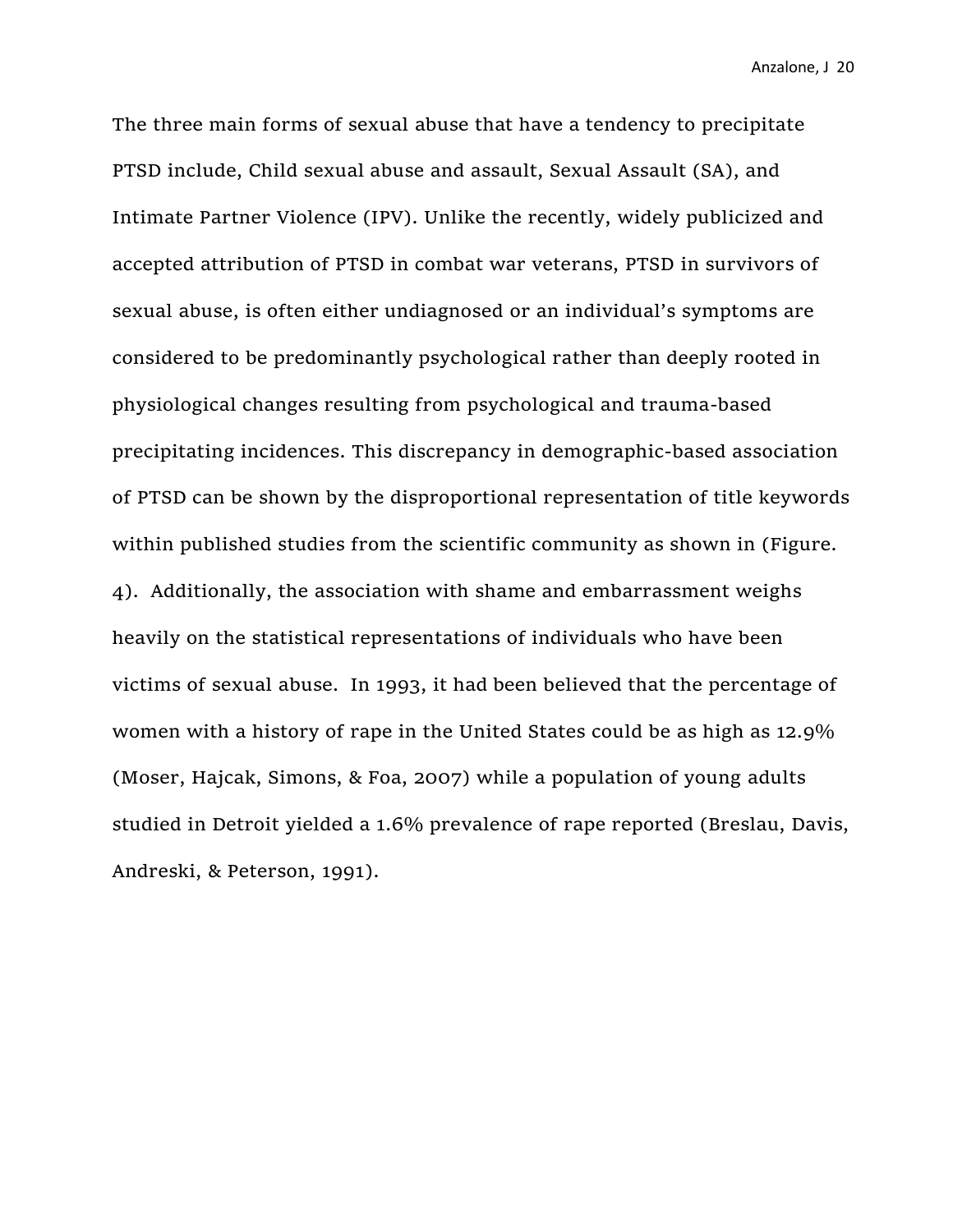

*Figure. 4 Graph comparing articles published and cited in PubMed with titles containing relevant keywords in total and over the past five years. All searches were run requiring the presence of both PTSD and the relevant keywords in the publication title as of May 4, 2019.*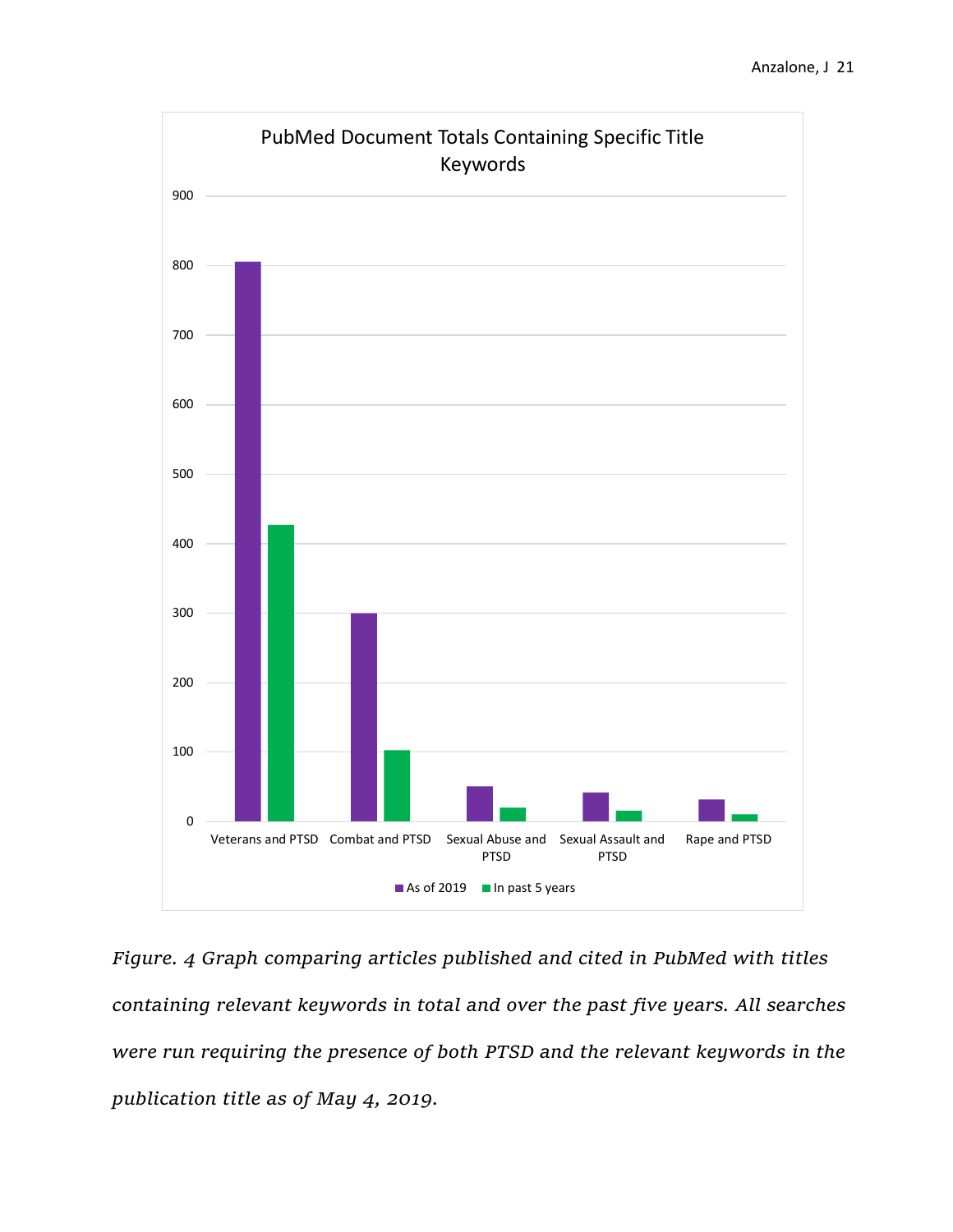Sexual assault (SA), including and not limited to rape, is any act of sexual contact or behavior that is not expressly permitted by the victim and is estimated to impact 17.6% of women and 3.0% of men in the United States (Tjaden & Thoennes, 2000). Intimate partner violence (IPV) is a sub classification of sexual assault wherein the transgressing individual is someone the victim is personally familiar with and may or may not have had a previous or current sexual or emotional connection with. It is estimated that IPV is experienced by 21.7% of women and 7.3% of men in the United States.

A sub classification of IPV that can cause PTSD is known as military sexual trauma (MST). Military sexual trauma is a form of high betrayal trauma because the social agreement of trust is broken for the violated victim due to their dependency on the perpetrator for survival. The victim is unable to leave, confront, or break ties with the perpetrator due to their military connection. This connection and betrayal damage the victim's wellbeing and their overall view of the world leading to PTSD. The victim is subjected to trauma by someone who was meant to help them develop as individuals and soldiers. Escaping the perpetrator may be difficult and lead to more violations, interpersonal violence, rape, and continued exposure and involvement with the perpetrator leading to long term consequences. Women who experience military sexual assault have higher rates of PTSD than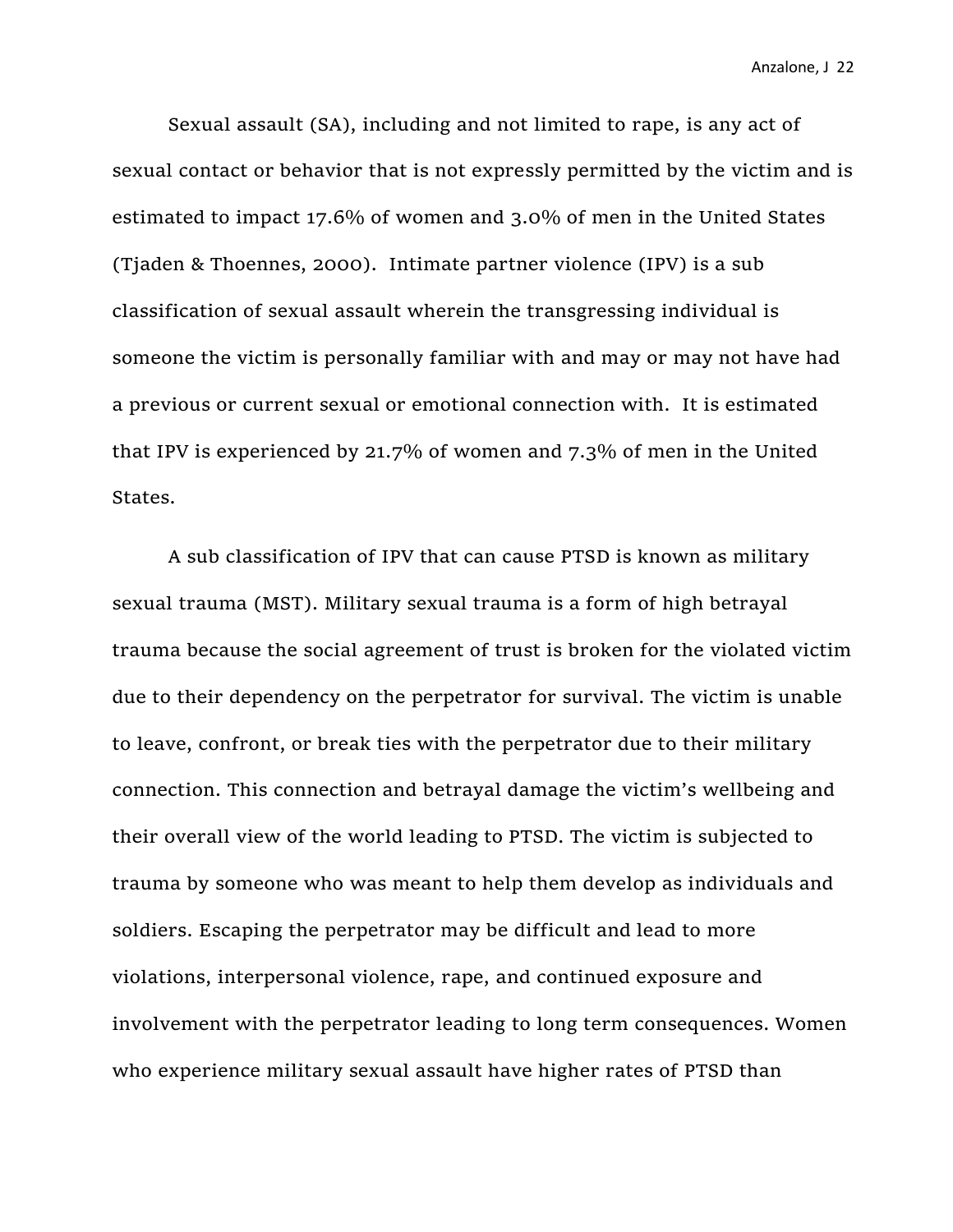women who have been subjected to other types of trauma. MST has been reported to affect 40% of female veterans. The number is uncertain due to many veterans not reporting incidences (Lutwak & Dill, 2013).

While both forms of sexual violence, IPV and SA, are concerning adult men and women, SA has shown to be significantly more likely to increase symptom severity across multiple symptom clusters (Dworkin, Mota, Schumacher, Vinci, & Coffey, 2017). An individual's experiencing of IPV however, has been shown to be a less consistent indicator in the development of PTSD symptom clusters when regarding other forms of sexual violence. SA and IPV also display differences in their tendencies of phenotype manifestation.

Individuals suffering from PTSD due to an IPV-based precipitating event have shown a tendency to behave in manner consistent with chronic victimization. These individuals tend to behave in active avoidance subscribing more typically to the PTSD phenotype of Emotional Undermodulation. SA survivors on the other hand have a greater tendency to display tendencies of passive avoidance and emotional numbing depicting a greater predisposition to fall within the classification of Emotional Overmodulation PTSD (Matlow & DePrince, 2013).

Military sexual trauma has many similar components to the arguably most consistent form of sexual violence related PTSD precipitating events,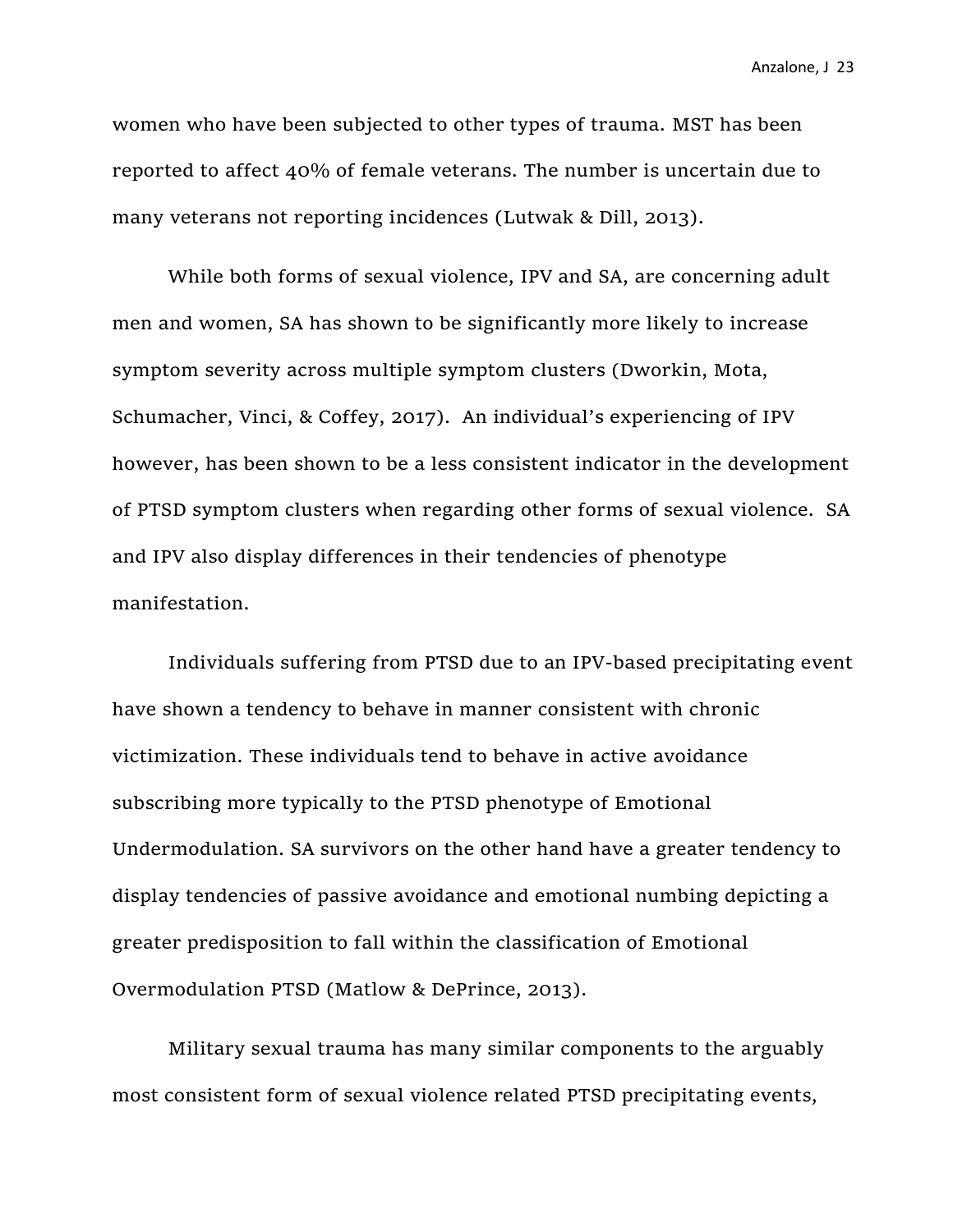child sexual assault. Every year 63,000 children are sexually abused. Sixtysix percent of sexual assault and rape victims are children ages 12-17 (Morgan, 2017). Classification of an act of sexual assault of a child is considered to be when the child is involved in sexual activity in order to provide sexual gratification to the perpetrator. This includes exposure to pornography, use of the child for prostitution, sexual based touching, and acts of sexual non-touching such as exhibitionism, photography of the child for sexual gratification, and communication in a sexual way face to face, by internet, or by phone. Children's sexual abuse can involve molestation, incest, prostitution, statutory rape, pornography, or other sexual activities (Murray, Nguyen, & Cohen, 2014).

A study conducted in an Israeli out-patient ambulatory center found that of individuals who had experienced sexual abuse under the age of 16, 61.4% experienced a prolonged effect that had persisted until the time of study. When comparing the prevalence of continuing or prolonged effects as a result of childhood sexual abuse to that of Holocaust survivors (33.3%), victims of car accidents (34.8%), and veterans of the Gulf War (8.9%), the impact of sexual abuse during childhood is staggering (Gaon, Kaplan, Dwolatzky, Perry, & Witztum, 2013). Furthermore, this study powerfully highlights the potential lack of proper diagnosis in the area of PTSD in victims of sexual abuse. While nearly 11% of the 456 individuals who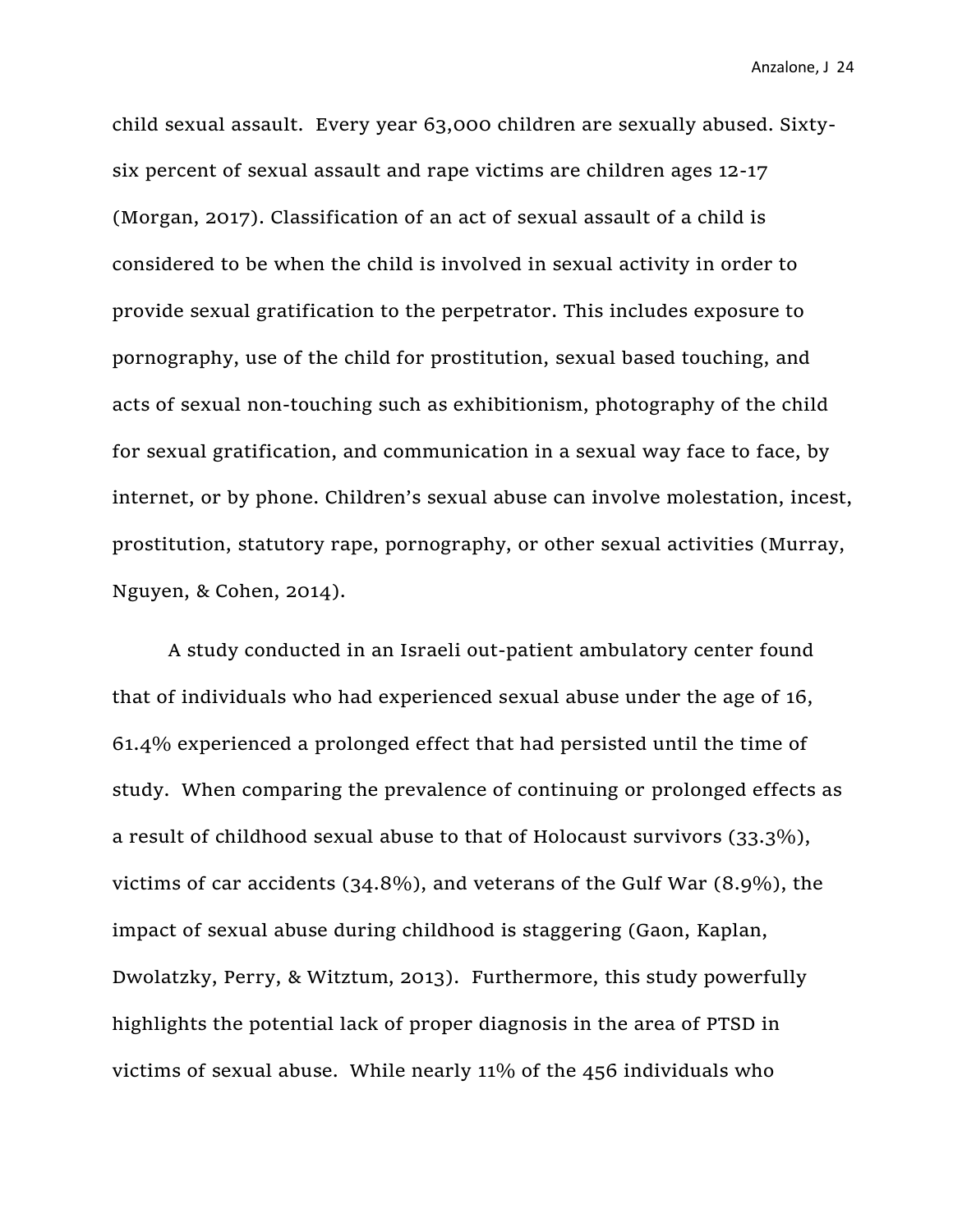reported a moderate to severe effect of traumatic events displayed a prolonged and current debilitating effect from the initial trauma, only 3.3% of the individuals who had been diagnosed with PTSD had been victims of sexual abuse. Respectively, in the same study, some of the most largely represented groups of individuals with PTSD reported sexual abuse to have occurred much more significantly. The presence of sexual abuse was reported to be 21.5% in individuals with major depression, 18.8% in those with bipolar disorder, 20.8% in respondents with personality disorder, and 19.4% in those suffering from psychotic disorder (Gaon, Kaplan, Dwolatzky, Perry, & Witztum, 2013).

It is also notable that it has been shown that individuals suffering from PTSD resulting from traumas such as chronic childhood abuse or other long term precipitating traumatic events more often display symptoms of emotional overmodulation resulting in symptoms of dissociation when compared to individuals suffering more acute precipitating traumas (Lanius et al., 2010). Studies have linked PTSD symptoms to childhood sexual abuse particularly those of posttraumatic fear, anxiety, and concentration. Research assessing sexually abused children has found up to a 48% increase in a diagnosis of PTSD when compared to children who had not been sexually abused (Briere, & Elliott, 1994). Despite the fact that the majority of child sexual abuse victims do not meet full PTSD diagnostic criteria, over 80% of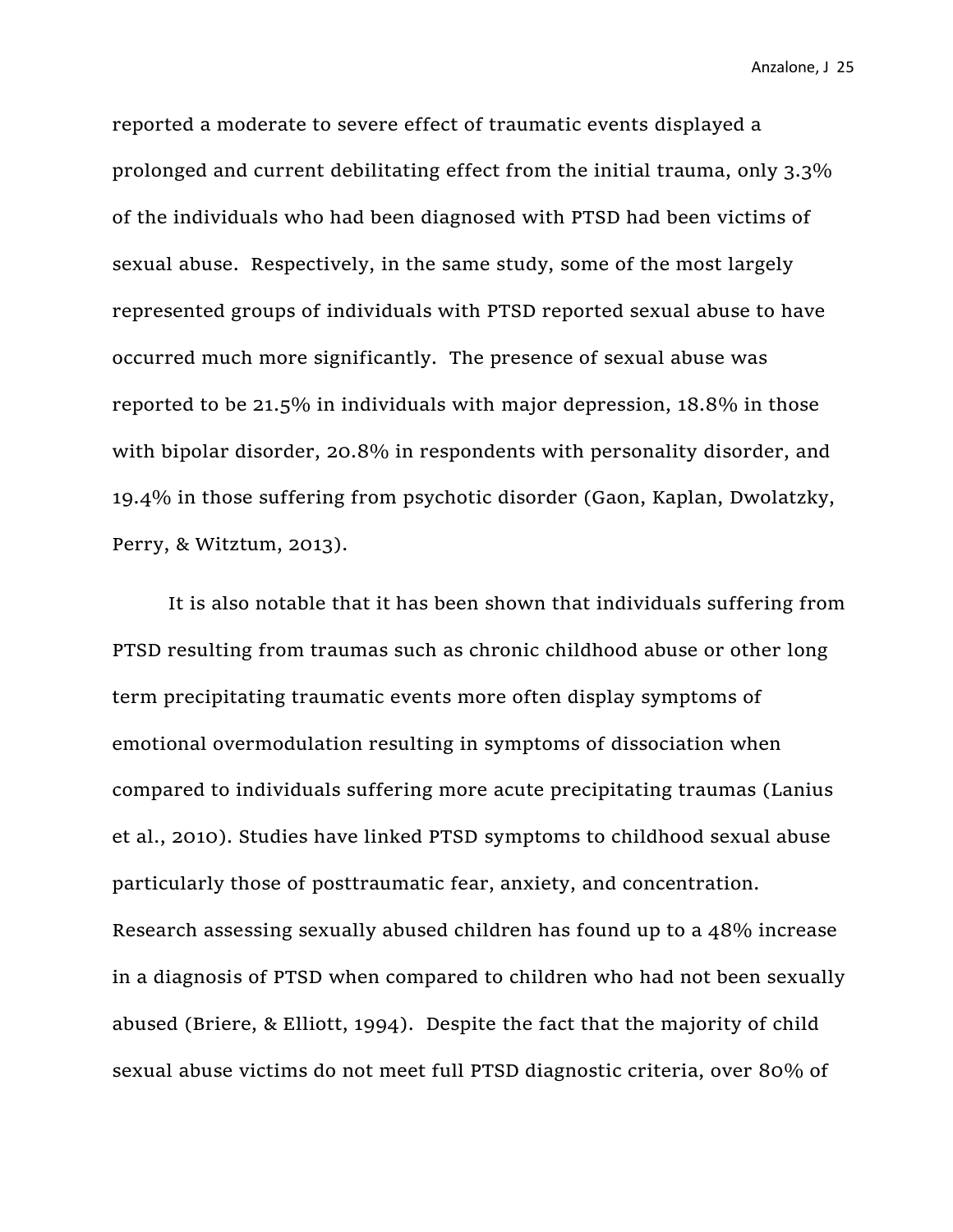individuals experiencing such abuse have reported PTSD symptoms. Adults who were childhood sexual abuse victims have been shown to consistently show increases in avoidant, arousal, and intrusive symptoms of PTSD when compared to individuals who did not experience abuse as a child. Adult survivors of childhood sexual abuse have shown a prominent tendency to experience various forms of flashbacks. Sudden intrusive visual, auditory, tactile or olfactory sensory experiences reminiscent of the PTSD precipitating trauma often lead to vivid and intense flashbacks strongly leaving those suffering with the feeling that the events were actually presently occurring rather than just a recalled memory (Briere, & Elliott, 1994).

# **PTSD Precipitating from Combat War Exposure in Veterans**

The prevalence of PTSD in combat war veterans has been highly publicized and the focus of intense discussion and study in the recent past (Figure 4). This increase in public attention has been a driving force for further identification and treatment of PTSD in combat war veterans. While studies have varied significantly on concrete statistics of PTSD prevalence percentages, the rate of lifetime PTSD within combat war veterans is approximately two to four times higher than the general population (Gros, Szafranski, Brady, & Back, 2015). The National Vietnam Veterans Readjustment Study states that 30 percent of veterans have had PTSD at some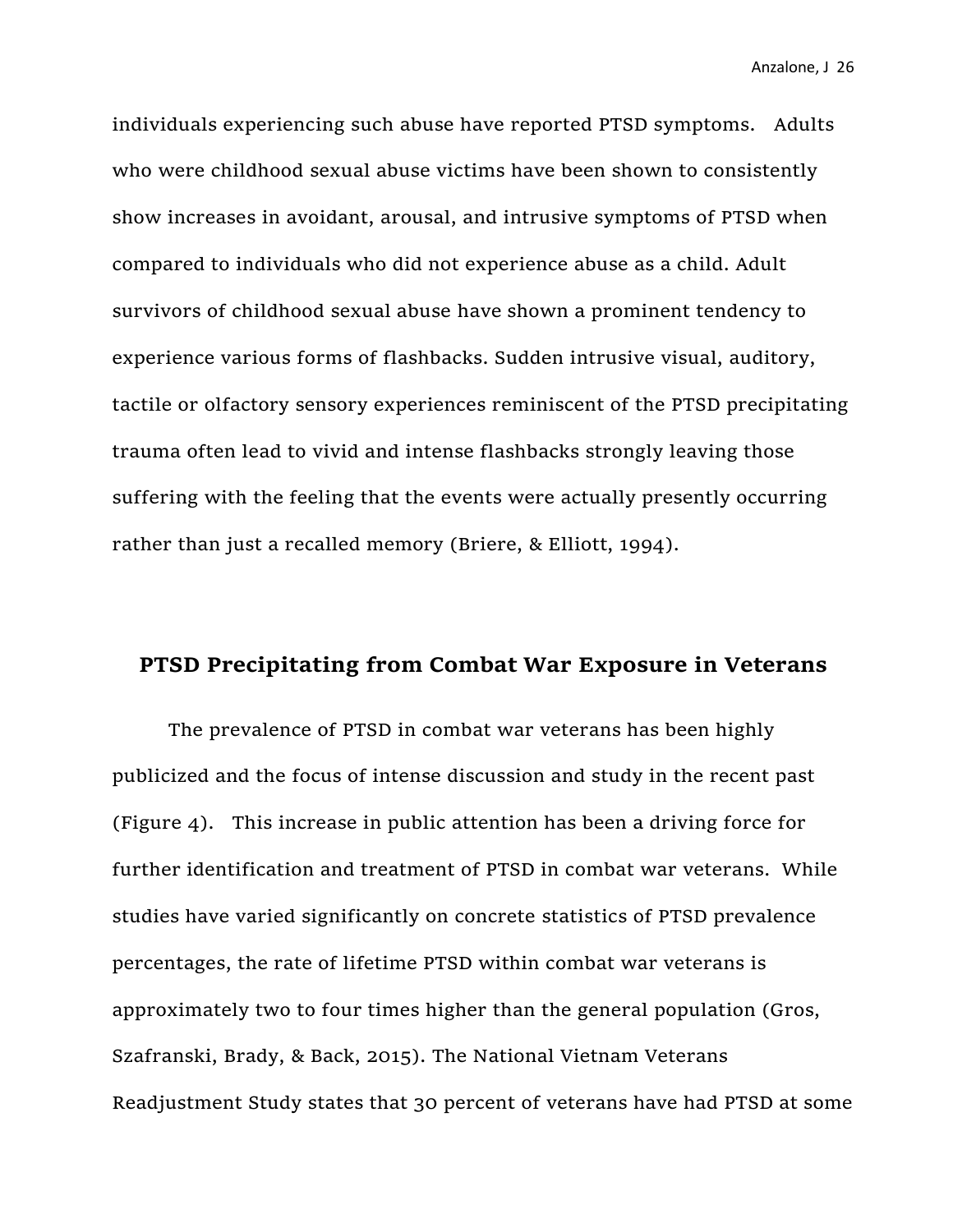point during their lifetime which can persist many decades after the initial combat exposure (Shipherd et al., 2007). In the past 13 years, there have been as many as half a million U.S. troops who served in Iraq or Afghanistan that have been diagnosed with PTSD.

Intrinsically, combat war is a source of countless potential sources of trauma that could become precipitating incidences for the formation of PTSD in those exposed. Modern warfare and its tendency to trend more in favor of complex guerilla tactics, has posed several new areas of potentially heightened trauma exposure levels that could result in PTSD of the individuals experiencing them. Some sources of trauma that could precipitate the development of PTSD include but are not limited to; fear and trauma resulting from improvised explosive devices, a lack of clearly defined areas of conflict and safety, unpredictable urban-style guerrilla attacks and an increase in overall average exposure to a consistently traumatic environment (Reisman, 2016).

Specifically, study has been focused on a dissociative PTSD subtype now recognized as the emotional overmodulation phenotype of PTSD. While it was expected that PTSD symptoms would fall in line with the more common form of PTSD consisting of emotional undermodulation resulting in hyper arousal and re-experiencing symptoms, a 2014 study provided surprising results. A study was conducted of 63 U.S. soldiers four months after returning from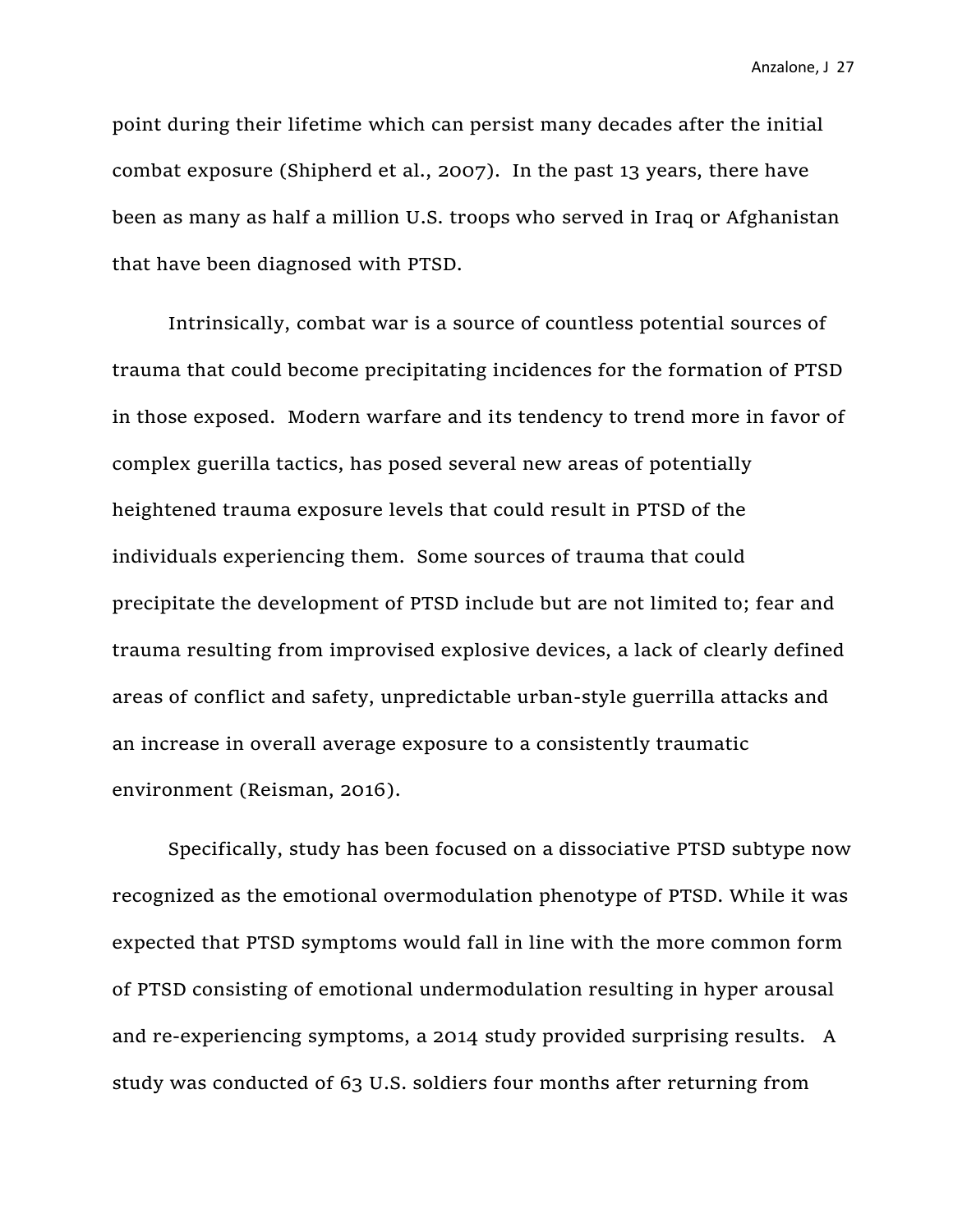deployment in Iraq. This was the first study to demonstrate the interaction between attentional threat avoidance, behavior health symptoms during the post-deployment period and combat exposure. The resulting data posed the possibility that attentional avoidance (the directing of one's focus opposite the location of a threatening cue) of threat stimuli may be a robust phenomenon among symptomatic populations of individuals who are or have recently experienced highly stressful combat events. This display of attentional avoidance was a notable contradiction to the typical patterns of enhanced vigilance seen in patients diagnosed with PTSD (Sipos et al. 2014). A recent fMRI and script-driven imagery test conducted while individuals with PTSD were led to recall their traumatic experience showed that approximately 70% of patients displayed an increase in heart rate and had the subjective experience of reliving their traumatic experience. Respectively, the remaining 30% of the individuals with chronic PTSD tested displayed a dissociative response consisting of a subjective state of depersonalization and de-realization while showing no notable increase in heart rate (Lanius et al. 2010).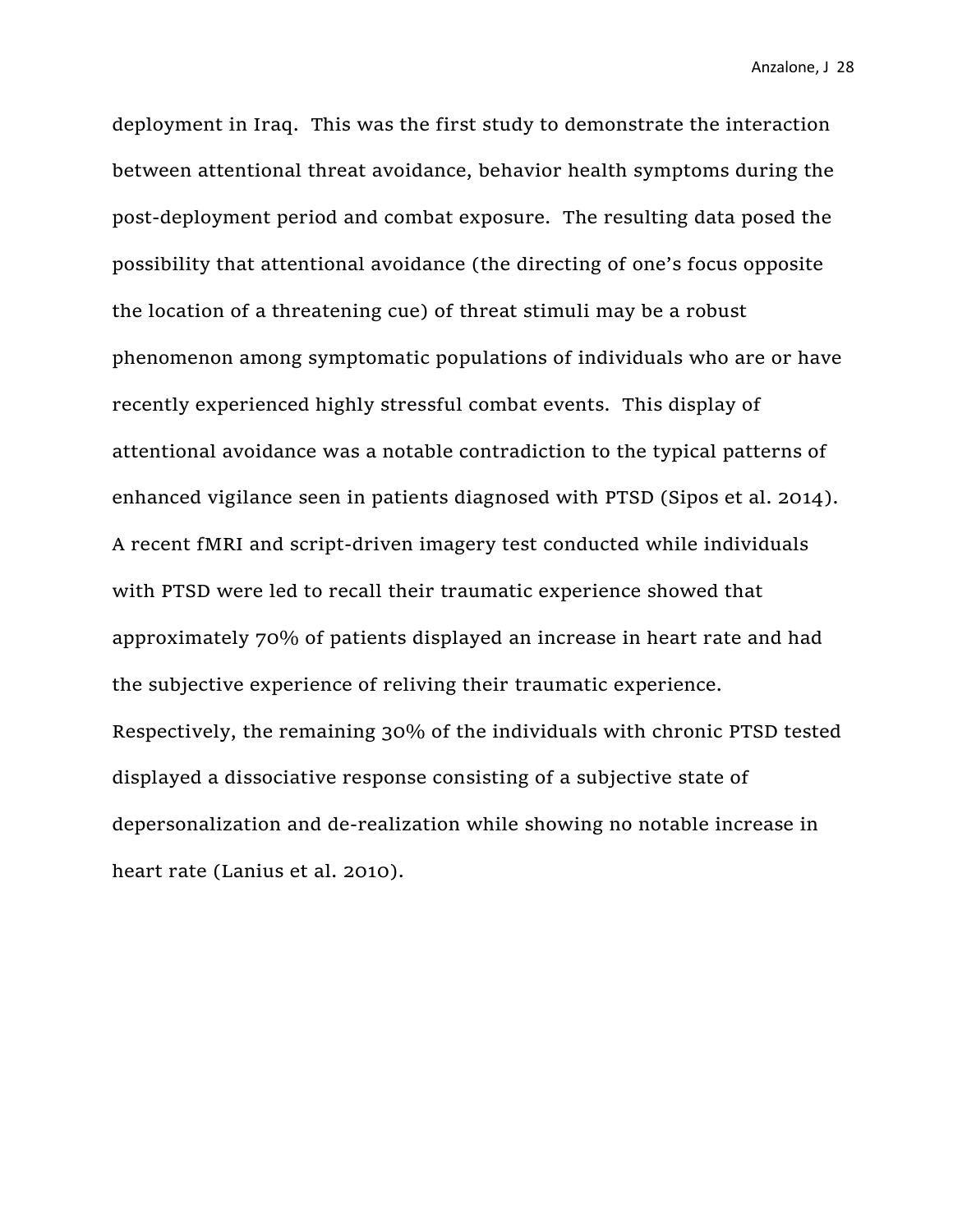### **Chronic Pain**

Chronic pain is often comorbid with PTSD and as is generally the case, when looking at the two populations most affected by PTSD, most of the research on pain has been conducted with combat veterans (Figure 5). Chronic pain is any form of pain lasting more than 12 weeks. Individuals with PTSD display consistently lower levels of cortisol. Cortisol is a potent anti-inflammatory and the desensitization promotes abnormal inflammation in response to pro-inflammatory stresses. In individuals with cortisol dysfunction, upon the activation of an acute inflammatory stress response, widespread inflammation often follows (Hannibal & Bishop, 2014). Furthermore, the failure of cortisol to function properly limits the body's ability to reduce such inflammation which can lead to the production of free radical byproducts and stress damage to healthy tissues. Inflammation is also capable of widening the gap junctions in the blood brain barrier and intestinal lining. This widening can allow large foreign bodies or toxins to breach protective barriers and may result in illness (Sorrells, Caso, Munhoz, & Sapolsky, 2009).

One definitive aspect of the body's inflammatory response is the sensation of pain. Patients suffering from chronic pain tend to process pain in emotion-related circuits, also responsible for the reward processing, more actively than those with acute pain preceding recovery (Hashmi et al. 2013).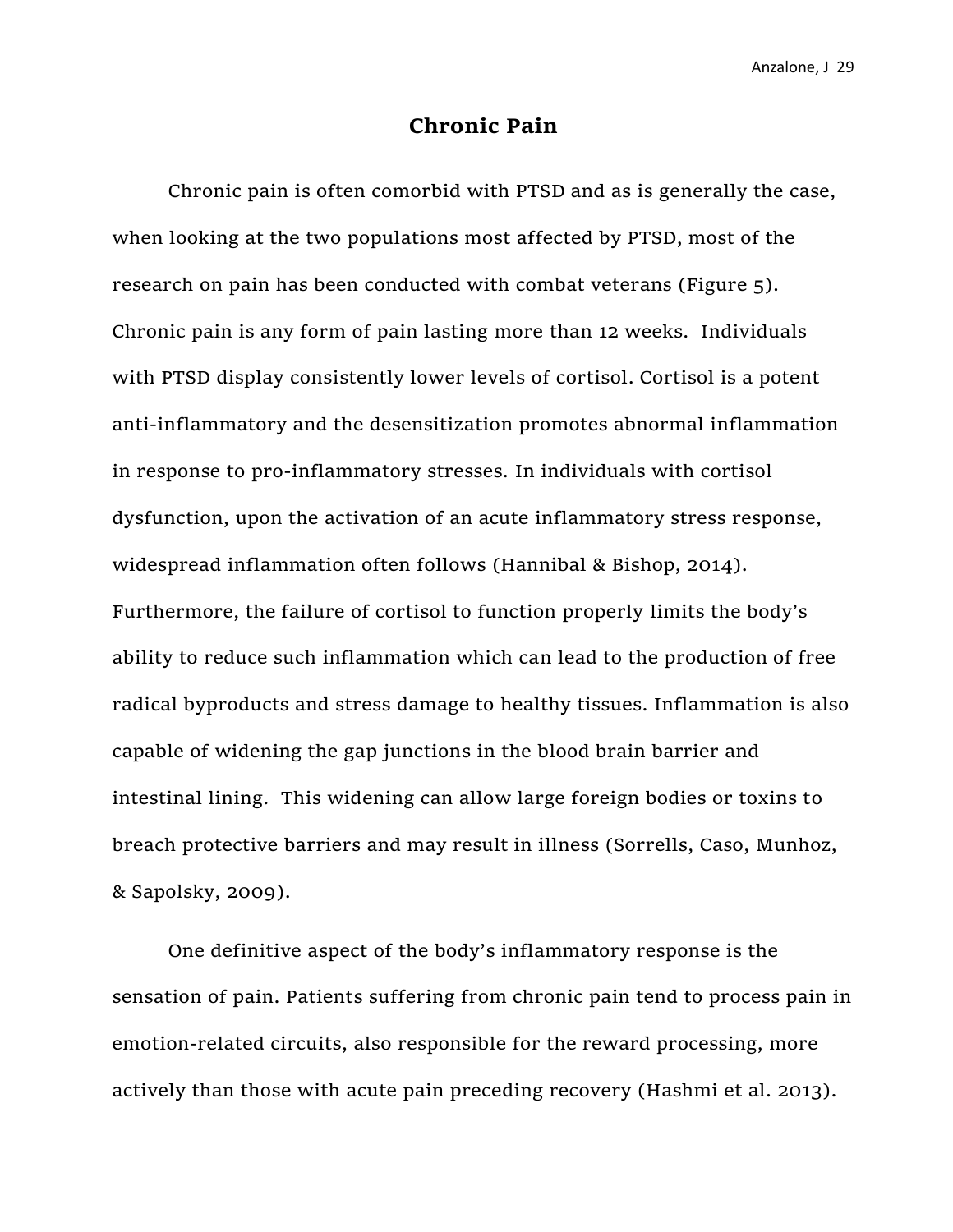This was inferred from the substantial increase to activation overlap of brain emotional processing areas such as the prefrontal cortex and amygdala with regions involved in acute pain when imaging chronic pain patients. This increased interconnection highlights a correlation between reorganization in the reward and motivational circuits when related to the emotional circuits of the brain, leading to the possibility of their interconnectivity and explaining co-morbid disorders such as PTSD in chronic pain patients (Navratilova et al., 2016).

The connection of the reward centers of the brain to the prefrontal cortex and amygdala, which is responsible for the balance dysfunction in individuals with PTSD, has been shown to decrease dopamine release in response to pain. Individuals with fibromyalgia did not release dopamine in response to noxious stimulation whereas individuals not suffering from reward pathway dysfunction showed dopamine release when self-reported pain was induced (Wood et al., 2007). This self-reported pain correlated with dopamine amounts released in the basal ganglia.

PTSD alongside chronic pain are often comorbid (Gros, Szafranski, Brady, & Back, 2015) in veterans. Almost 50% of veterans have reported experiencing some sort of frequent chronic pain regularly (Kerns, Otis, Rosenberg, & Reid, 2003). According to Morasco et al. (2013), in a sample of 205 military veterans, 32% had chronic pain with comorbid PTSD. Veterans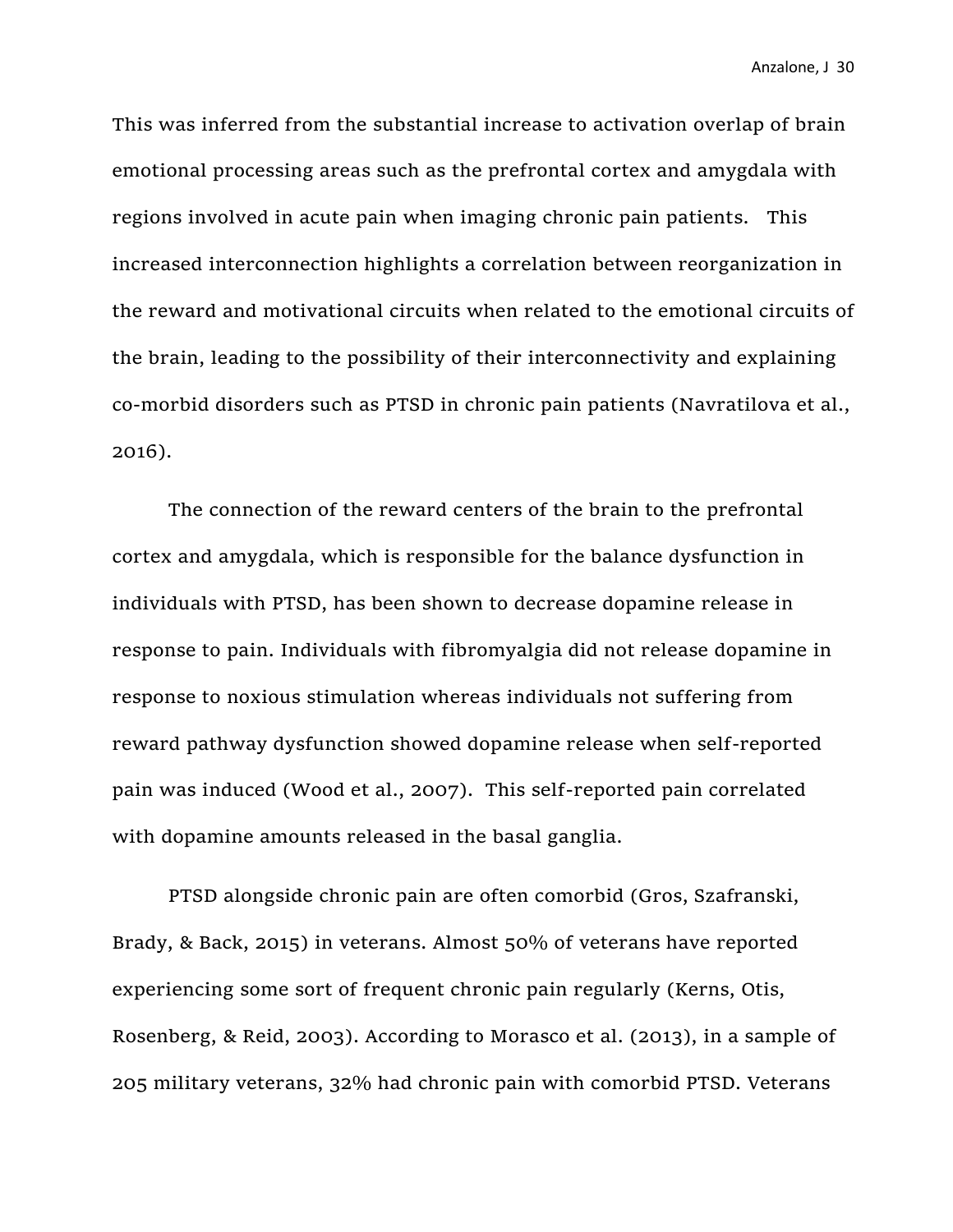were divided into two groups, those with PTSD and those without PTSD. The group of veterans with PTSD reported a remarkably higher pain severity and pain interferences than those without PTSD. The most common types of chronic pain within veterans who suffer from PTSD is neck or joint pain, lower back pain and rheumatism/arthritis, in that order.

Additionally, in the study by Alschuler & Otis (2014), 198 veterans were surveyed for their pain levels. Veterans with comorbid pain and severe PTSD symptoms were found to have a lower differentiation between mild and moderate pain, whereas the cutoff between moderate and severe pain remained the same. Lower levels of pain intensity are connected to higher levels of pain-related interference in veterans with comorbid pain and severe PTSD symptoms when compared to veterans with pain without severe PTSD symptoms. Consequently, physicians should take into account PTSD symptoms when assessing a veteran's pain severity. Male veterans with combat- related PTSD have a decreased sensitivity to pain when compared to women who suffer from PTSD from intimate partner violence (Strigo et al., 2010).

In a study performed by Meltzer-Brody et al. (2007), 713 women were administered a questionnaire when they were seen for pelvic pain. Roughly 35% of participants who suffer from chronic pelvic pain were sexually abused with one in three women having been diagnosed with PTSD. The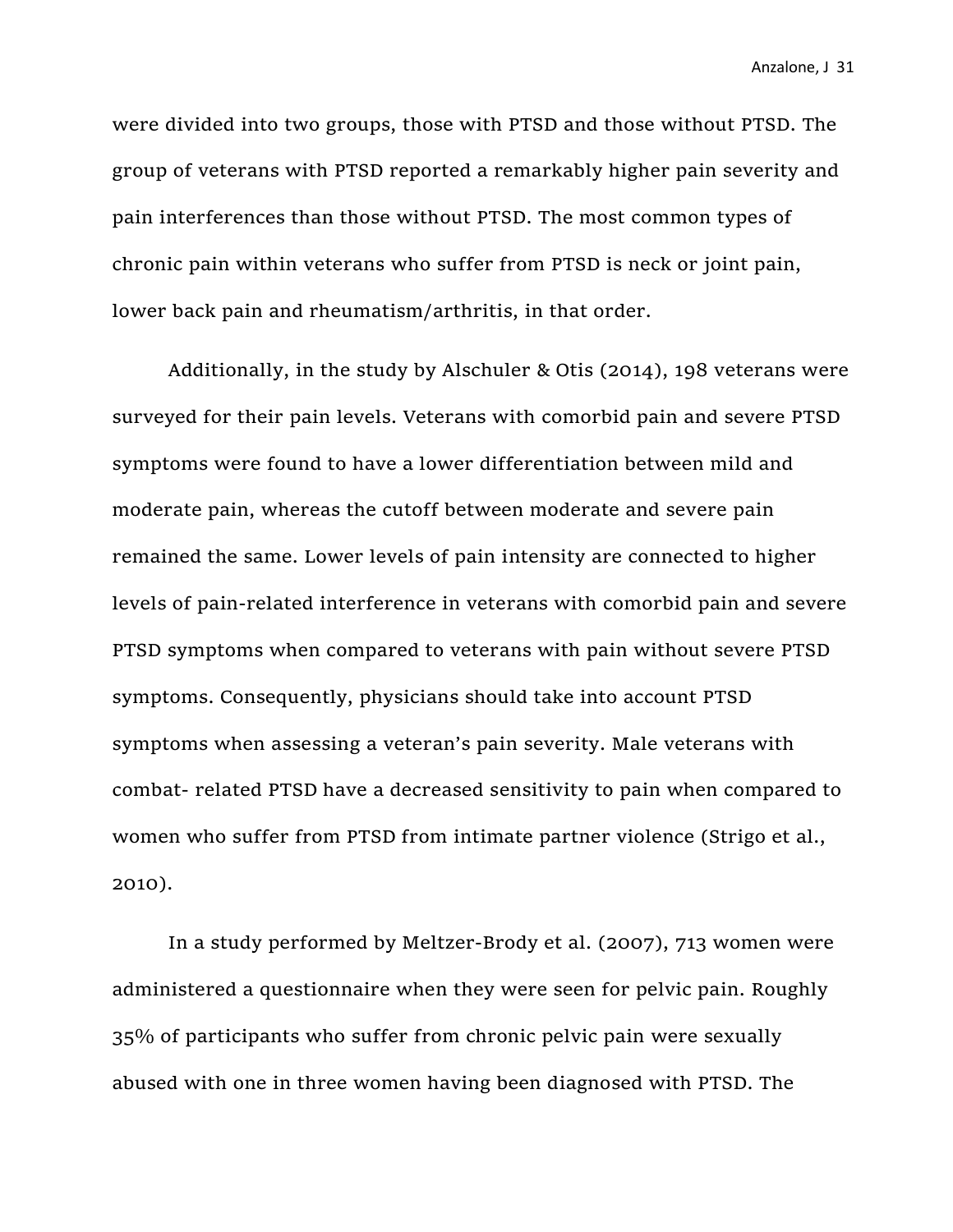psychiatric comorbidity of chronic pain and PTSD may contribute to the woman's severity in pain levels. PTSD resulting in sexual assault has been shown to display increased levels and regularity of abdominal pain, chest pain, pelvic pain and genital pain (Yeh, Watanabe, Sulkes-Cuevas, & Johansen, 2018). A nationwide survey of female veterans found PTSD is associated with at least one medical condition often involving pain. Arthritis and chronic lower back pain were the most common (Price, McBride, Hyerle, & Kivlahan, 2007). Women with PTSD have a higher chance of reporting their pain as severe when compared to women who do not have PTSD. In turn, gynecologists can create specific treatment interventions for patients who have chronic pelvic pain and PTSD instead of treating them alongside patients without PTSD (Yeh, Watanabe, Sulkes-Cuevas, & Johansen, 2018).

Countless studies have been done on the comorbidity of chronic pain and PTSD however statistical estimates of the prevalence of this correlation vary widely. Studies have shown that; 50 to 75% of patients present for PTSD treatment also suffer from chronic pain, 80% of combat veterans with PTSD report chronic pain, 20-37% of individuals reporting chronic pain suffer from PTSD, and most recently that a sample of veterans serving in Operation Iraqi Freedom, Operation Enduring Freedom and Operation New Dawn displayed a 12.6% comorbidity of chronic pain and PTSD. Extensive and disproportionate study has been focused on pain and PTSD in the veteran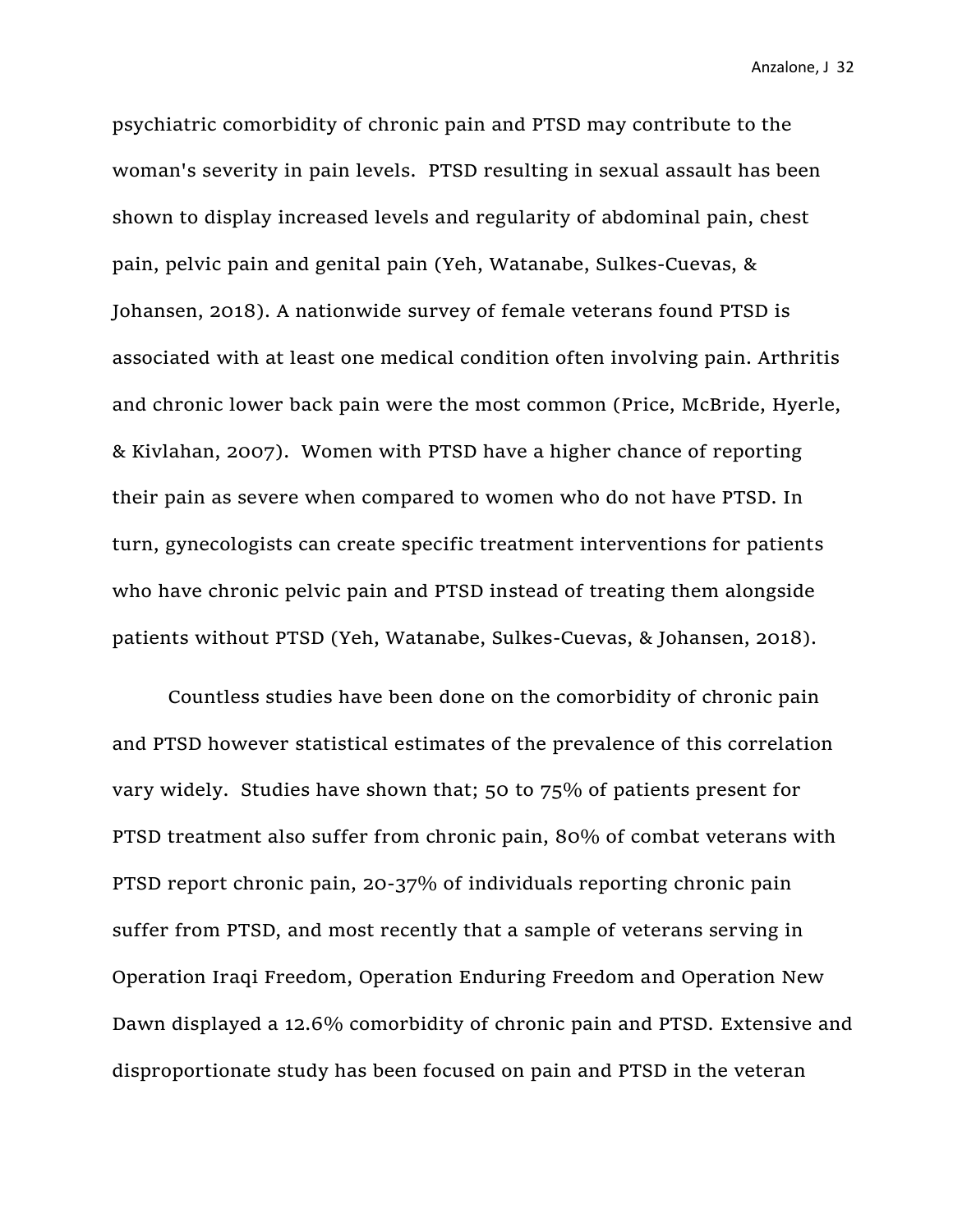community (Figure. 5) which could lead to a greater understanding of forms of PTSD more frequently identified in veterans. Despite the clear positive correlation between PTSD and chronic pain in general, the actual pathways and mechanisms responsible for such atypical pain sensitivities and persistence remain obscure (Scioli-Salter et al., 2016). Additionally, individuals who have PTSD and comorbid chronic pain tend to have more severe pain than those with chronic pain alone (Morasco et al., 2013).



*Figure 5. Graph comparing articles published and cited in PubMed with titles containing both relevant keywords and pain in total and over the past five years. All searches were run requiring the presence of both pain and the relevant keywords in the publication title as of May 4, 2019.*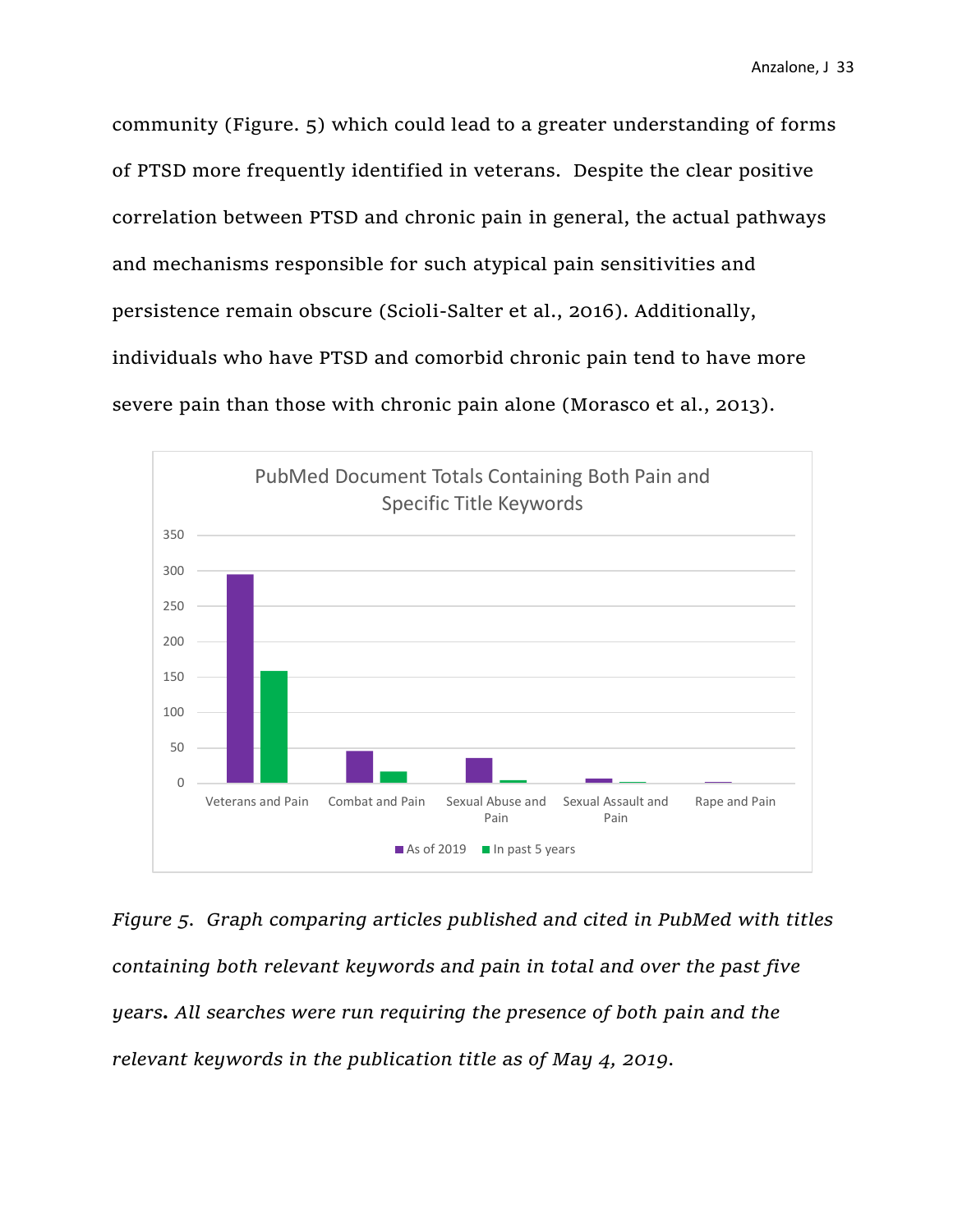Research on the PTSD and chronic pain relationship has suggested that these alterations to frequency and perceived intensity of pain are the result of both biological and psychosocial factors including but not limited to: depression, anxiety, physical disability, and a negative outlook on life control. Unfortunately, despite the various biopsychosocial models proposed to explain the comorbidity of PTSD and chronic pain, there is minimal data on the actual neurobiological influences on the holistic physiological system. Recent studies have proposed the contribution of abnormal deficits of neuropeptide Y (NPY) and the neuroactive gamma-amino butyric acid (GABA)-ergic steroids allopregnanolone and its stereoisomer pregnanolone which when together are considered (ALLO). These hormones are known to play a role in control of stress responses, and individuals suffering from PTSD have lower levels of these stress-buffering molecules. Cortisol and the androgen, dehydroepiandrosterone (DHEA) also could be potential influences on the perceived intensity and frequency of chronic pain and PTSD symptoms. Cortisol and the HPA axis have been concretely linked to the neurobiological systems affecting pain and PTSD. DHEA is secreted simultaneously with cortisol secretion and negatively modulates (GABAA) receptor function, reducing the effectiveness of the previously mentioned benefits of increased ALLO levels. This DHEA response to cortisol displays a possible mechanism for balancing the pain inhibitory effects of ALLO with the typical pain reduction due to the release of cortisol in individuals without a cortisol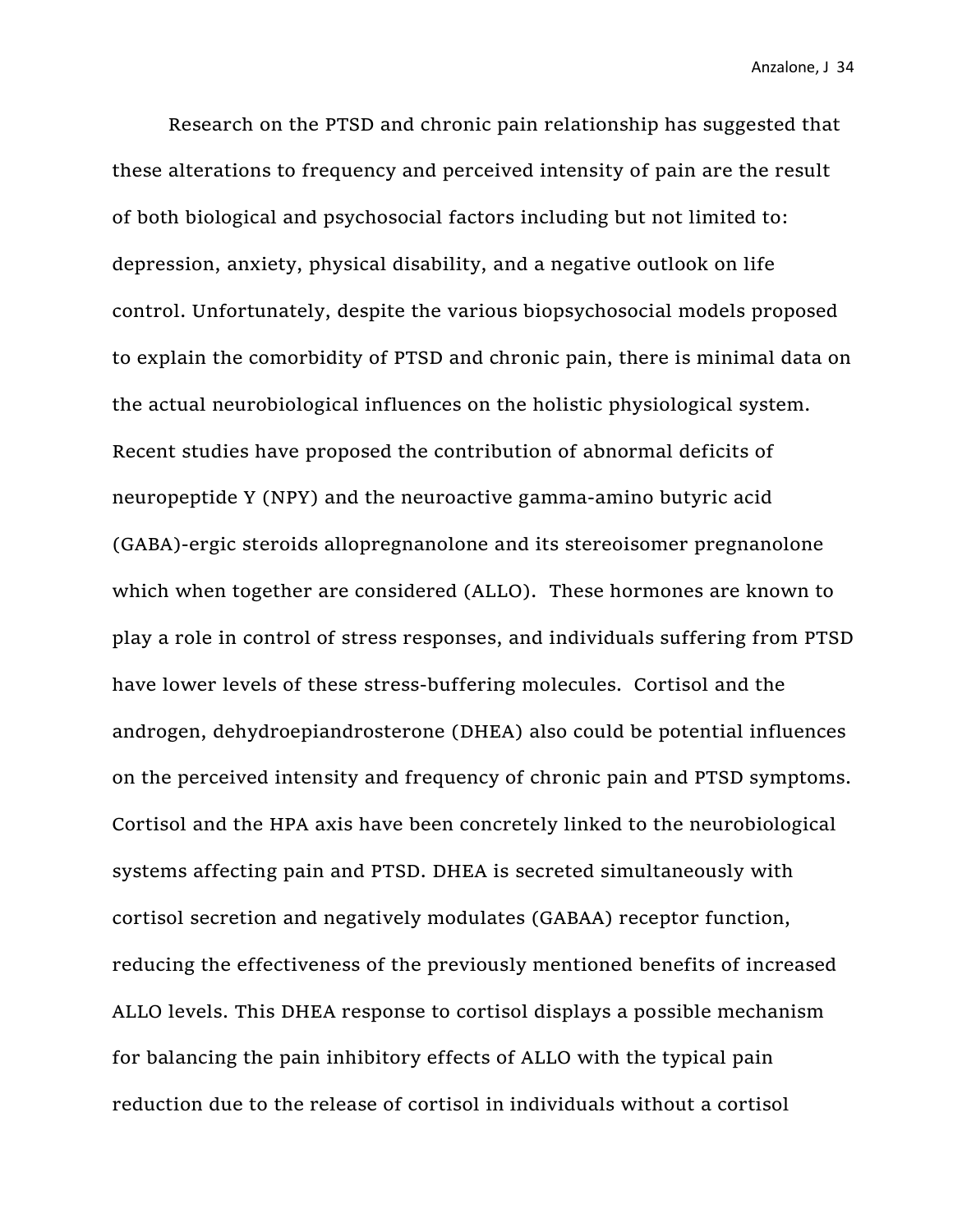dysfunction. In individuals with PTSD however, the reduction in cortisol effectiveness creates an imbalance in overall pain reduction due to DHEA's reduction in pain inhibition resulting from increased levels of ALLO. This results in the need for individuals suffering from PTSD to have a means to inhibit DHEA's effect on ALLO in order to experience benefits due to their increased overall levels of cortisol (Scioli-Salter et al., 2016).

These complex and interconnected neurobiological mechanisms have the potential to serve as therapeutic targets in both the mitigation of PTSD and chronic pain symptoms. Studies conducted have correlated increases in ALLO to a reduction in activity of the amygdala thus potentially reducing the tendency for the amygdala to overcome the prefrontal cortex in individuals with emotional undermodulation type PTSD. Inversely, this reduction in amygdala activity could also have the potential to exacerbate symptoms of emotional overmodulation PTSD. There is also evidence that increased plasma levels of allopregnanolone leads to increased connectivity between the prefrontal cortex and the amygdala resulting in a reduction of anxiety. This reduction in anxiety displays significant potential for emotion regulation and thus potentially beneficial means to regulate pain tolerance (Sripada et al., 2013).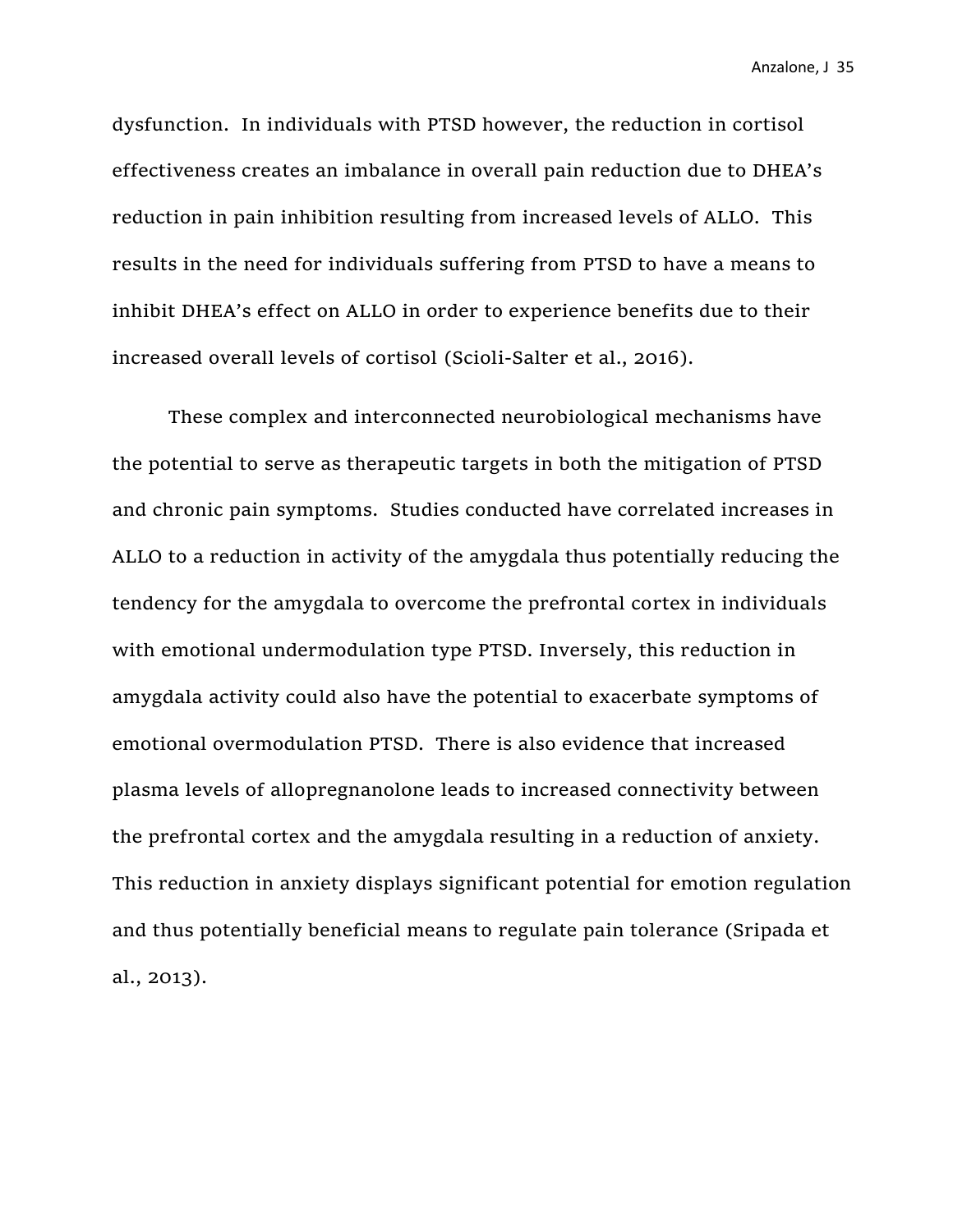#### **Addiction**

Addiction has proven to be extremely prevalent in individuals who suffer from PTSD. The development of coping mechanisms is a common response to stressful situations. Along with general methods of avoidance, those suffering from PTSD often attempt to escape the trauma-based stress through the use or abuse of mood-altering substances and behaviors. The reward centers stimulated through chemical or behavioral addiction-based action promote the release of dopamine which has shown to have atypical affects in individuals with emotional processing and reward processing center dysfunction (Wood et al., 2007). Furthermore, fear and anxiety conditioning, or the behavior in which individuals learn to predict adverse events, has been shown to be affected by changes in the metabolism of dopamine in individuals with PTSD (Maren, 2001). Abnormalities in PFC dopamine transmission have been shown to be prevalent in pathological memory processing psychiatric disorders such as PTSD and opioid addiction.

While substance use disorders (SUD) continue to be one of the most substantial coping methods used by PTSD survivors, coping mechanisms may include but are not limited to; sex, compulsive spending, gambling, exercise, eating, religion or anything else an individual finds the ability to immerse themselves in. There is often a fine margin separating constructive forms of coping mechanisms from destructive ones (Howard, 2007). The portion of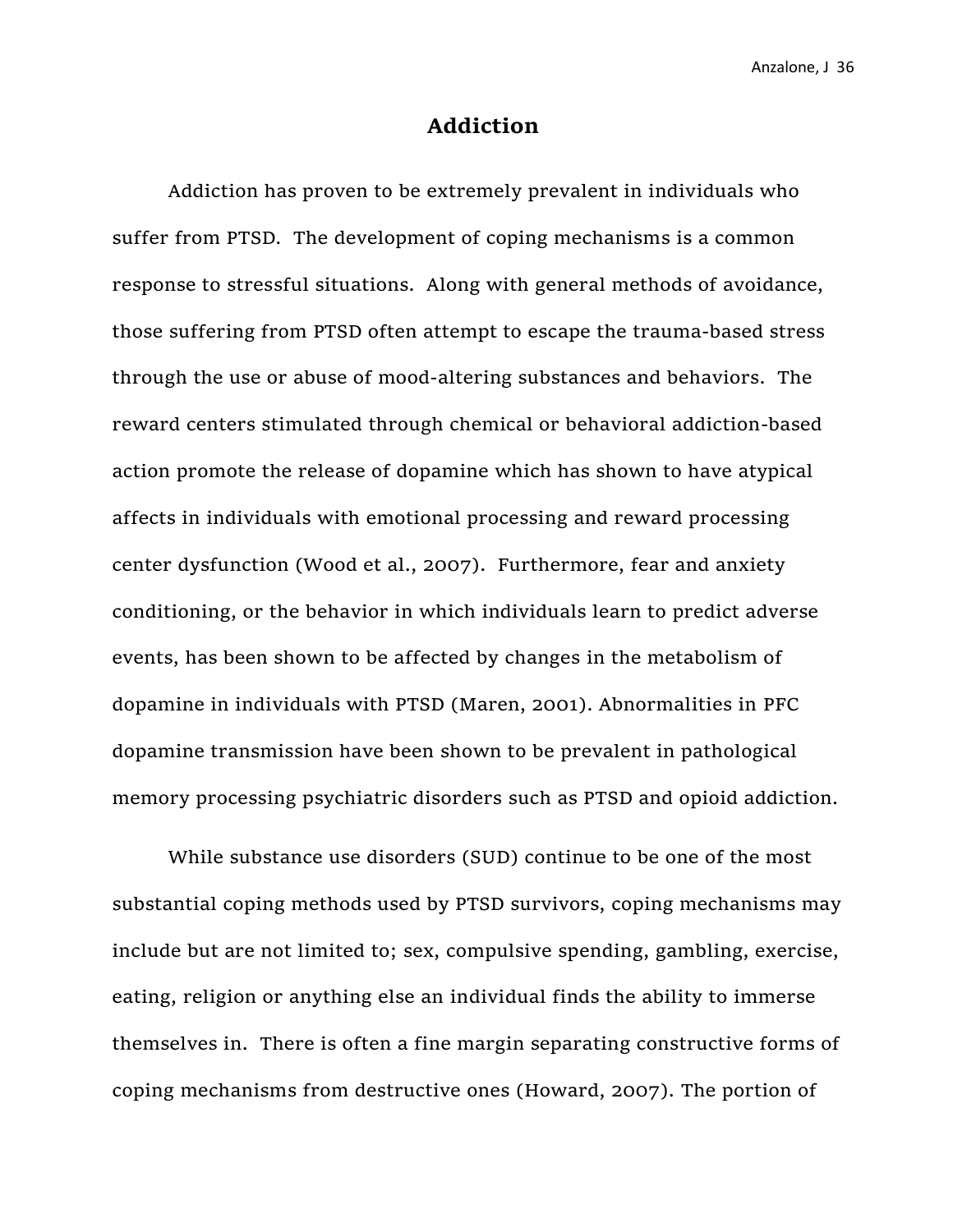women who have suffered from sexual assault coupled with the co-morbidity of substance abuse is 30-59% (Najavits & Walsh, 2012).

Victims of sexual abuse have shown heightened predispositions to the development of sexually based addictions. In a study following the recovery of over 1000 sexual addicts for 5 years beginning in 1985, researchers noted that among the sample population, 81% of the individuals had suffered sexual abuse. Victims of sexual abuse, especially victims of childhood sexual assault, have a greater likelihood of developing sexual compulsions associated with the precipitating traumatic event (Howard, 2007). Behaviors such as trauma repetition are often developed in an attempt to bring resolution to a traumatic event. The individual will repeatedly attempt to seek a way to respond to a situation of past trauma through reenacting similar often painful behaviors in hopes of eliminating the fear associated with the precipitating event (Carnes, 1997).

While there is overlap in the area of military sexual trauma (MST), acts of MST still possess the characteristics of traumatic acts of betrayal. Symptoms of PTSD developed in individuals affected by MST often are representative of this (Gilmore et al., 2016). MST survivors have higher rates of PTSD than women who have experienced other types of trauma. Rape and Intimate Partner Violence (IPV) that precipitate PTSD, are made even worse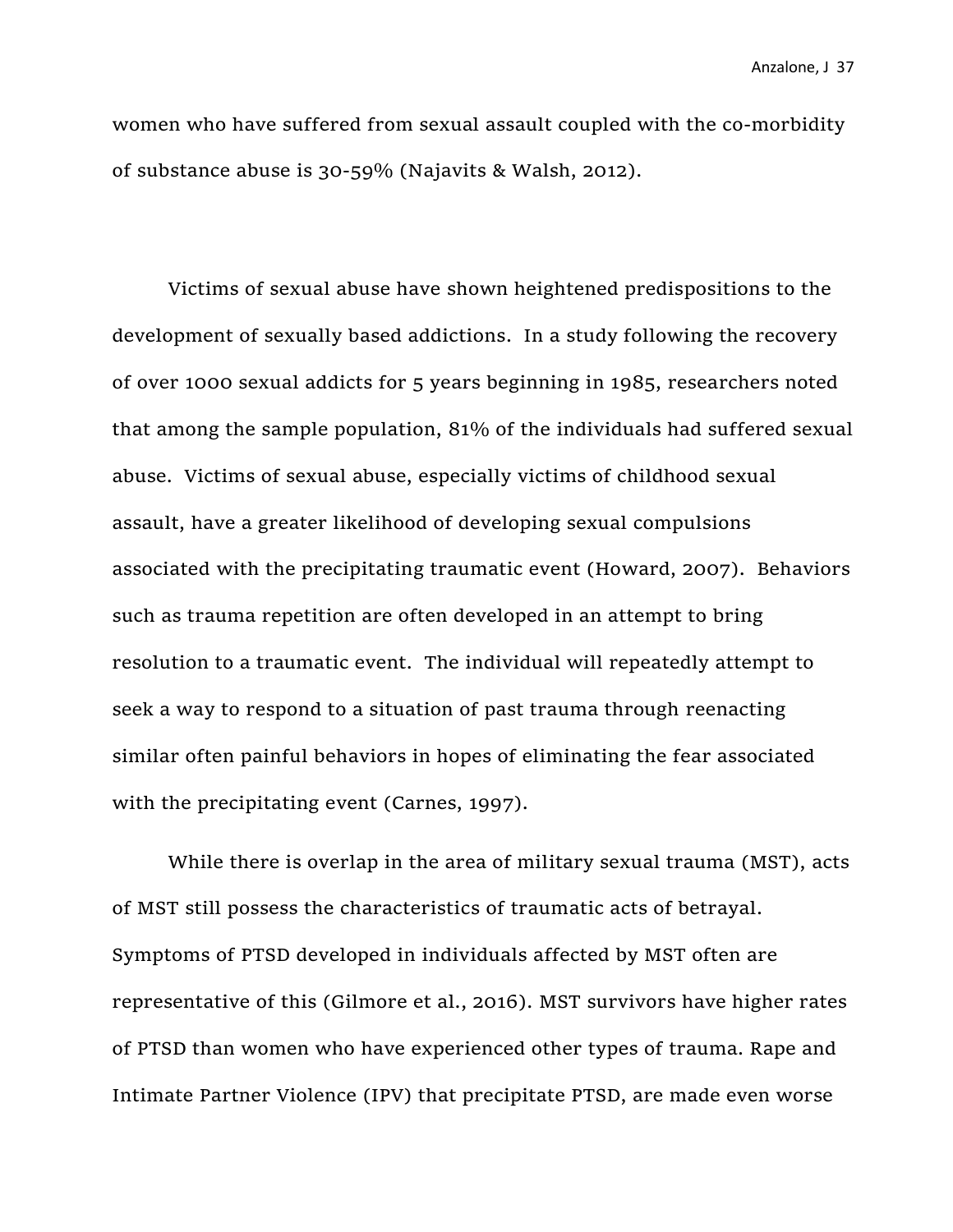when it occurs in the military because of continued and unavoidable exposure and involvement with the perpetrator. The resulting PTSD may lead to greater risk of heart disease from change in health behaviors such as smoking, decreased physical activity and increased risk of SUDs (Lutwak & Dill 2013).

SUDs are by far the most prevalent form of addiction among individuals suffering from PTSD. The high frequency of comorbidity chronic pain and PTSD provides a setting that intrinsically is conducive for the development of SUDs. Apart from PTSD-related neurobiological influences on the susceptibility of an individual to develop a SUD, the increased likelihood to either self-medicate or seek prescription substances for chronic pain management provides a situation highly conducive for the initial use and continued abuse of drugs and alcohol (Morasco et al., 2013).

The increased access to pain management pharmaceuticals within the veteran population, has created controversially high levels of addiction to pharmaceuticals in particular those of an opiate nature. This system of symptom correlation has revealed a need for special considerations regarding the assessment and treatment of chronic pain in particular (Gros, Szafranski, Brady, & Back, 2015). While the seemingly sudden opiate addiction crisis in veterans has been the source of much public and media focus recently, the prevalence of self-medicating PTSD has been common much longer. The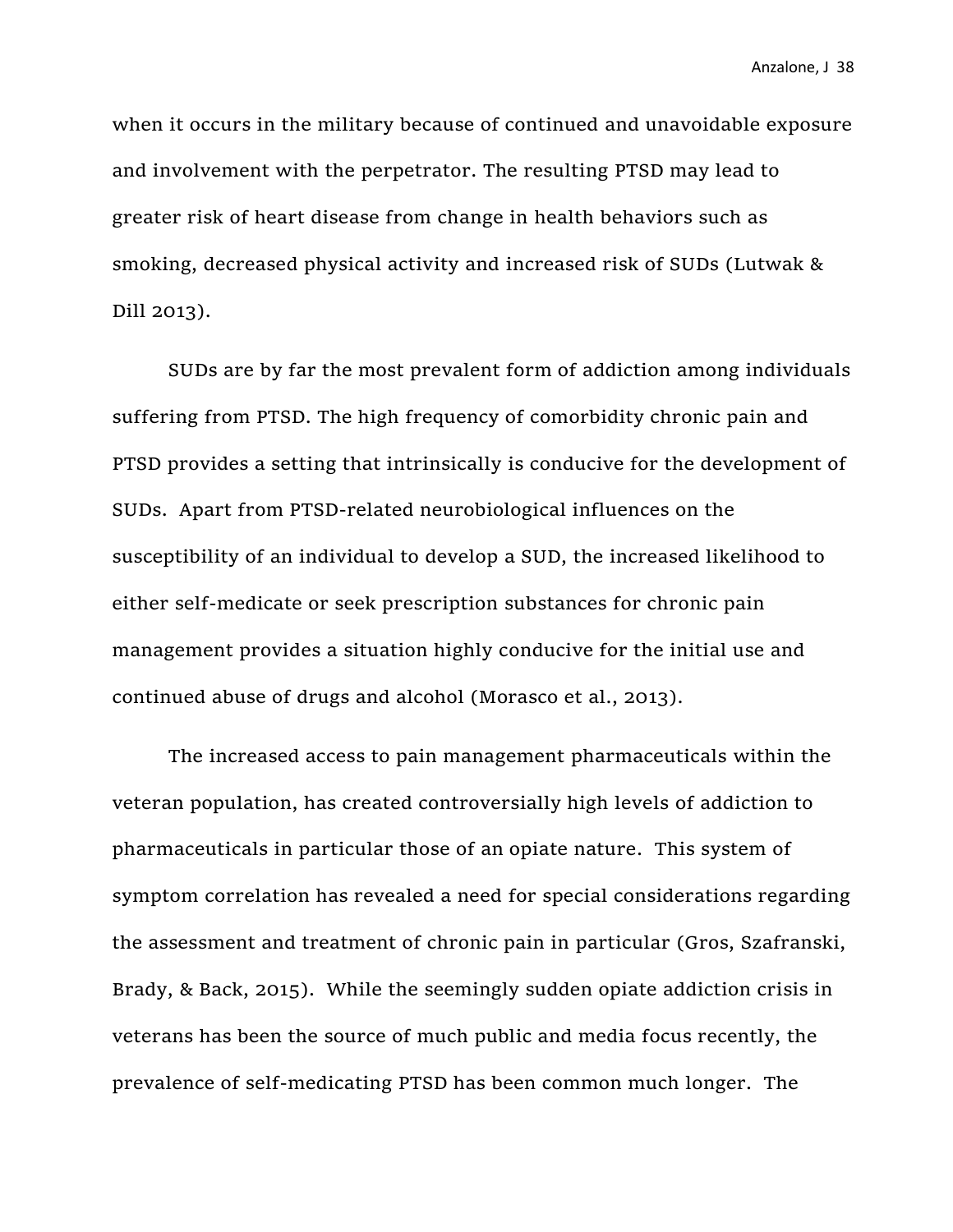comorbidity of alcohol disorders and PTSD in Vietnam era veterans had been shown to be approximately 70% (Carter, Capone, & Short, 2011).

While addiction and the veteran population has already been the focus of vast study and publication (Figure 6) and there is a history of SUD correlated with PTSD, the recent epidemic of opiate addiction may prove to be more complex than non-opiate based addictions. This may be due to the nature of the dopamine receptor transmission similar in prefrontal cortexdependent memory processes such as PTSD and opiate related associative memories. A study in rats by Jing Li et al. (2018), showed an increase in sensitivity to normally non-rewarding morphine conditioning cues. This increased sensitivity indicates a potentially heightened vulnerability to addiction for opiate based substances in individuals with PTSD when compared to the general population.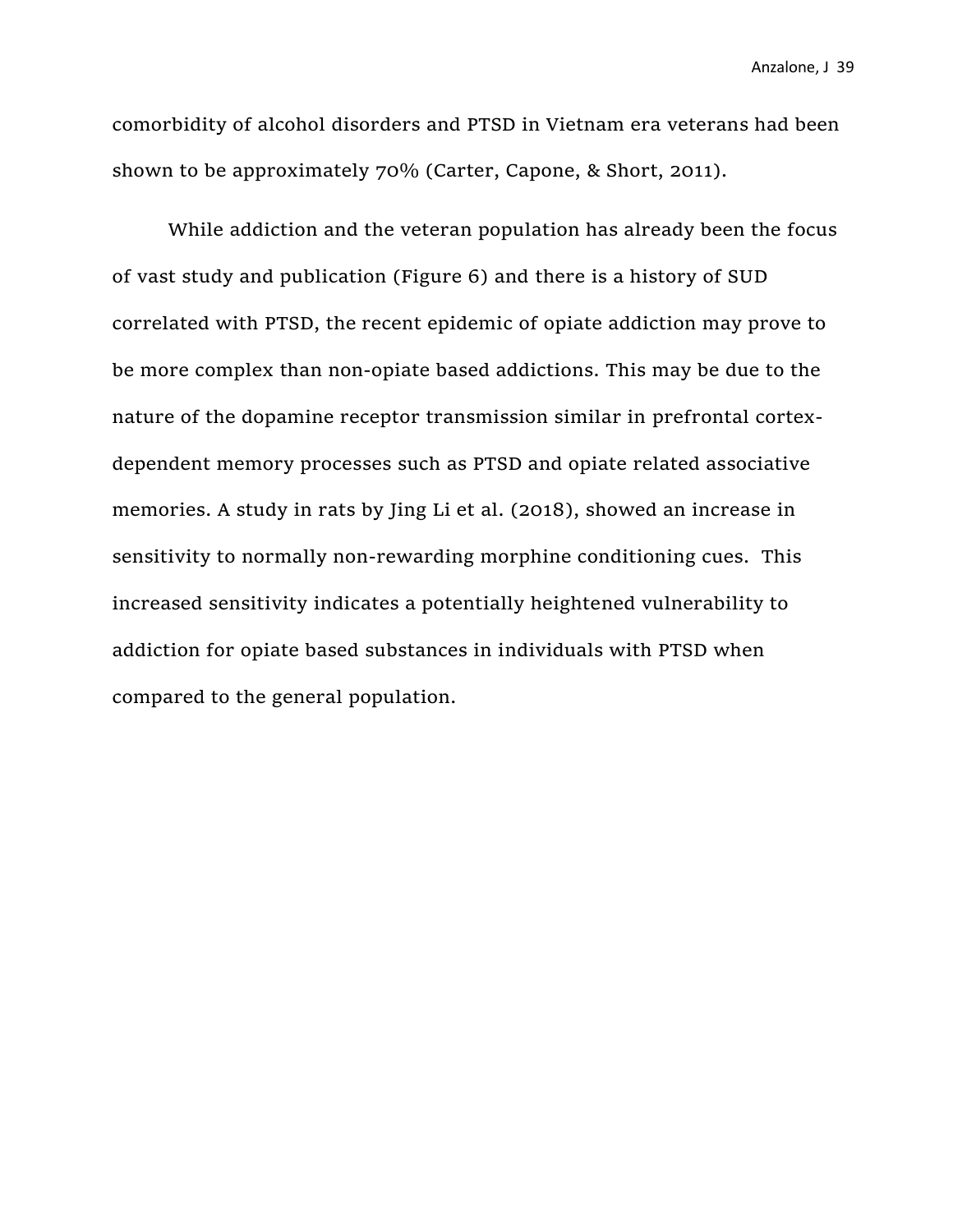

*Figure 6. Graph comparing articles published and cited in PubMed with titles containing both relevant keywords and addiction in total and over the past five years*. *All searches were run requiring the presence of both addiction and the relevant keywords in the publication title as of May 4, 2019.*

# **Immune Function**

Neurochemically, psychological stress behaves very similarly to physical stress since both lead to the release of glucocorticoids due to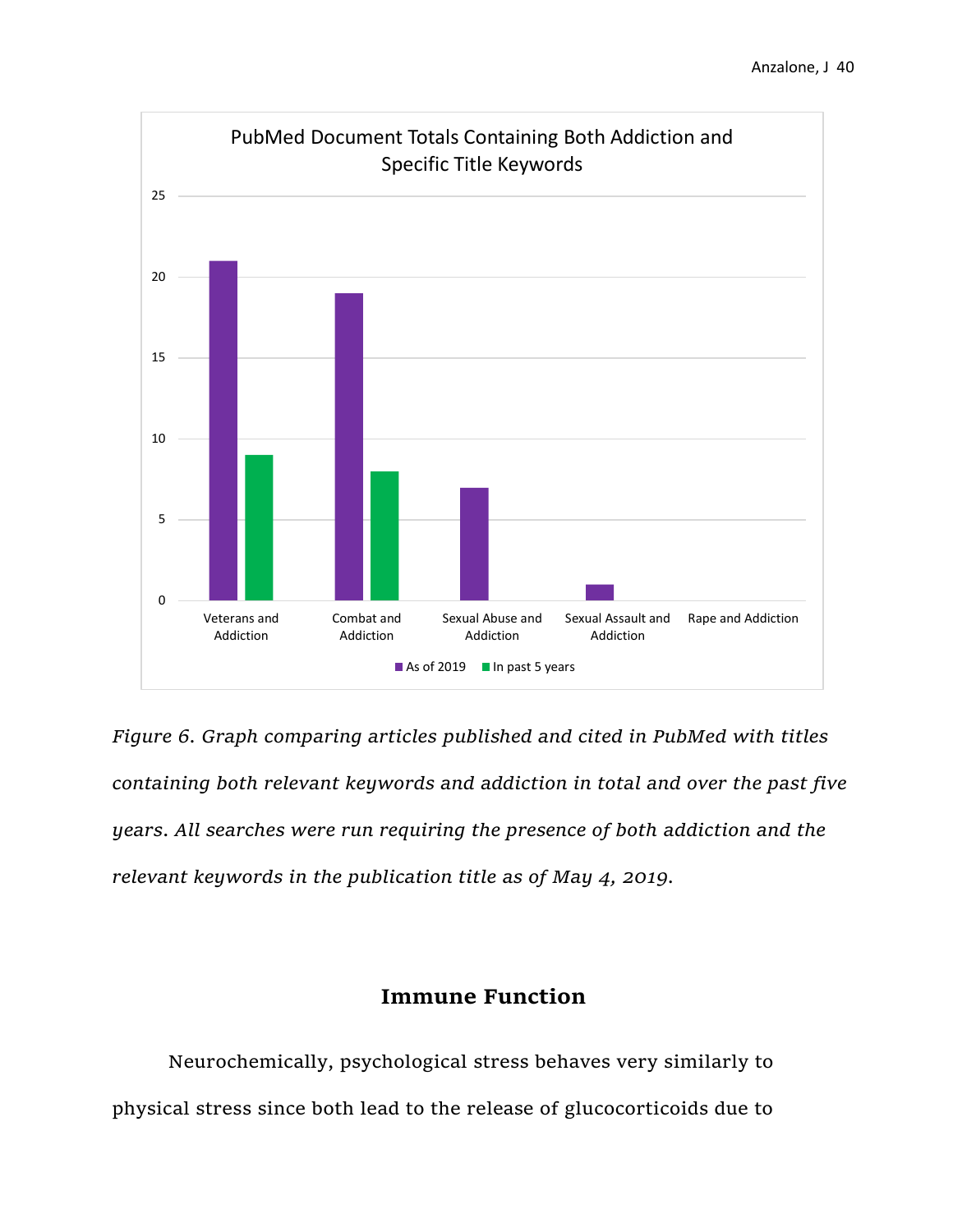stimulation of the HPA axis. Cortisol binds to the intracellular glucocorticoid receptor in cells, thereby impacting the HPA axis causing negative feedback inhibition, which increases metabolic rate and alters immunosuppression (Neigh & Ali, 2016). PTSD is often comorbid with high rates of cardiovascular, respiratory, inflammatory, gastrointestinal, and autoimmune disease (Boscarino, 2004). PTSD's interconnected effects on the immune and endocrine system may increase risk or accelerate progression of inflammatory and autoimmune diseases.

The effects of PTSD on the HPA axis and its increase in sympathetic activity stimulation can lead to an increase in cytokine production resulting in hyper-inflammatory states often co-morbid with PTSD. Chronic inflammation, as found in individuals with PTSD, often is found to be diagnosed alongside illnesses which include cardiovascular disease, asthma, fibromyalgia, chronic pain, hypothyroidism, rheumatoid arthritis, and psoriasis (Neigh & Ali, 2016). Cytokines have also been shown to directly affect the HPA axis and central nervous system and recently these effects have been proposed to present PTSD symptom development (Furtado & Katzman, 2015). Currently, there is debate on whether inflammation is a predictor or a symptom of PTSD and whether inflammation may be the biological basis or sensitization factor to stress that precipitates PTSD as a result of the exposure to trauma (Neigh & Ali, 2016).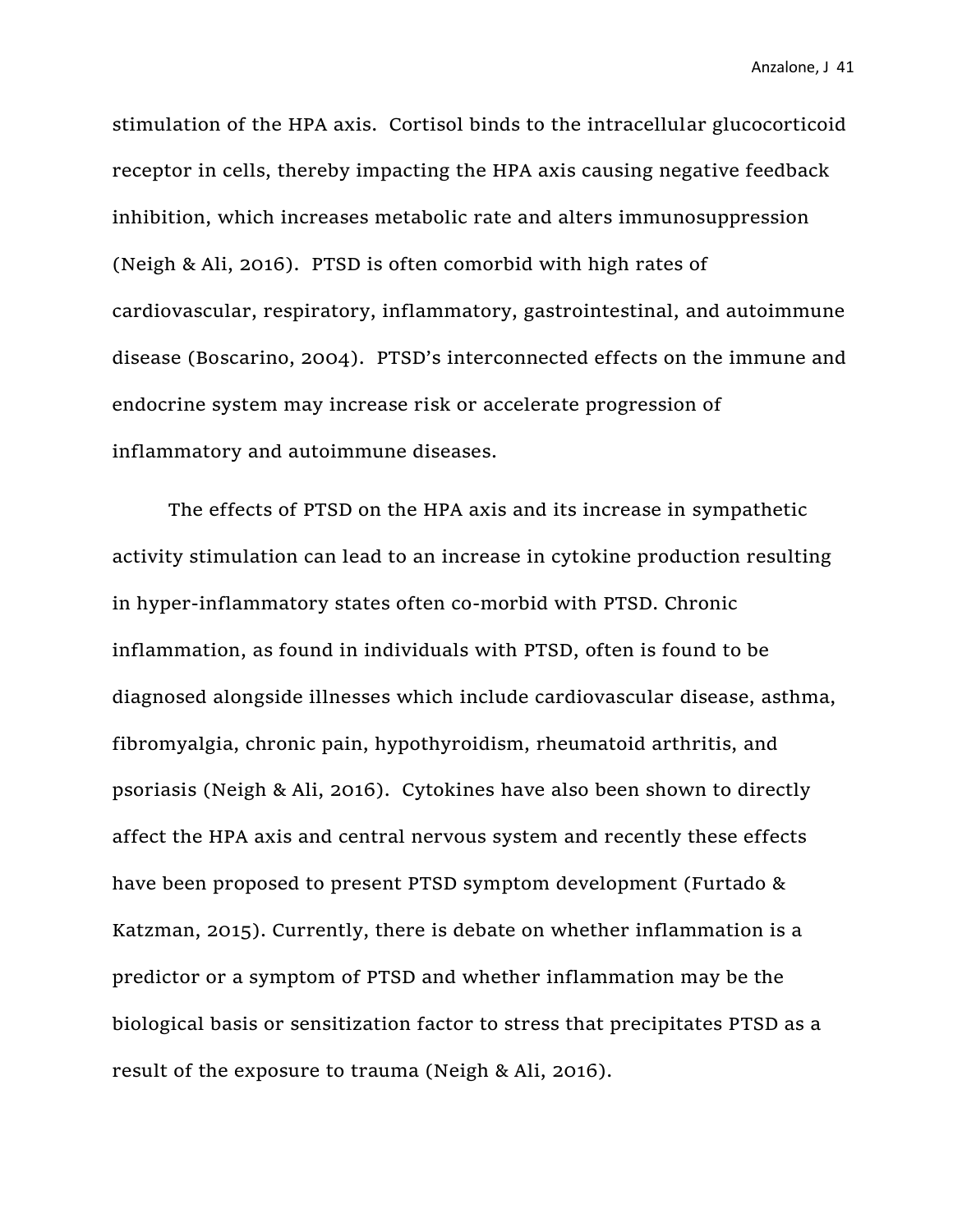A recent focus of study in the area of PTSD has been the relationship of PTSD and immune function. A study of 666,269 Iraq war veterans showed twice the autoimmune disease risk when comparing those with PTSD to those without any psychiatric illness. Furthermore, the same study showed that individuals with PTSD represented a 51% increase in autoimmune disease when compared to individuals with any other psychiatric illness (O'Donovan et al., 2015).

The role of cytokines could also be a potential source of the autoimmune function disorders often found co-morbid with PTSD due to their role in the differentiation of T cell subsets. T cells have also been proposed as a potential indicator of vulnerability to psychiatric disorders. A study conducted by Aiello et al. (2016), showed that prior to deployment, the responsiveness level of T cells to dexamethasone, a synthetic glucocorticoid, predicted PTSD and depression likelihood following deployment. Furthermore, decreases in functionality of regulatory T cells have been associated with auto immune disorders co-morbid with PTSD. Individuals with PTSD have been shown to have an approximate 50% decrease in regulatory T cells when compared to the general population (Jergović et al., 2014).

While immune function has been studied and shown to cause similar effects in both individuals with PTSD precipitating from sexual abuse and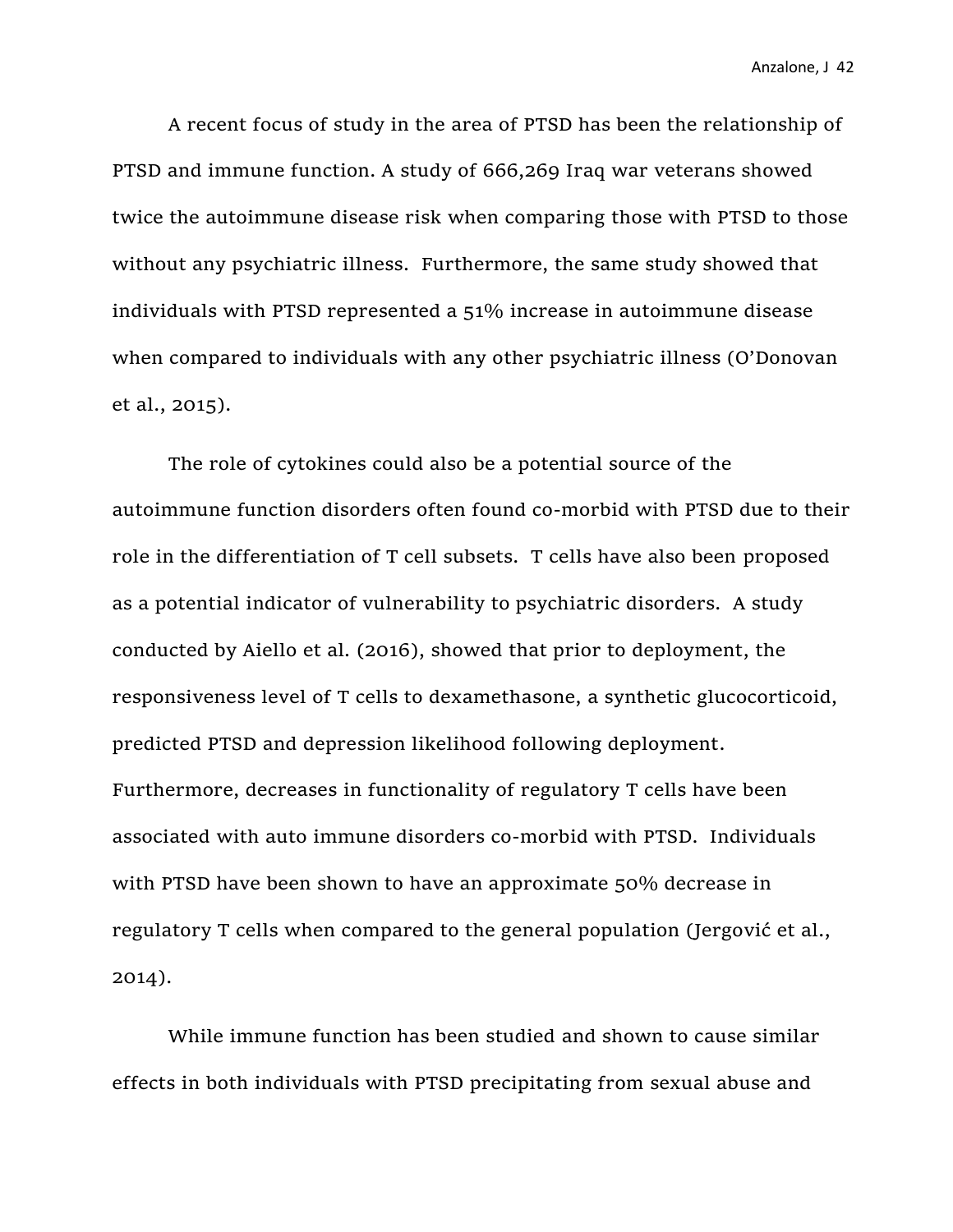combat related trauma, there are discrepancies between the two groups when related to the general population due to the general gender composition of both groups (Breslau, 2001). In fact, as in other areas of relative interest, there is significantly more information regarding veterans and immune dysfunction (Figure 7). Women are statistically far less likely to be combat veterans in the majority of world countries however, women are far more susceptible to being affected by PTSD, sexual abuse, and autoimmune diseases in their lifetimes. In a study by O'Donovan et al. (2015), it was shown that of individuals studied with PTSD, three out of four individuals that were diagnosed with autoimmune conditions were women. Due to the prior noted demographic discrepancies, there was not a statistically definitive change in magnitude of PTSD-related increased risk between Sexual Abuse survivors and combat war veterans with PTSD. Victims of Military Sexual Trauma however, displayed the highest risk of autoimmune diseases in both genders and was considered an independent risk factor when regarding the development of PTSD (Neigh & Ali, 2016). Veterans with MSTrelated PTSD additionally have displayed a higher rate of comorbid SUD than general combat war veterans suffering from PTSD (Gilmore et al., 2016).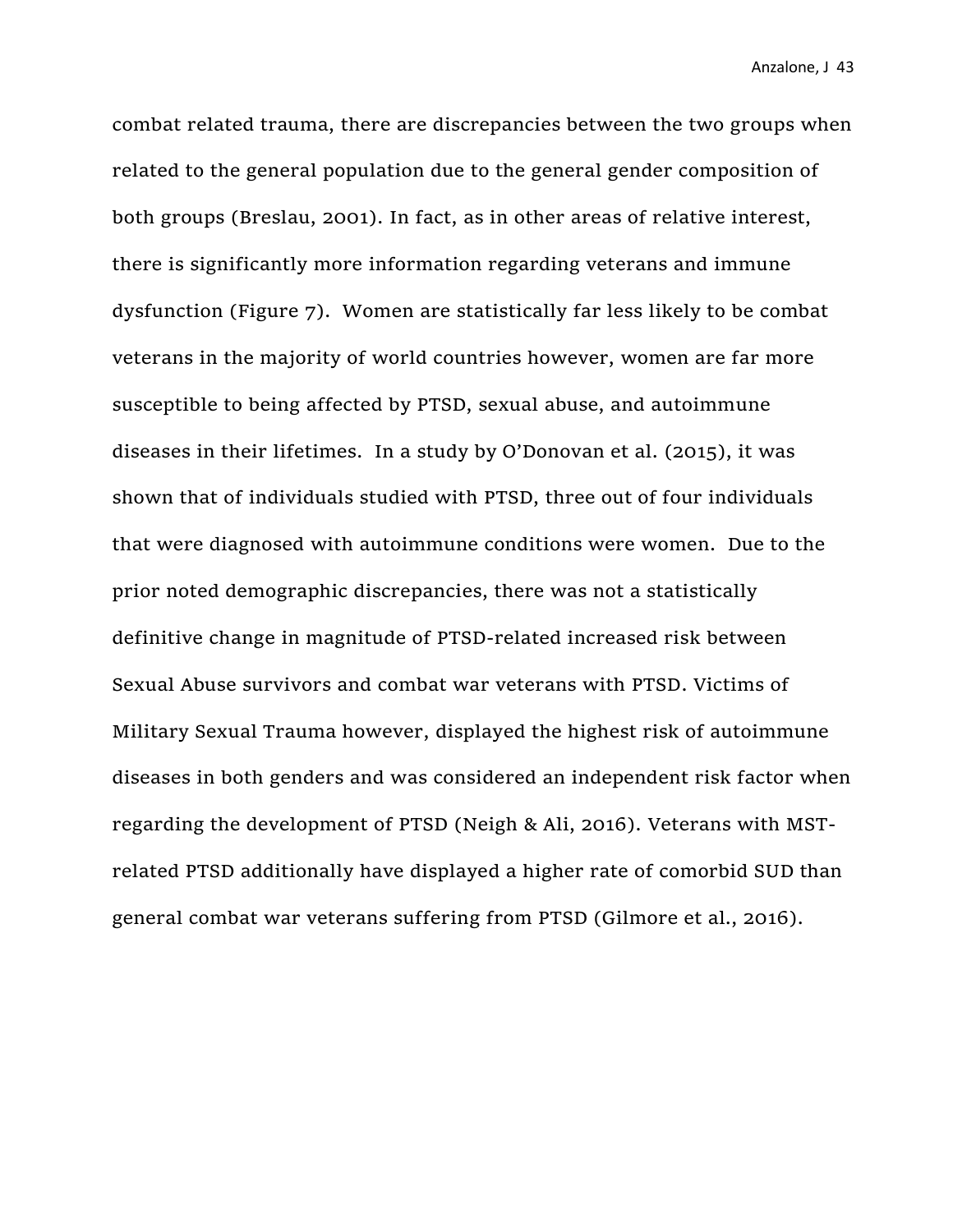

*Figure 7. Graph comparing articles published and cited in PubMed with titles containing both relevant keywords and immune in total and over the past five years. All searches were run requiring the presence of both immune and the relevant keywords in the publication title as of May 4, 2019.*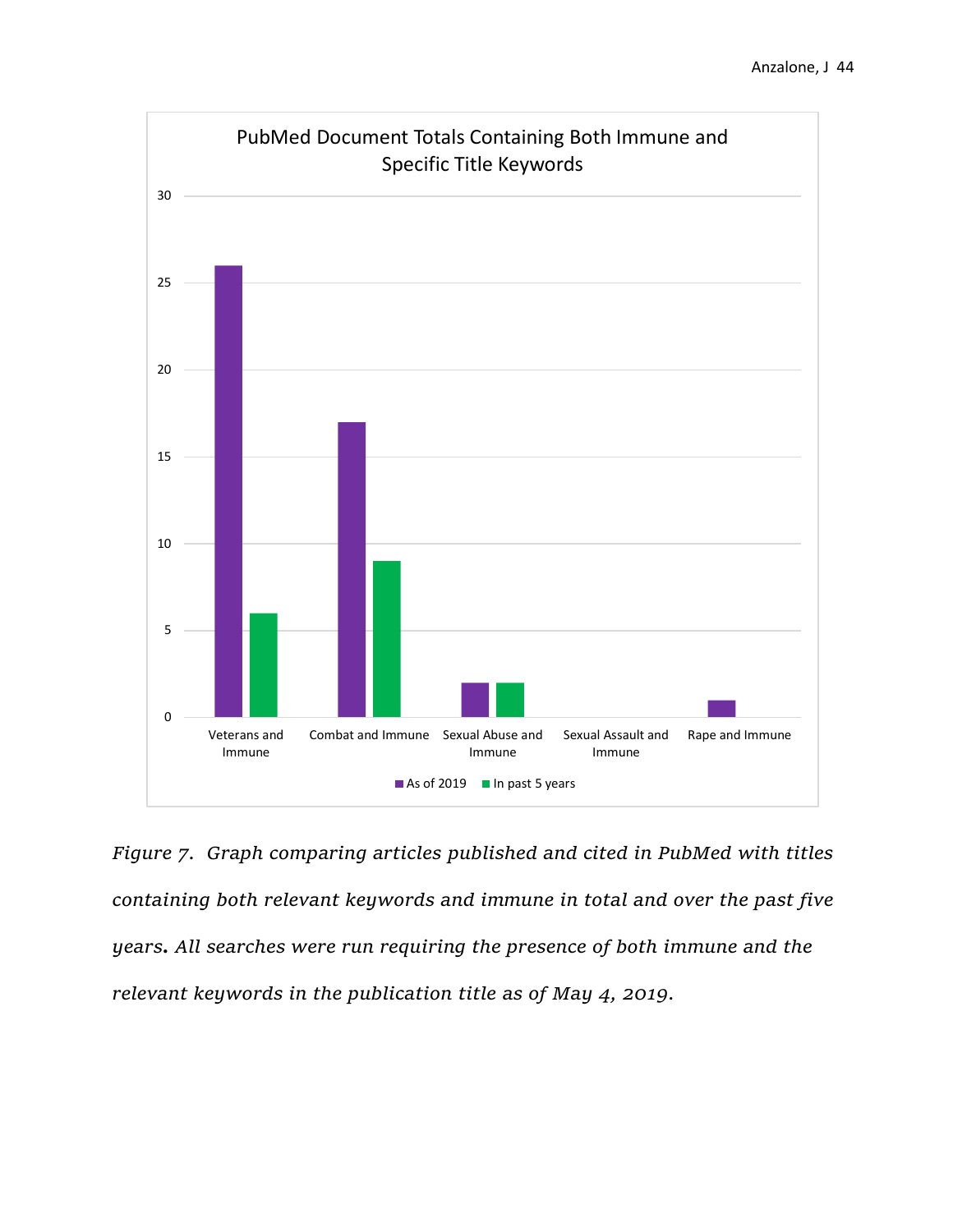#### **Public Awareness and Understanding of PTSD**

One of the most powerful driving forces for the correct identification, research, understanding and treatment for a mental or physiological health issue is public awareness and understanding. There are many common misconceptions involved with PTSD ranging from the belief that PTSD is a psychological weakness, to the idea that one can get PTSD from watching a violent movie.

Issues plagued with negative preconceived stigmas or associations of shame have a long history of public avoidance or suppression. Behaviors ranging from homosexuality to racism have a history of being hidden or obscured within societal focus often based on value-based comfort of a given culture's norms. This cultural attitude towards complex issues also can be detrimental to the likelihood of individuals to seek treatment for negatively associated disorders or illnesses (Roman & Floyd, 1981). Both PTSD and sexual abuse have been greatly affected by historical societal views and stigmas which have led to confusion, misdiagnoses, and the debate of intrinsic definitions related to these areas of focus.

PTSD is a widespread biopsychosocial disorder that has been shown to affect approximately 5-10% of the population. Combat veterans of the Vietnam War showed rates of PTSD to be approximately 28% in those who were exposed to combat, and the disorder persisted in 11% of these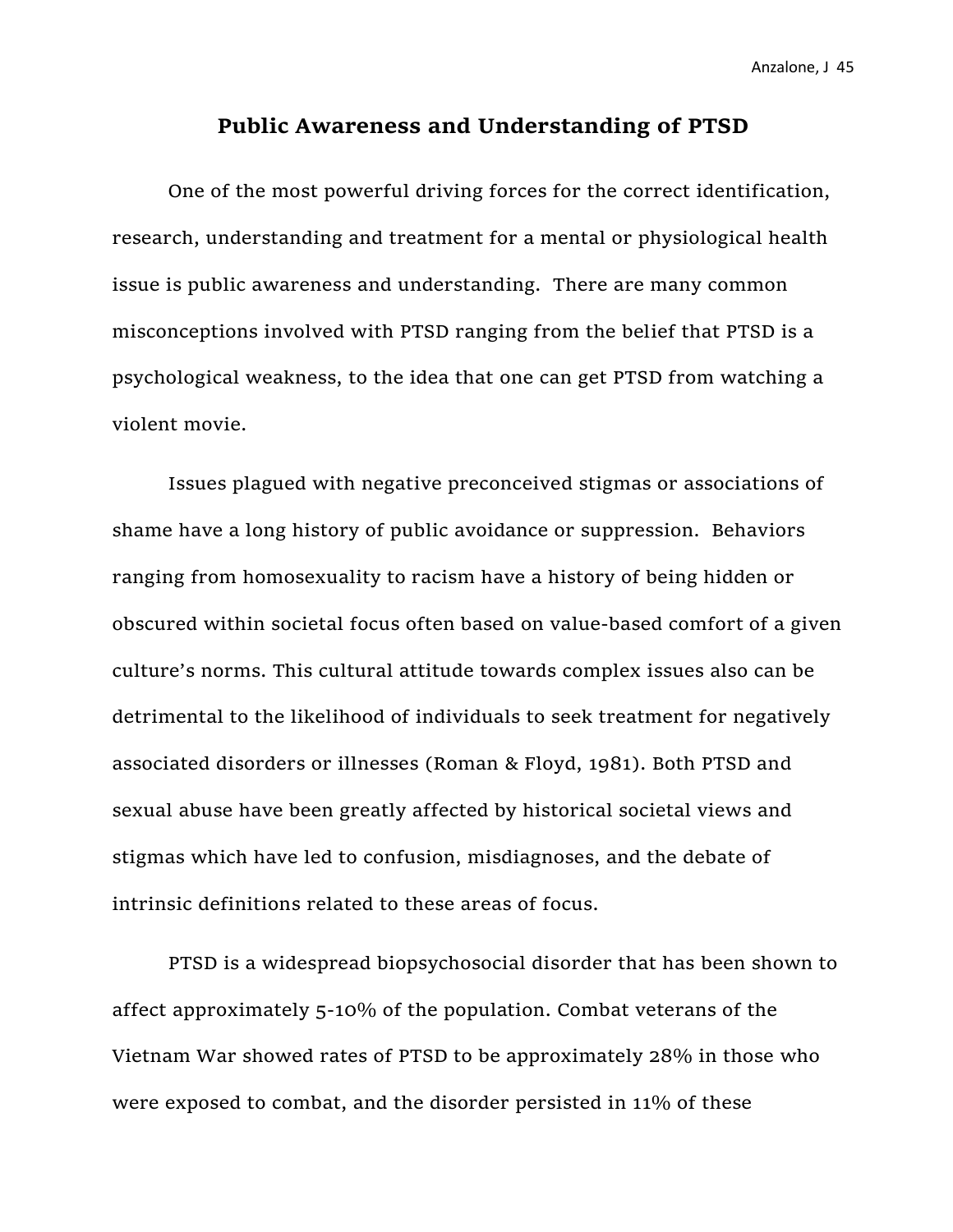individuals 40 years after the conflict had concluded (Yehuda et al., 2015). While the combat veteran population is a significant and atypical demographic displaying a substantial elevation in likelihood to develop PTSD, there is frequently a misconception of PTSD's prevalence among civilians that can and has shown to be problematic. In fact, despite the fact that women are far less likely to be combat war veterans, they are twice as susceptible to developing PTSD. Public awareness of the combat veteran population of PTSD has shaped the general understanding of the disorder leading to the disassociation of symptoms and their potential underlying cause in a large percentage of those suffering (Harik, Matteo, Hermann, & Hamblen, 2017).

Another largely detrimental barrier to identifying and treating PTSD is the social stigma that this disorder is a mental illness. Research has shown that members of the combat war veteran population may feel embarrassed or ashamed to seek treatment resulting in a fear of being seen as weak. Couple this feeling of shame associated with PTSD with the shame and embarrassment often felt by victims of sexual abuse or even more so, childhood sexual abuse, and you have created a prison of socially-based fear that often can prevent survivors of PTSD from divulging sexual abuse experiences. Recently, there have efforts to attempt to change the societal and cultural views on PTSD such as the "About Face" awareness campaign created by the VA. Unfortunately, changing public opinion on issues of this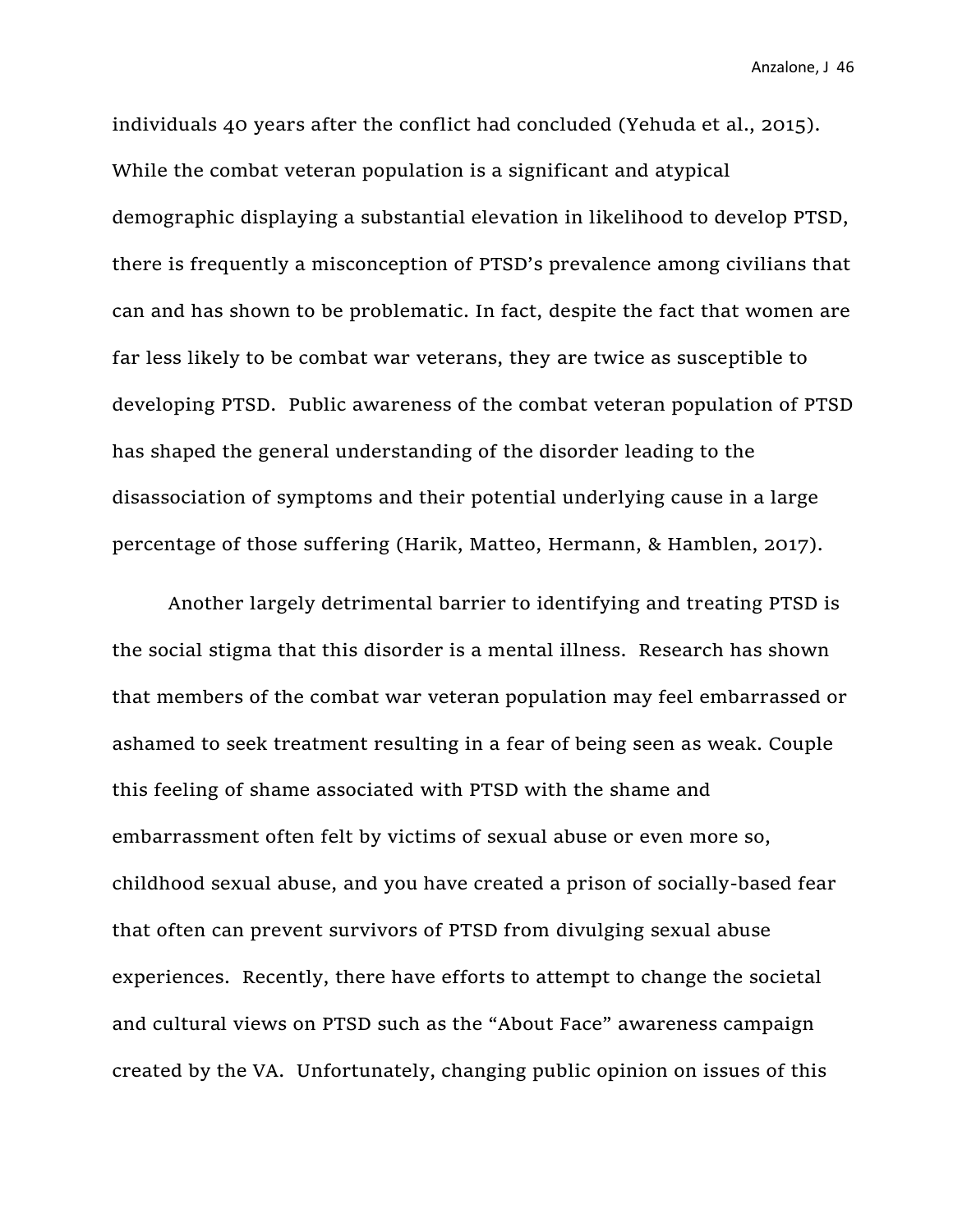nature take time and in the transition, many individuals will slip through the cracks (Reisman, 2016).

Another hindrance to ensuring the proper treatment of individuals is the constant historical fluctuation of both the name and understanding of this incredibly complex disorder. PTSD has likely been around since humans developed emotional modulation itself, and there are records describing trauma based psychological disorders as far back as 490B.C. with the account of Greek historian Herodotus of an Athenian warrior who went blind when the soldier next to him was killed despite no physical injury to himself (Reisman, 2016). The Civil War brought not only a new era of combat with rapid fire rifles and magnifying sights greatly magnifying the lethality of warfare, it also brought the first modern naming of "Da Costa's syndrome" for what we now know as PTSD (Da Costa, 1951). Soon there was "shell shock", "battle fatigue", "post-Vietnam syndrome" and then finally in the 1970s, the diagnosis of PTSD was developed and made official in the 1980s (Reisman, 2016). The fact that a disorder affecting 5-10% of the population was rebranded five times in a period of only one hundred years certainly has not aided the holistic understanding of this condition for the general population.

When comparing statistics of individuals suffering from PTSD, there is a large discrepancy between the research focused on veterans and those who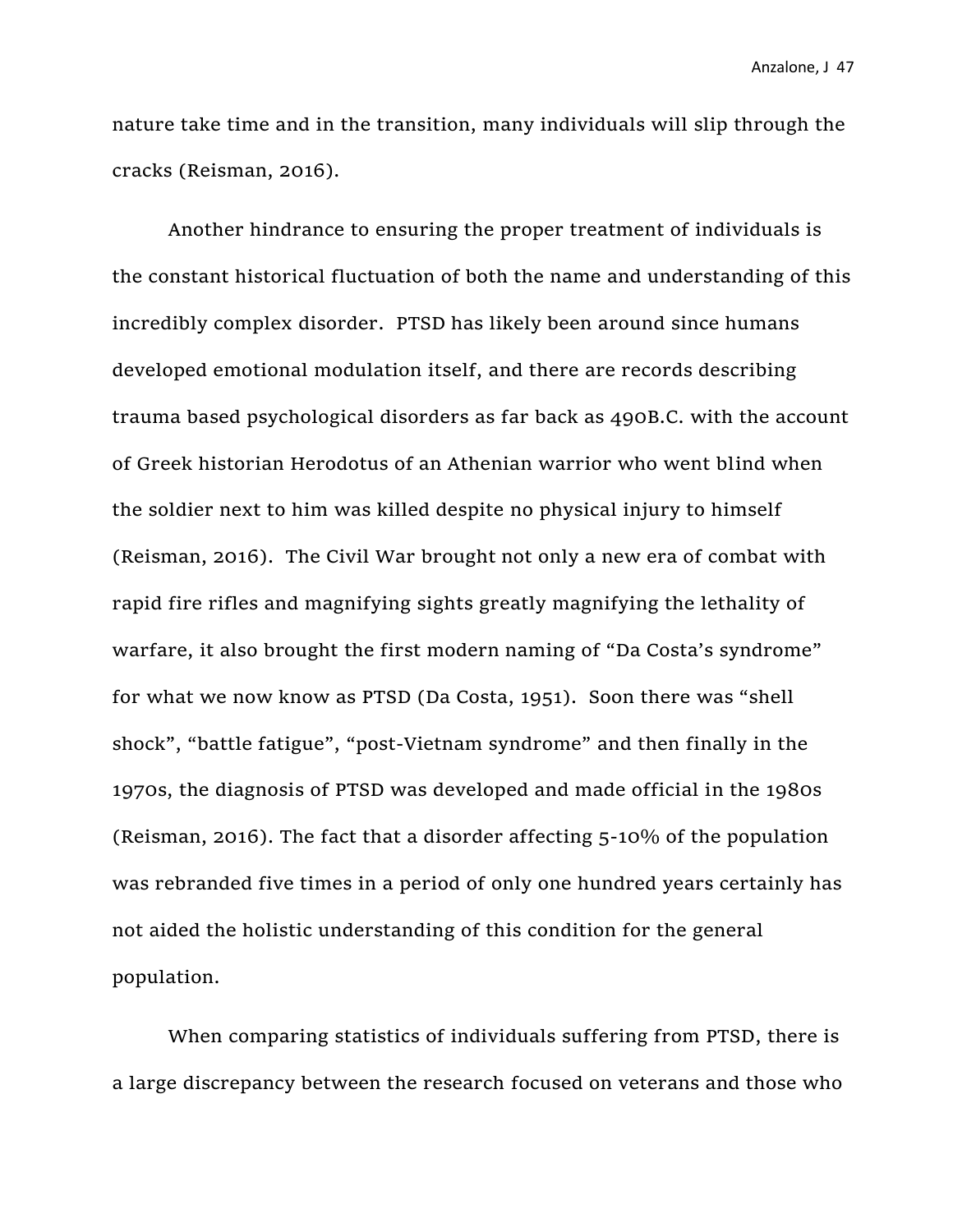have developed PTSD from sexual abuse related precipitating traumas. In an analysis of articles with titles containing keywords PTSD and some of the most common forms of precipitating trauma, there is an undeniable difference in total publications clearly distinguishing veteran related titles from other forms of trauma (Figure 8). When these publication numbers are compared to demographics representative of the relative frequency of precipitating trauma causes, the discrepancy is even greater. Despite the large number of publication titles containing PTSD and veteran, combat experiences in total are responsible for only 0.9% of cases of PTSD while 32.9% of cases can be attributed to sexual-relationship violence ("The World Mental Health (WMH) Survey Initiative version of the World Health Organization (WHO) Composite International Diagnostic Interview (CIDI) - Kessler - 2004 - International Journal of Methods in Psychiatric Research - Wiley Online Library,"). When relating these corresponding percentages to U.S. Population demographics, the lifetime prevalence totals of PTSD can be approximated for U.S. citizens as of March 2019 (Figure 9).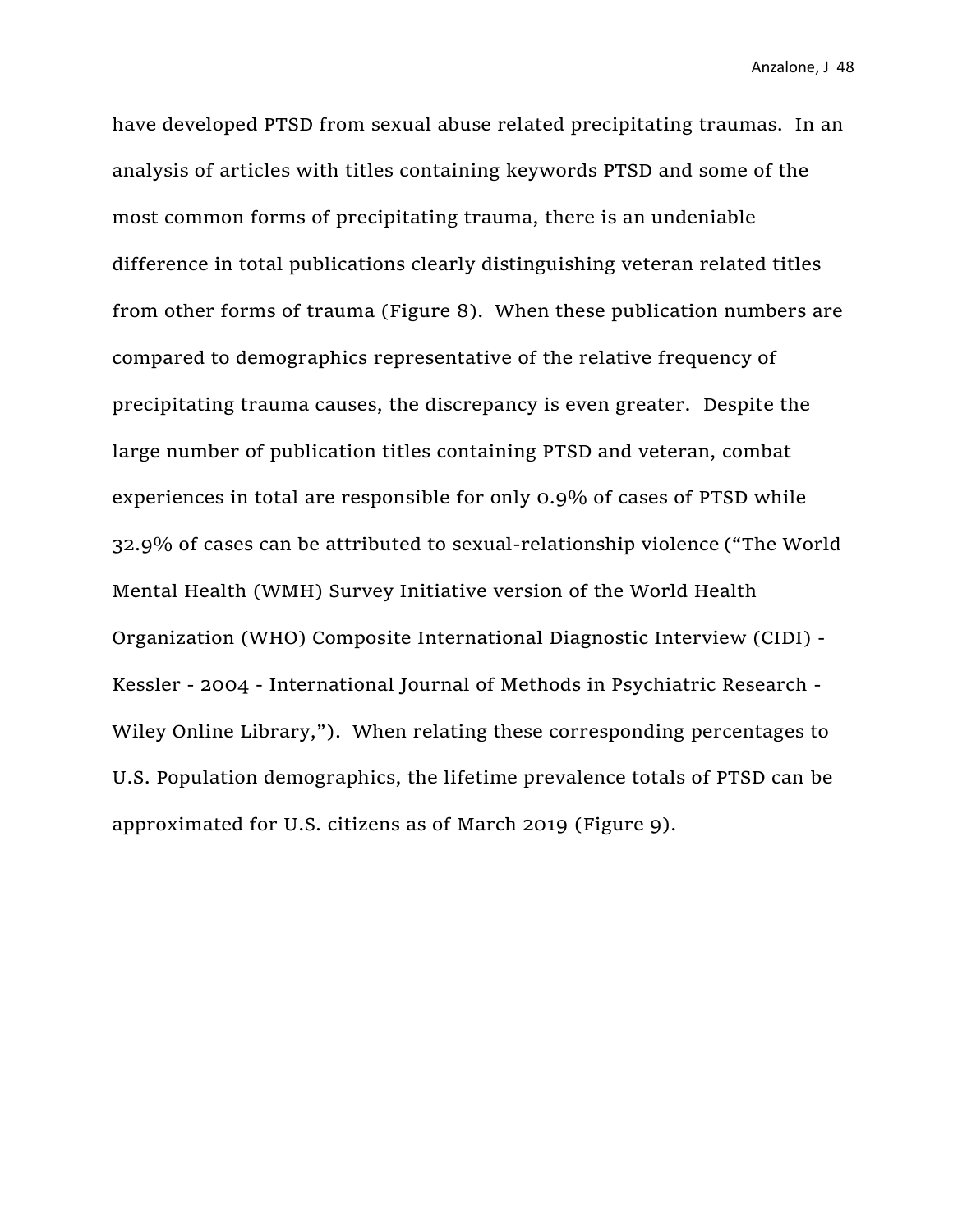

*Figure 8. Graph comparing articles published and cited in PubMed with titles containing simplified relevant keywords in total and over the past five years. All searches were run requiring the presence of both PTSD and the relevant keywords in the publication title as of May 4, 2019.*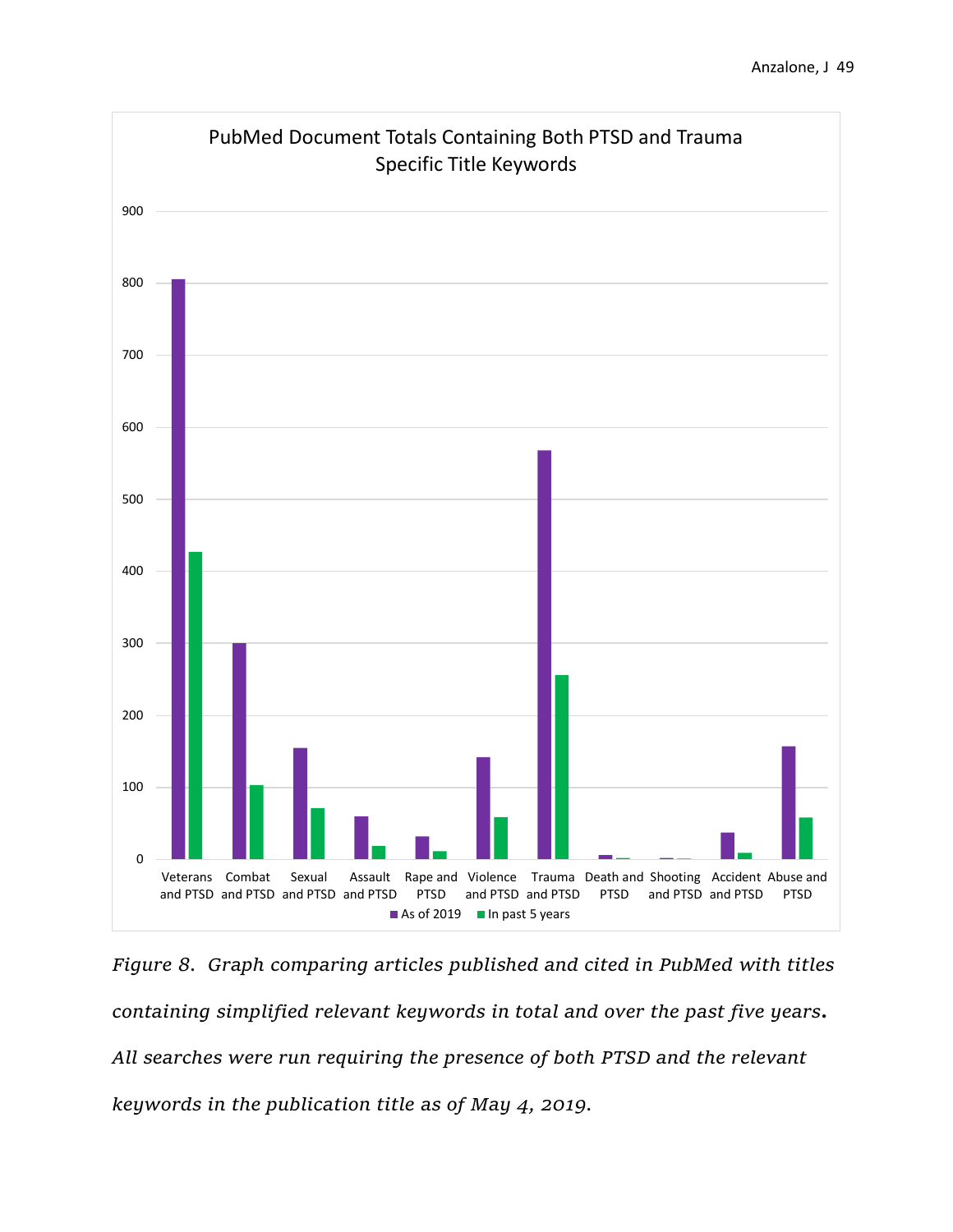

*Figure.9 Lifetime prevalence totals of PTSD in U.S. citizens based on 2019 U.S. census, population demographics ("US population by gender 2010-2024 | Statistic,") and distributions of conditional risk ("The World Mental Health (WMH) Survey Initiative version of the World Health Organization (WHO) Composite International Diagnostic Interview (CIDI) - Kessler - 2004 - International Journal of Methods in Psychiatric Research - Wiley Online Library,")*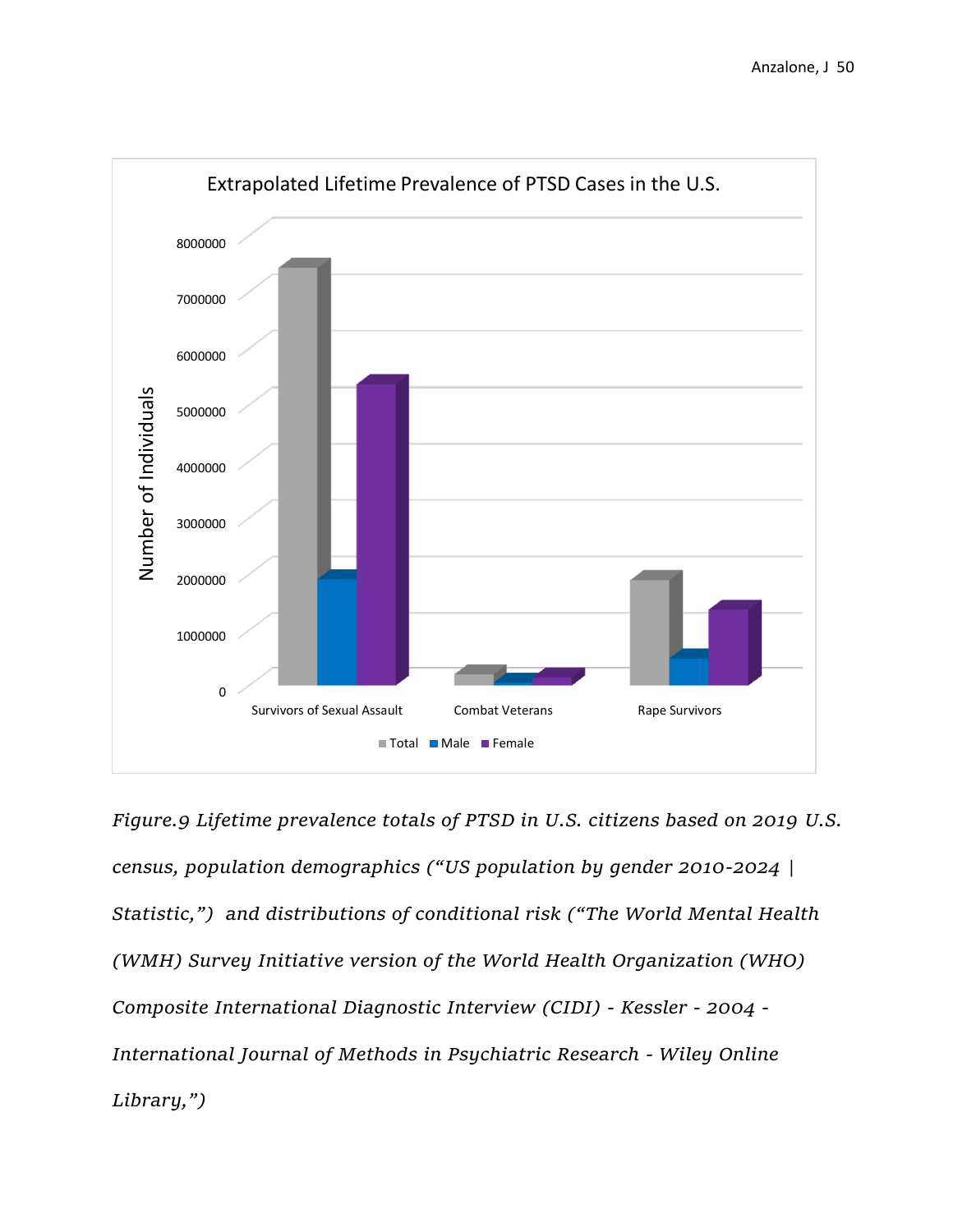The discrepancy between specific demographics and PTSD publications could be either considered a failure of the promotion of awareness for this debilitating disorder or a testament of the success of recent public awareness campaigns in advocacy of veterans. When the publication totals (Figure 8) are compared to the extrapolated lifetime prevalence totals of PTSD for specific forms of trauma in the U.S. (Figure 9), the exponentially greater focus on publication in the veteran population is undeniable (Figure 10). As of March 2019, the ratio of the number of U.S. veterans to every publication containing both words PTSD and veteran in the title is approximately 252:1. Respectively, the number of individuals per publication for survivors of sexual assault is approximately 176,700:1 when related to publications containing both sexual assault and PTSD in the title. Numbers are marginally better when concerning survivors of rape resulting in approximately 59,240:1 individuals to publications containing both the words rape and PTSD in the title.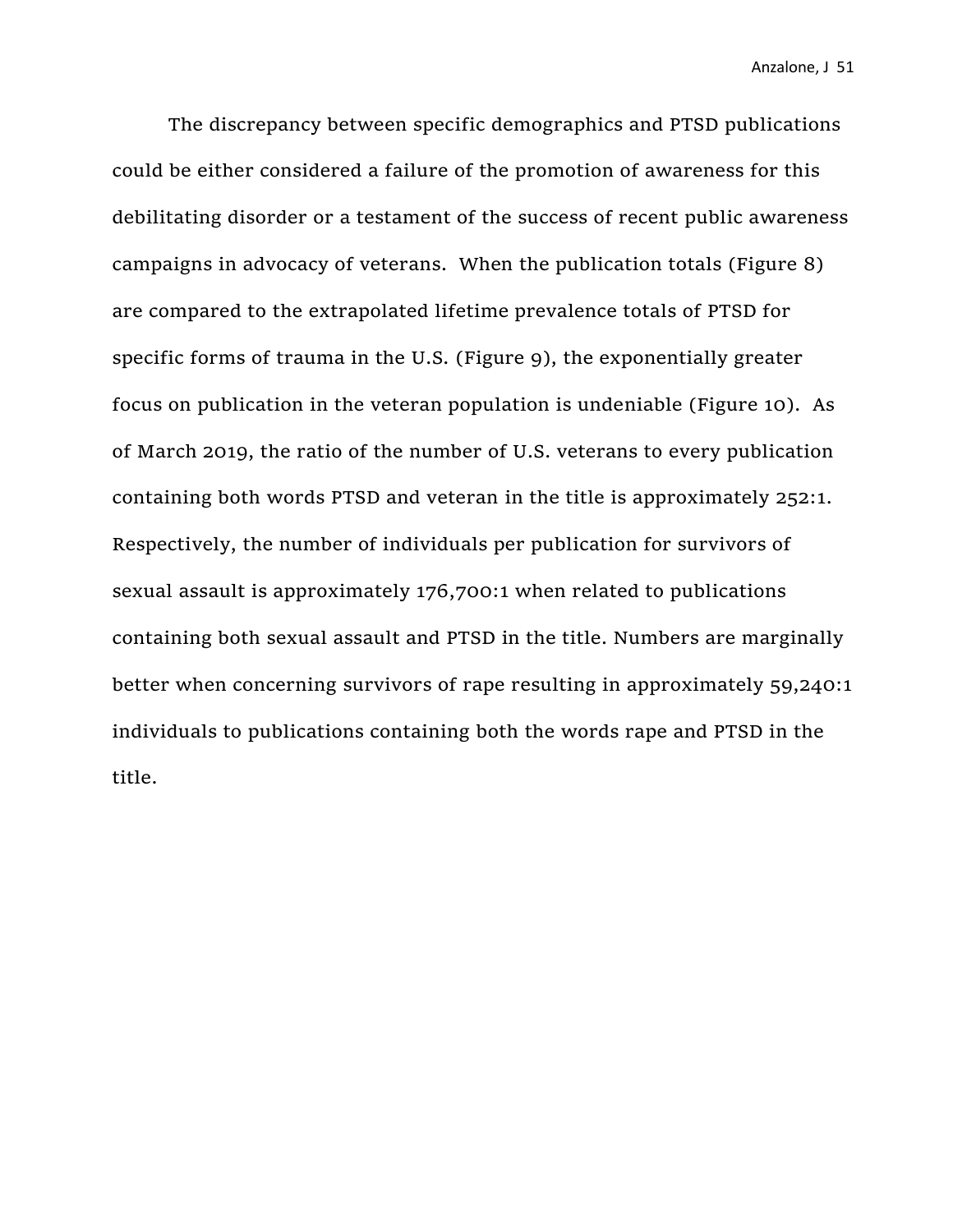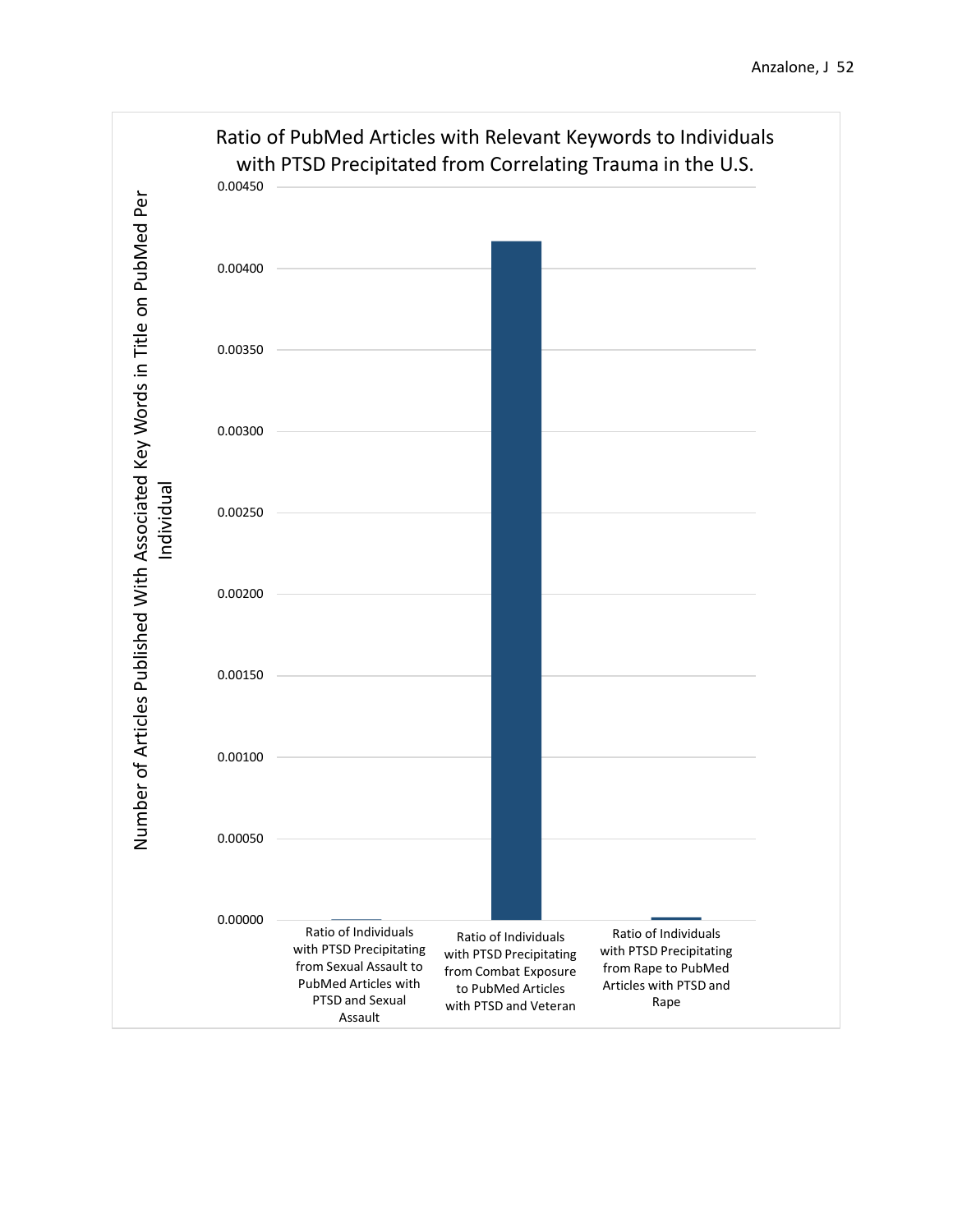*Figure.10 Lifetime prevalence totals of PTSD in U.S. citizens based on 2019 population demographics ("US population by gender 2010-2024 | Statistic,") and distributions of conditional risk ("The World Mental Health (WMH) Survey Initiative version of the World Health Organization (WHO) Composite International Diagnostic Interview (CIDI) - Kessler - 2004 - International Journal of Methods in Psychiatric Research - Wiley Online Library,") compared to total number of publications with respective title keywords on PubMed database as of March 2019. All searches were run requiring the presence of both addiction and the relevant keywords in the publication title as of May 4, 2019.*

### **Discussion and Perspectives**

The prevalence of misunderstanding regarding the actual nature, symptoms, and causes of PTSD has been greatly detrimental to the task of helping those suffering from this disorder. The cultural and societal stigmas associated with PTSD must be overcome in order to effectively progress. Without a more accurate and open understanding developed by the general public, not only will people suffer more deeply than they need, but the development of treatments and progress in combatting this disorder will be retarded. The inconsistent identification of individuals with PTSD will continue to lead to inaccurate sample groups for study and research creating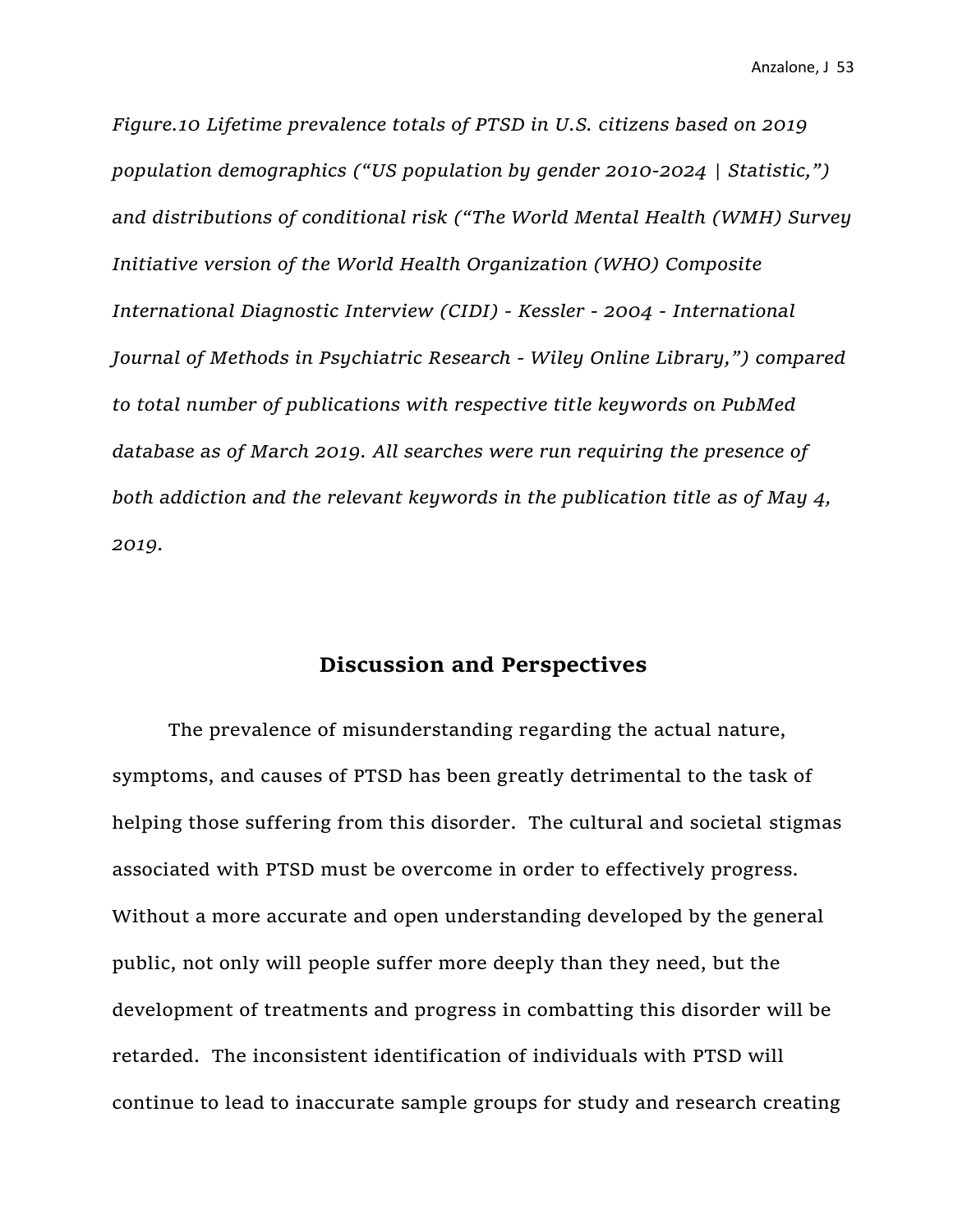an increased challenge to the already incredibly difficult task of understanding and treating PTSD.

The vast discrepancy between publications concerning veterans and PTSD compared to PTSD and other precipitating trauma highlights room for tremendous improvement in drawing attention to PTSD in non-veteran demographics. Regardless of whether the large discrepancy of veteran related PTSD publications is due to praise worthy pro-veteran public awareness campaigns, or are indicative of a general societal failure to other demographic groups such as survivors of sexual abuse, it is apparent that an enormous population of U.S. citizens are not being identified properly. Even if the non-uniform distribution of publications is simply due to the study friendly controlled parameters and access intrinsic to military service, some of the successes in promoting PTSD awareness in veteran populations could undoubtedly be applied to the general public.

The proper diagnosis of those suffering of PTSD will require a more indepth look at the various demographics affected and in particular, those who have suffered sexual abuse in both adolescence and adulthood. The staggering number of individuals who have come forward regarding their history of sexual abuse and still have not received proper diagnosis and treatment, highlights the failure of the medical and psychological treatment community in the treatment of this disorder in whole. Furthermore, an effort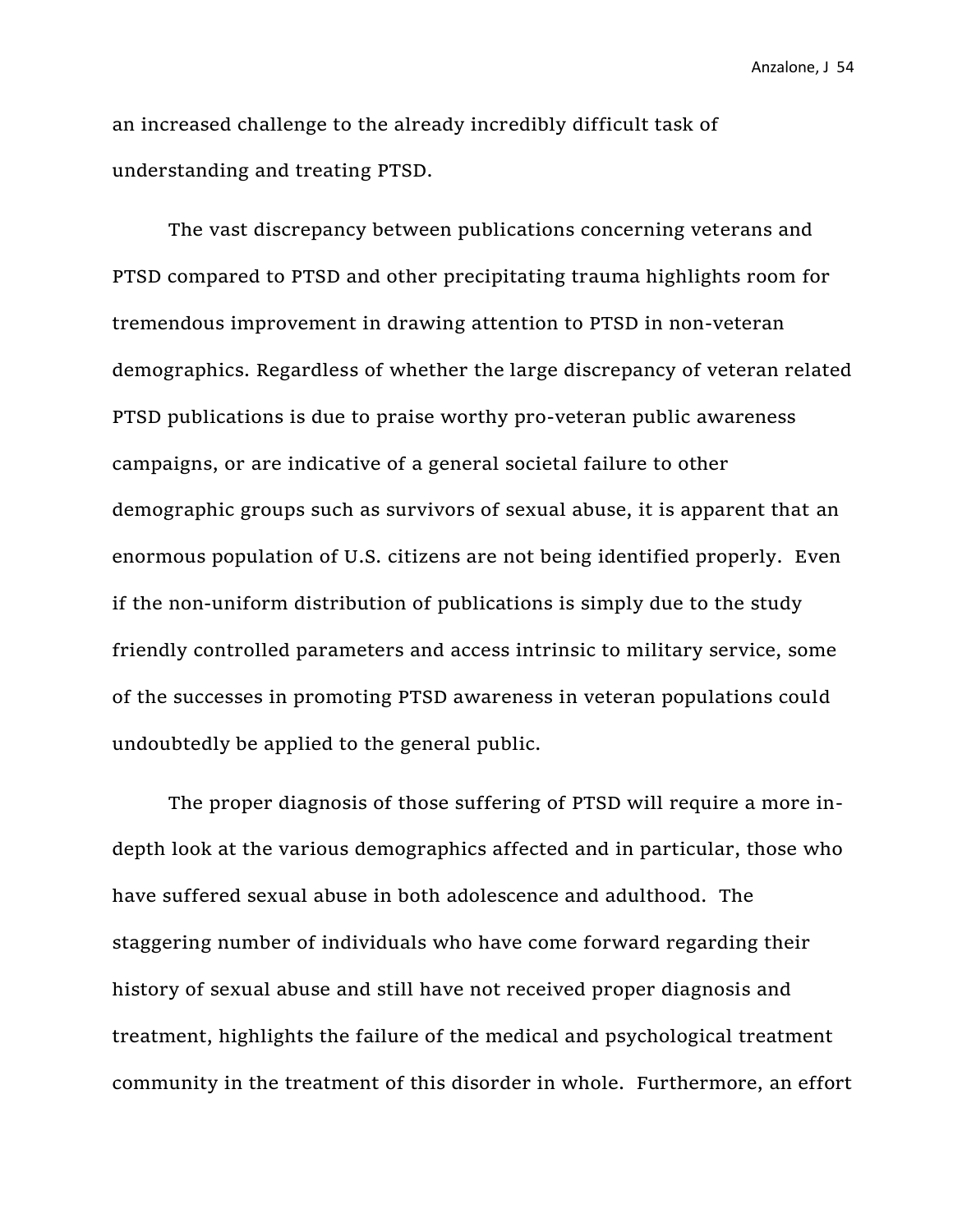to facilitate the comfort of the large suspected demographic of individuals with PTSD that have suffered sexual abuse and have been prevented from coming forward from fear, shame, or embarrassment, must be made. A systematic effort must be put forth in the proactive identification of sexual abuse related PTSD in a safe and non-threatening way to ensure that this population gets the help and treatment that they need and deserve.

The highly prevalent comorbid disorders of addiction, immune function and chronic pain must be consciously and comprehensively understood and integrated in future treatment plans to maximize their effect. The entanglement and overlap in the neurochemical characteristics and behavior of these four often comorbid disorders presents the potential for multiple disorders to be aided by a single treatment but also offers complications of maintaining overall neurochemical balance in these interconnected systems. Additionally, the high rates of addiction comorbidity with PTSD necessitates a strong need for the development of more successful non-narcotic treatments for chronic pain conditions that are prevalent among a high percentage of those affected. The biopsychosocial nature of this disorder requires a multifaceted and comprehensive approach to treatment that coordinates psychological, chemical and physiological treatments.

The presence of two seemingly opposite phenotypes of emotional undermodulation and emotional overmodulation manifestations of PTSD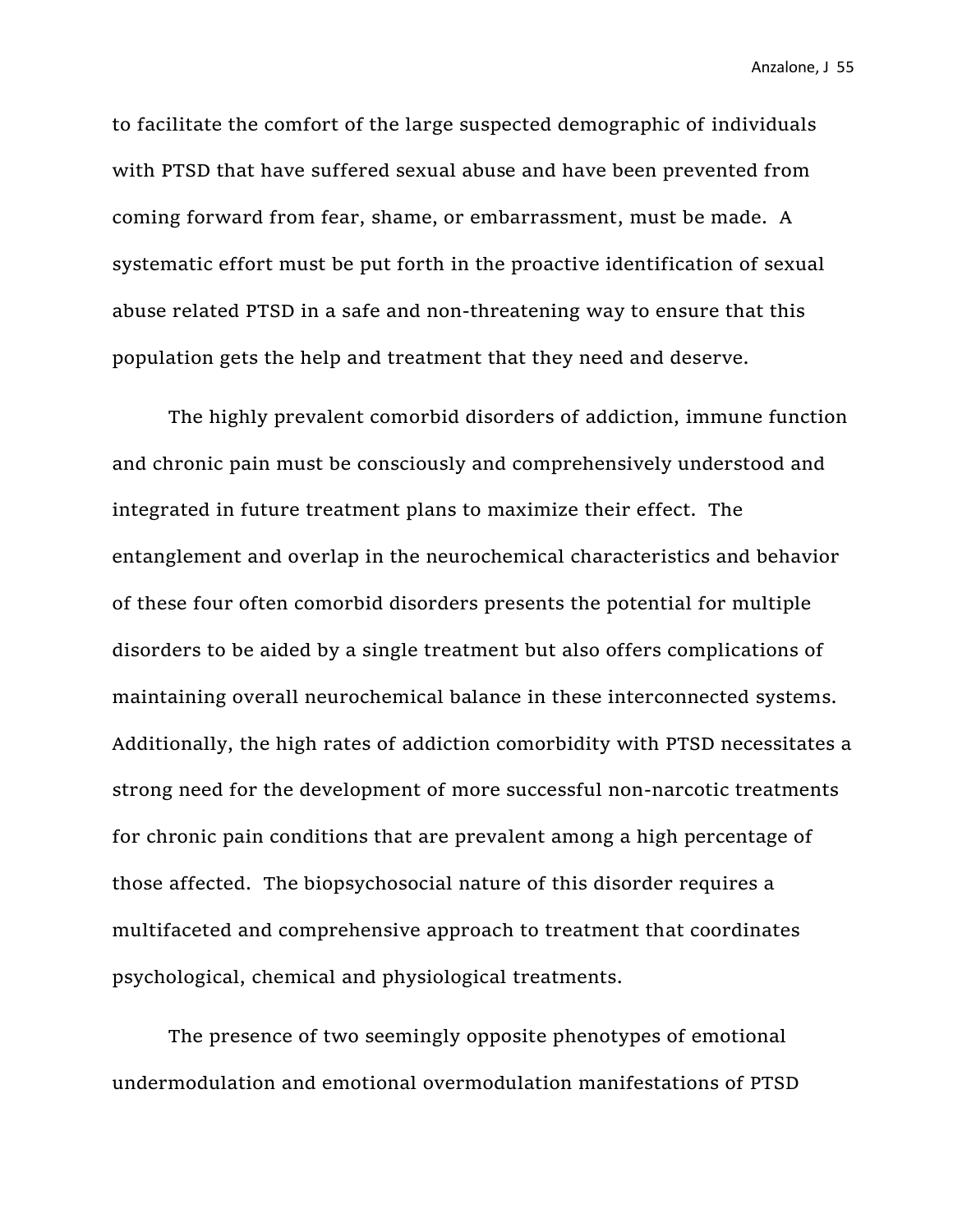necessitates a more holistic understanding in order to better help those affected. The tendency of one phenotype developing more frequently than the other under certain situations or due to certain forms of precipitating trauma, such as long-term childhood sexual abuse survivors tending to present emotional undermodulation behaviors, leads to the potential for more concrete and definitive correlations to be identified in various cases of PTSD. Further study of these similarities and the inferred correlations may provide opportunities for more productive study and treatment development.

Overall, the recent increase of societal understanding and the reduction in negative stigma coupled with the exponential development in the fields of medicine and psychology, has yielded progressive advancement in combatting this tremendously prevalent and debilitating disorder. There are however many opportunities to improve the effectiveness of future study and research through the more holistic and accurate understanding and communication of this incredibly prolific disorder.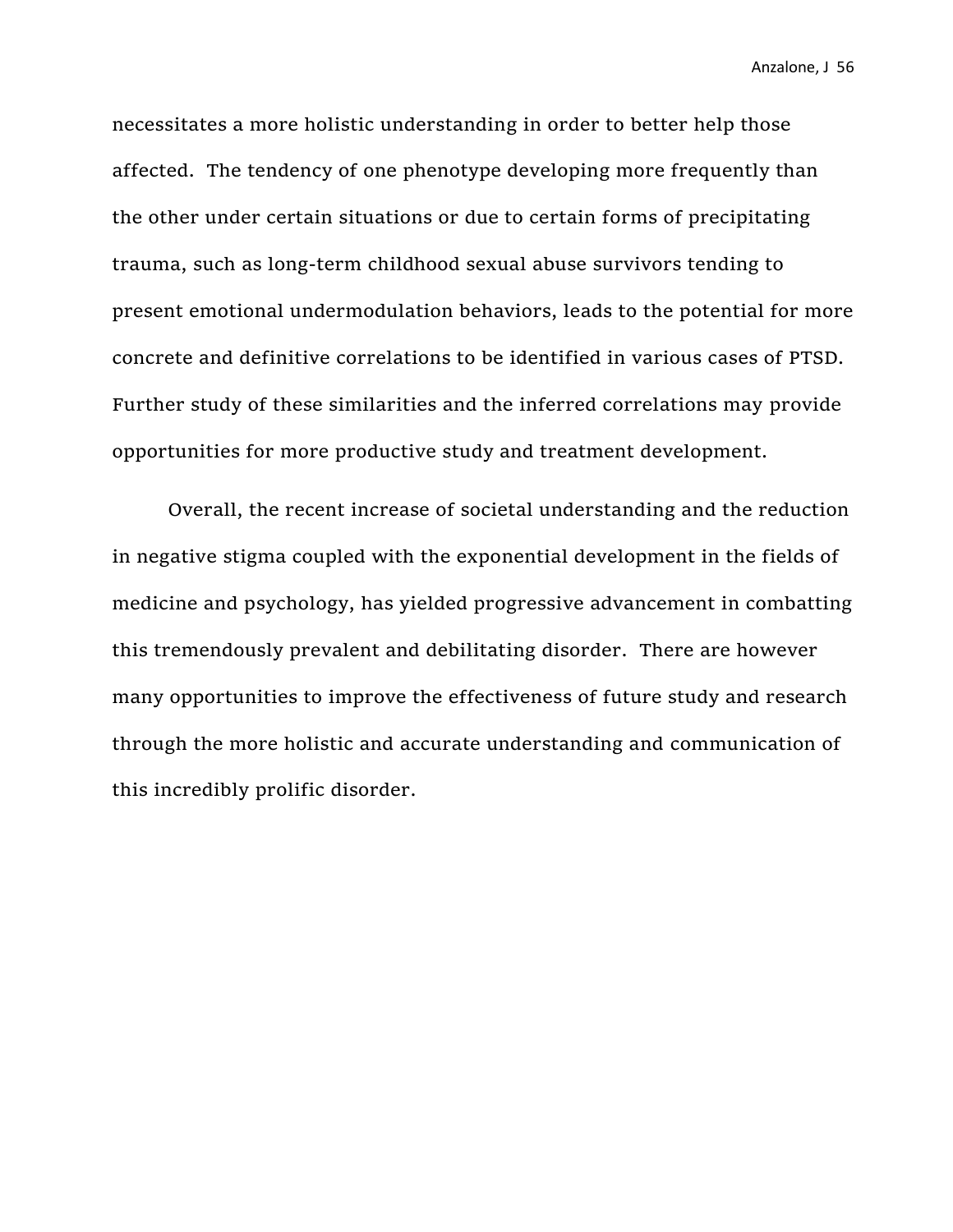## **Acknowledgements**

I am thankful to the Department of Biological Sciences and Department of Psychology for the opportunity to write this thesis. I am incredibly grateful to Dr. Merideth Krevosky for her consistent support and encouragement throughout the years as both a professor, mentor and friend. Dr. Krevosky you are truly my angel. Thank you, Dr. Sharon Goyette for your support and genuine willingness to help me throughout this process. Dr. Goyette your patience and persistence allowed me to submit a piece of work I am proud of. I would also like to thank Dr. Kenneth Adams and Dr. Joseph Seggio for their participation on my thesis committee and their unwavering support throughout the years.

A special thank you to Deniz Leuenberger, Laura Machado, Fred Clark and the entire BSU Presidents office for providing me with the tools to succeed. I would not have a thesis if not for all of you. Lastly, thank you to Marie Armour, Jonathan Roling, Deborah Fiore and Biology faculty and staff for your encouragement, support and kindness during my time at Bridgewater.

Thank you, Josh, for taking the kids every night and feeding me so I could work on my thesis. Thank you, Harrison, for staying up with me for weeks on end reading and re-reading every single page. Despite all the tears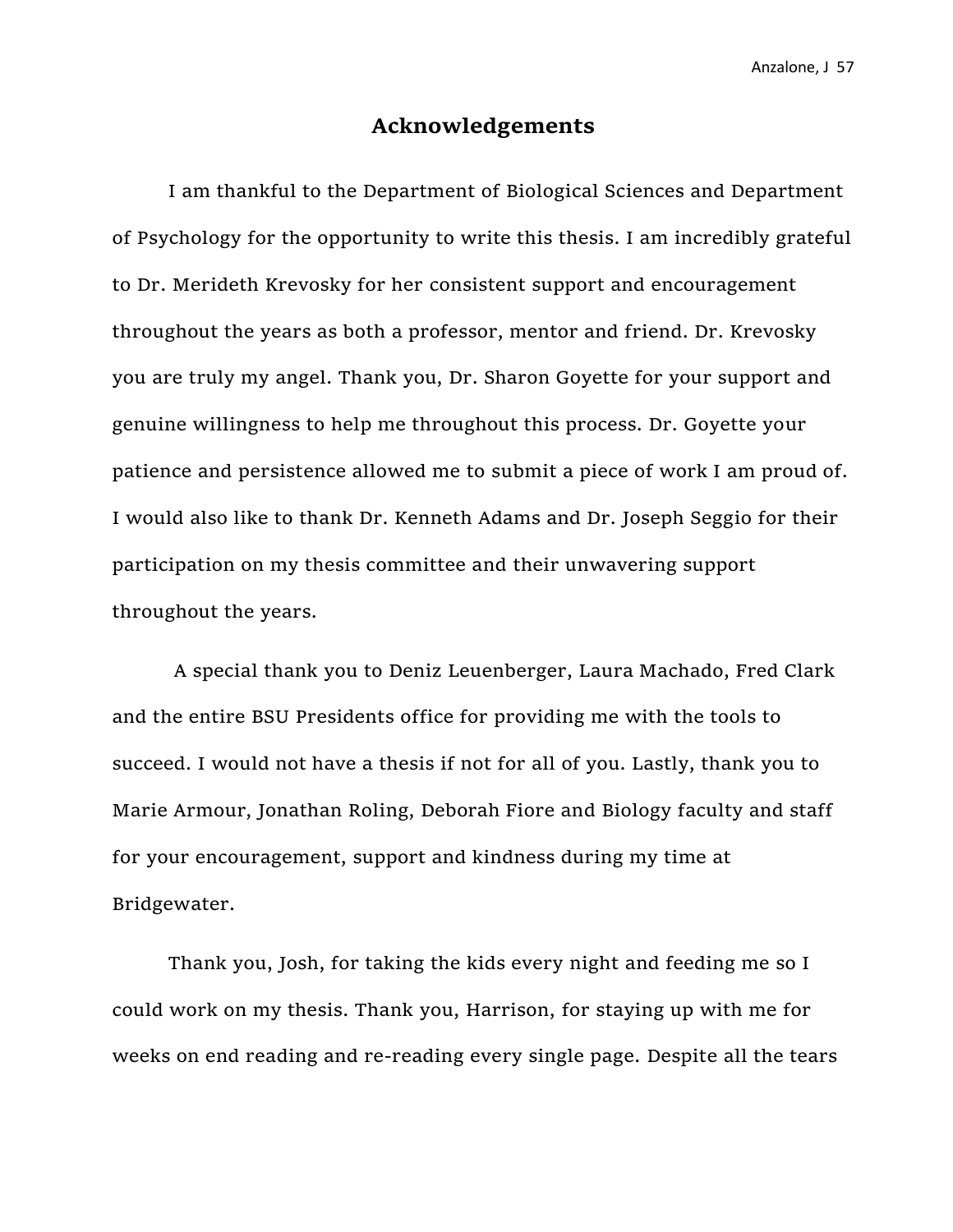from writing about something so deeply personal and the countless nights without sleep, we persevered. I am truly loved.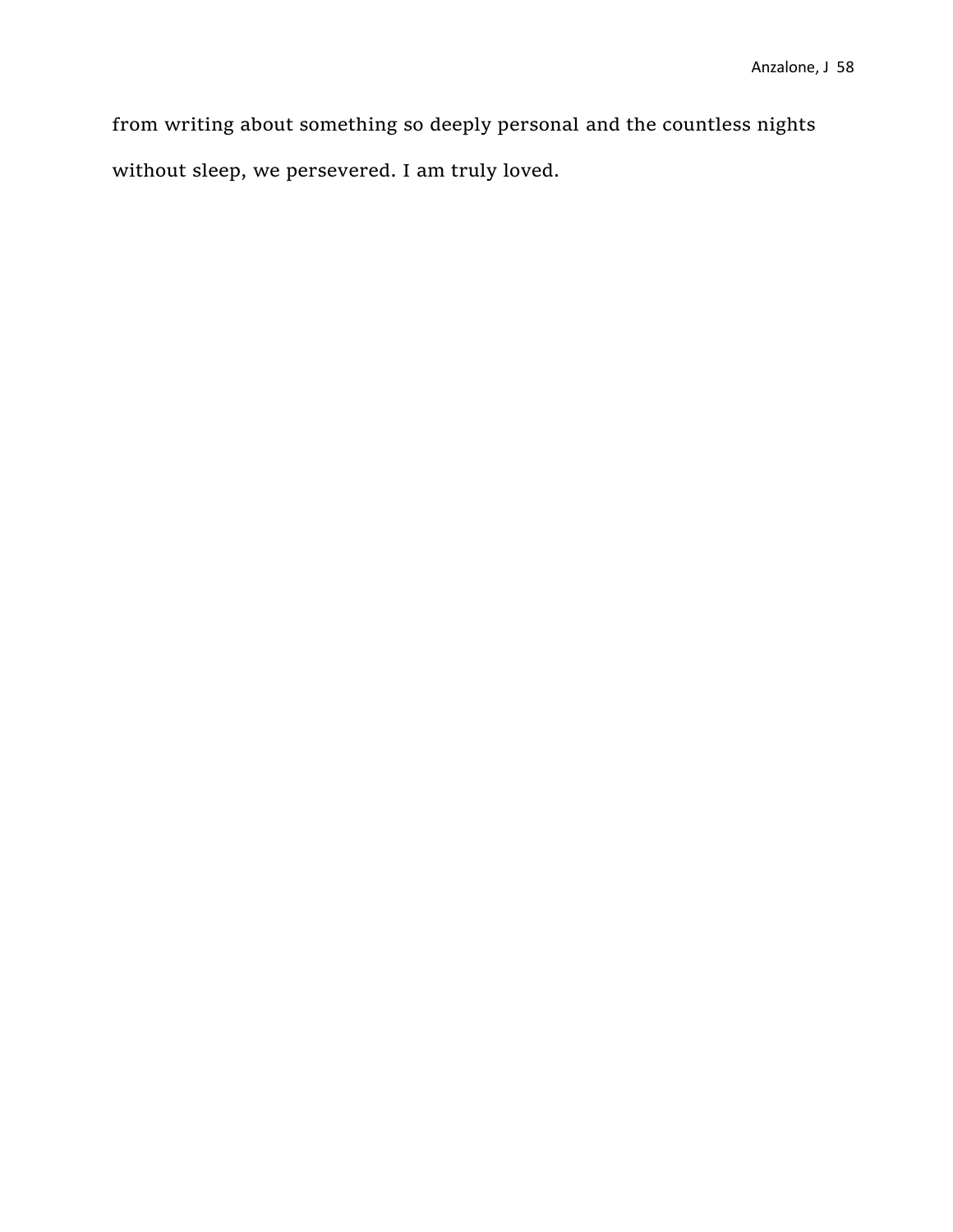#### **Works Cited**

Aiello, A. E., Dowd, J. B., Jayabalasingham, B., Feinstein, L., Uddin, M., Simanek, A. M., Pawelec, G. (2016). PTSD is associated with an increase in aged T cell phenotypes in adults living in Detroit. *Psychoneuroendocrinology*, 67, 133–141.

Alschuler, K. N., & Otis, J. D. (2014). An examination of the impact of clinically significant levels of posttraumatic stress disorder symptomatology on the classification of pain as mild, moderate, or severe in a sample of veterans with chronic pain. *Psychological Services*, 11(3), 273–280.

Amad, A., Ramoz, N., Thomas, P., & Gorwood, P. (2016). The age-dependent plasticity highlights the conceptual interface between borderline personality disorder and PTSD. *European Archives of Psychiatry and Clinical Neuroscience*, 266(4), 373–375.

American Psychiatric Association. (2013). *Diagnostic and Statistical Manual of Mental Disorders* (Fifth Edition).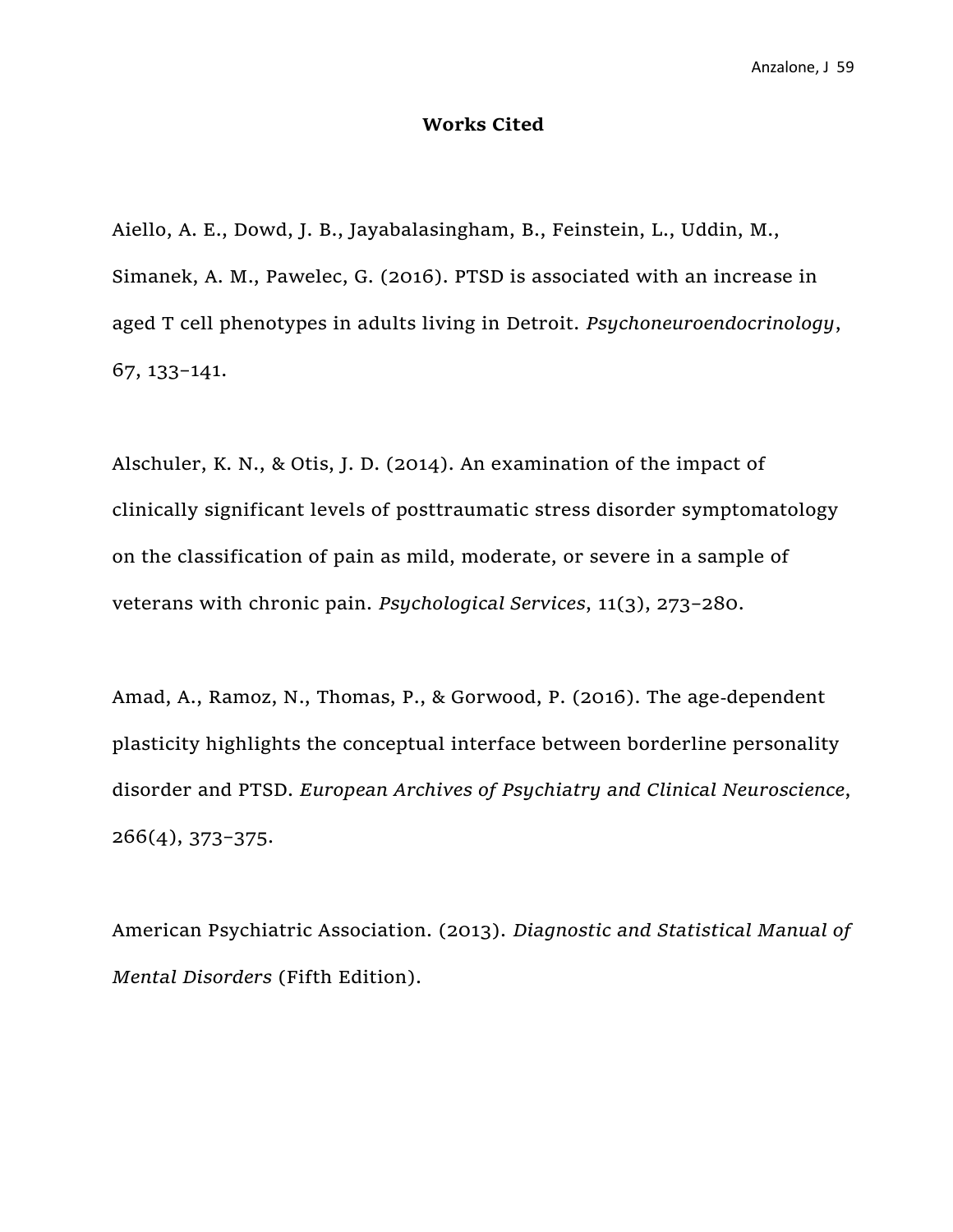Benson, S., Siebert, C., Koenen, L. R., Engler, H., Kleine-Borgmann, J., Bingel, U., Elsenbruch, S. (2019). Cortisol affects pain sensitivity and pain-related emotional learning in experimental visceral but not somatic pain: A randomized-controlled study in healthy men and women. *Pain*.

Bhardwaj, V., Angkaw, A. C., Franceschetti, M., Rao, R., & Baker, D. G. (2019). Direct and indirect relationships among posttraumatic stress disorder, depression, hostility, anger, and verbal and physical aggression in returning veterans. *Aggressive Behavior.* 

Boscarino, J. A. (2004). Posttraumatic stress disorder and physical illness: results from clinical and epidemiologic studies. *Annals of the New York Academy of Sciences*, 1032, 141–153.

Bremner, J. D., Randall, P., Scott, T. M., Bronen, R. A., Seibyl, J. P., Southwick, S. M., & Innis, R. B. (1995). MRI-Based Measurement of Hippocampal Volume in Patients With Combat-Related Posttraumatic Stress Disorder. *The American Journal of Psychiatry*, 152(7), 973–981.

Breslau, N. (2001). The epidemiology of posttraumatic stress disorder: what is the extent of the problem? *The Journal of Clinical Psychiatry*, 62(17), 16–22.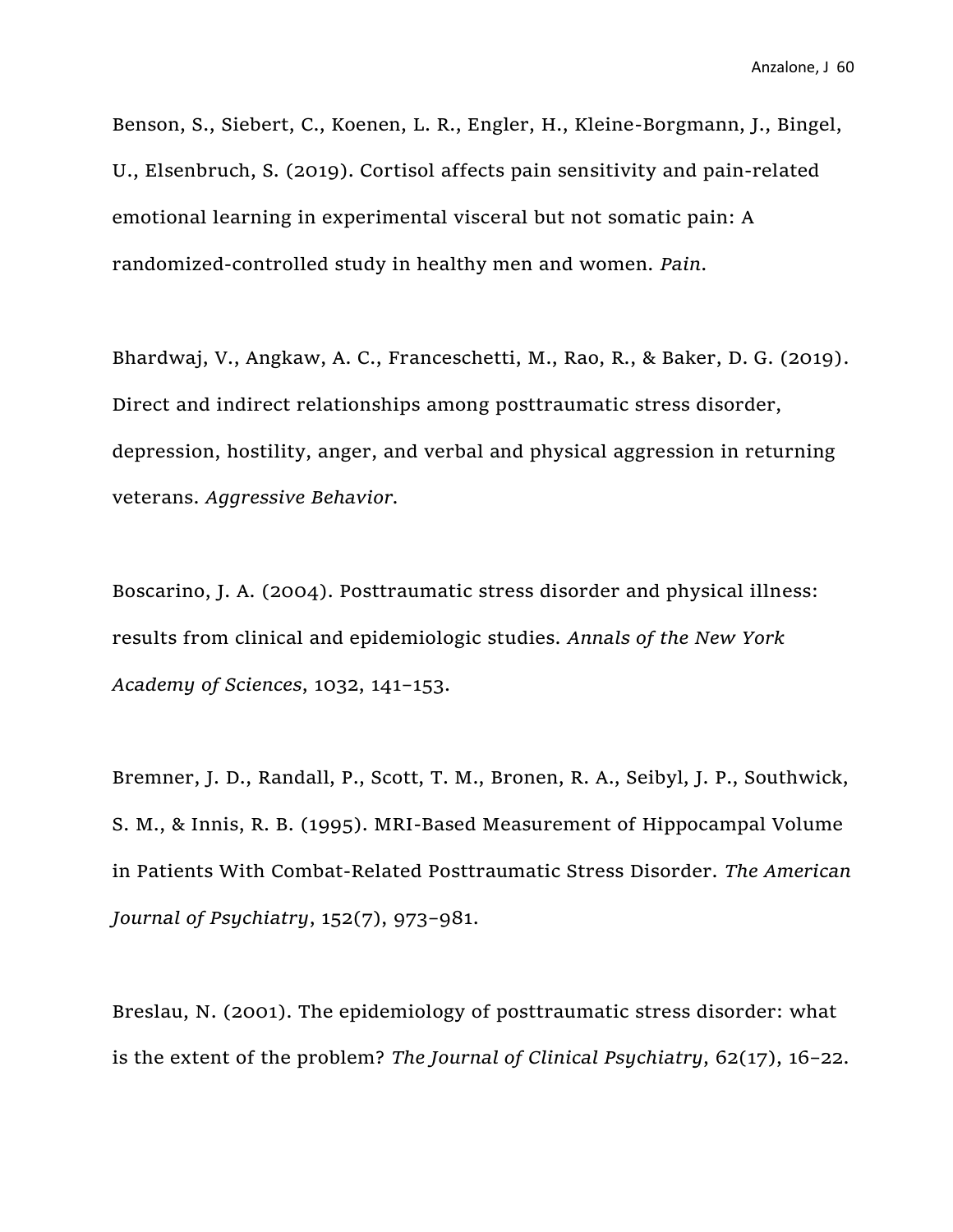Breslau, N., Davis, G. C., Andreski, P., & Peterson, E. (1991). Traumatic events and posttraumatic stress disorder in an urban population of young adults. *Archives of General Psychiatry*, 48(3), 216–222.

BrianMSweis. (2012). *English: Basic hypothalamic–pituitary–adrenal axis summary (corticotropin-releasing hormone=CRH, adrenocorticotropic hormone=ACTH).* Retrieved from

[https://commons.wikimedia.org/wiki/File:Brian\\_M\\_Sweis\\_HPA\\_Axis\\_Diagra](https://commons.wikimedia.org/wiki/File:Brian_M_Sweis_HPA_Axis_Diagram_2012.pdf) [m\\_2012.pdf](https://commons.wikimedia.org/wiki/File:Brian_M_Sweis_HPA_Axis_Diagram_2012.pdf)

Briere, J. N., & Elliott, D. M. (1994). Immediate and long-term impacts of child sexual abuse. *The Future of Children*, 4(2), 54–69.

Brunet, A., & Sareen, J. (2015). Posttraumatic stress disorder: The misappropriation of military suicide causation and medication treatment of posttraumatic stress disorder. *The Canadian Psychiatric Association Journal*, 60(4), 201–202.

Carnes, P. (1997). The Betrayal Bond : Breaking Free of Exploitive Relationships. *Florida: Health Communications.*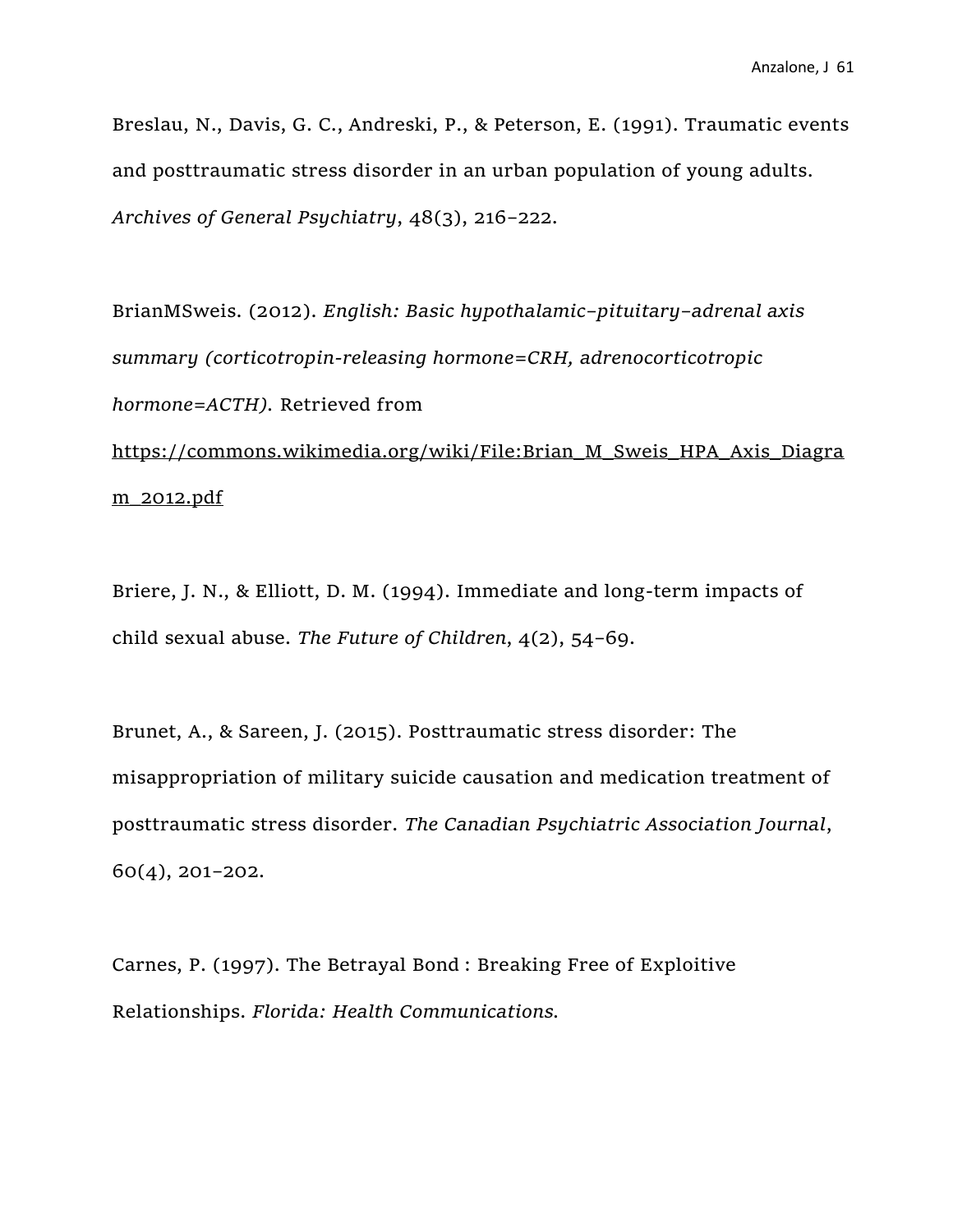Carter, A. C., Capone, C., & Short, E. E. (2011). Co-occurring Posttraumatic Stress Disorder and Alcohol Use Disorders in Veteran Populations. *Journal of Dual Diagnosis*, 7(4), 285–299.

Charney, D. S., Deutch, A. Y., Krystal, J. H., Southwick, S. M., & Davis, M. (1993). Psychobiologic mechanisms of posttraumatic stress disorder. *Archives of General Psychiatry*, 50(4), 295–305.

Chen, C., Yoon, Y.-H., Harford, T., Grant, B., Chen, C. M., Harford, T. C., & Grant, B. F. (2017). Dimensionality of DSM-5 posttraumatic stress disorder and its association with suicide attempts: results from the National Epidemiologic Survey on Alcohol and Related Conditions-III. *Social Psychiatry & Psychiatric Epidemiology*, 52(6), 715–725.

Crofford, L. J. (2015). Chronic Pain: Where the Body Meets the Brain. *Transactions of the American Clinical and Climatological Association*, 126, 167– 183.

Da Costa, J. M. (1951). On irritable heart: A clinical study of a form of functional cardiac disorder and its consequences. *The American Journal of Medicine*, 11(5), 559–567.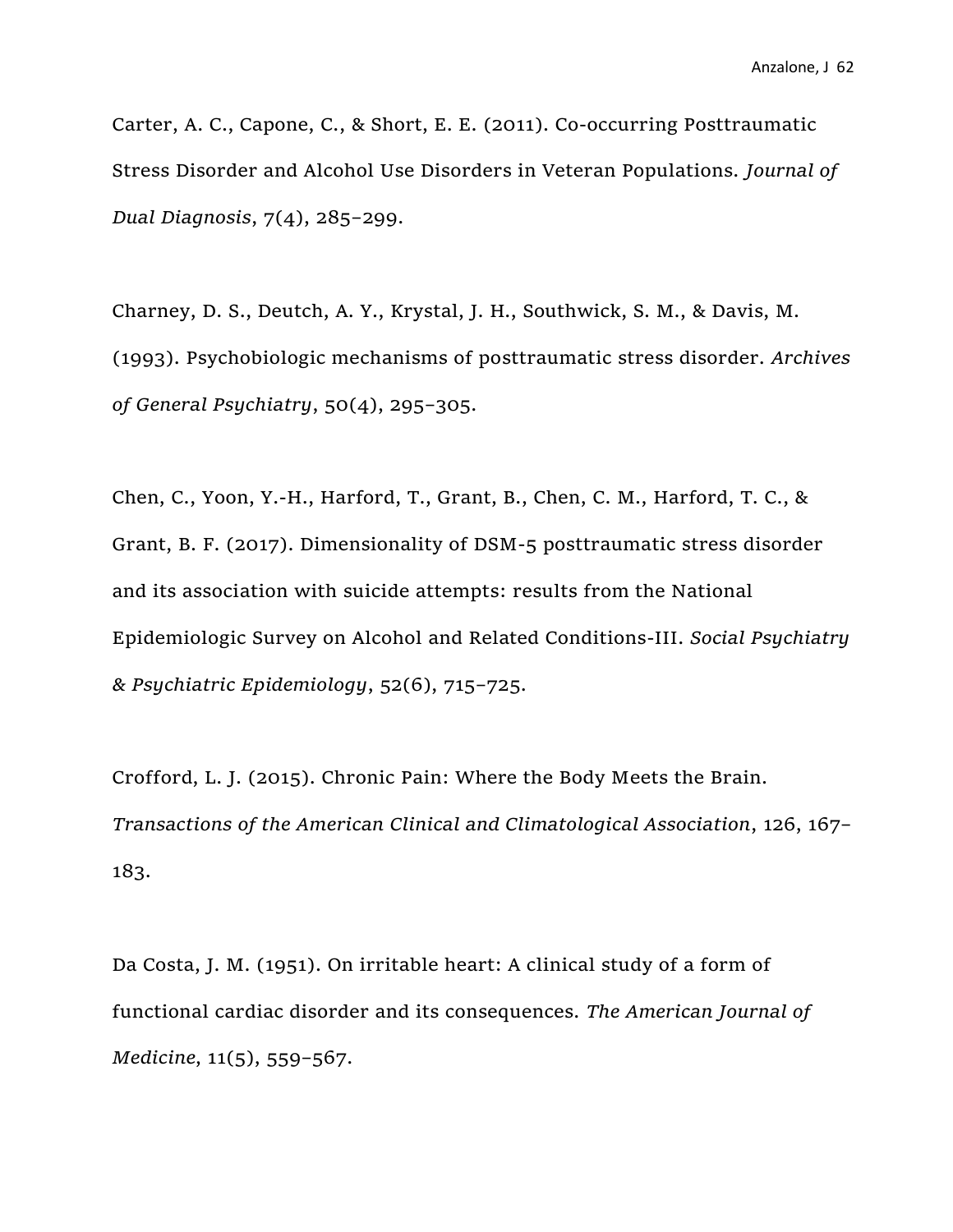Danzi, B. A., & La Greca, A. M. (2016). DSM-IV, DSM-5, and ICD-11: Identifying children with posttraumatic stress disorder after disasters. *Journal of Child Psychology & Psychiatry*, 57(12), 1444–1452.

DSM-5 Criteria for PTSD. (2018, February 22). Retrieved April 3, 2019, from BrainLine website:<https://www.brainline.org/article/dsm-5-criteria-ptsd>

Dworkin, E. R., Mota, N. P., Schumacher, J. A., Vinci, C., & Coffey, S. F. (2017). The unique associations of sexual assault and intimate partner violence with PTSD symptom clusters in a traumatized substance-abusing sample. *Psychological Trauma: Theory, Research, Practice and Policy*, 9(4), 500–508.

Farley, M., & Patsalides, B. M. (2001). Physical Symptoms, Posttraumatic Stress Disorder, and Healthcare Utilization of Women with or Without Childhood and Physical Abuse. *Psychological Reports*, 89(3), 595.

Furtado, M., & Katzman, M. A. (2015). Neuroinflammatory pathways in anxiety, posttraumatic stress, and obsessive-compulsive disorders. *Psychiatry Research*, 229(1–2), 37–48.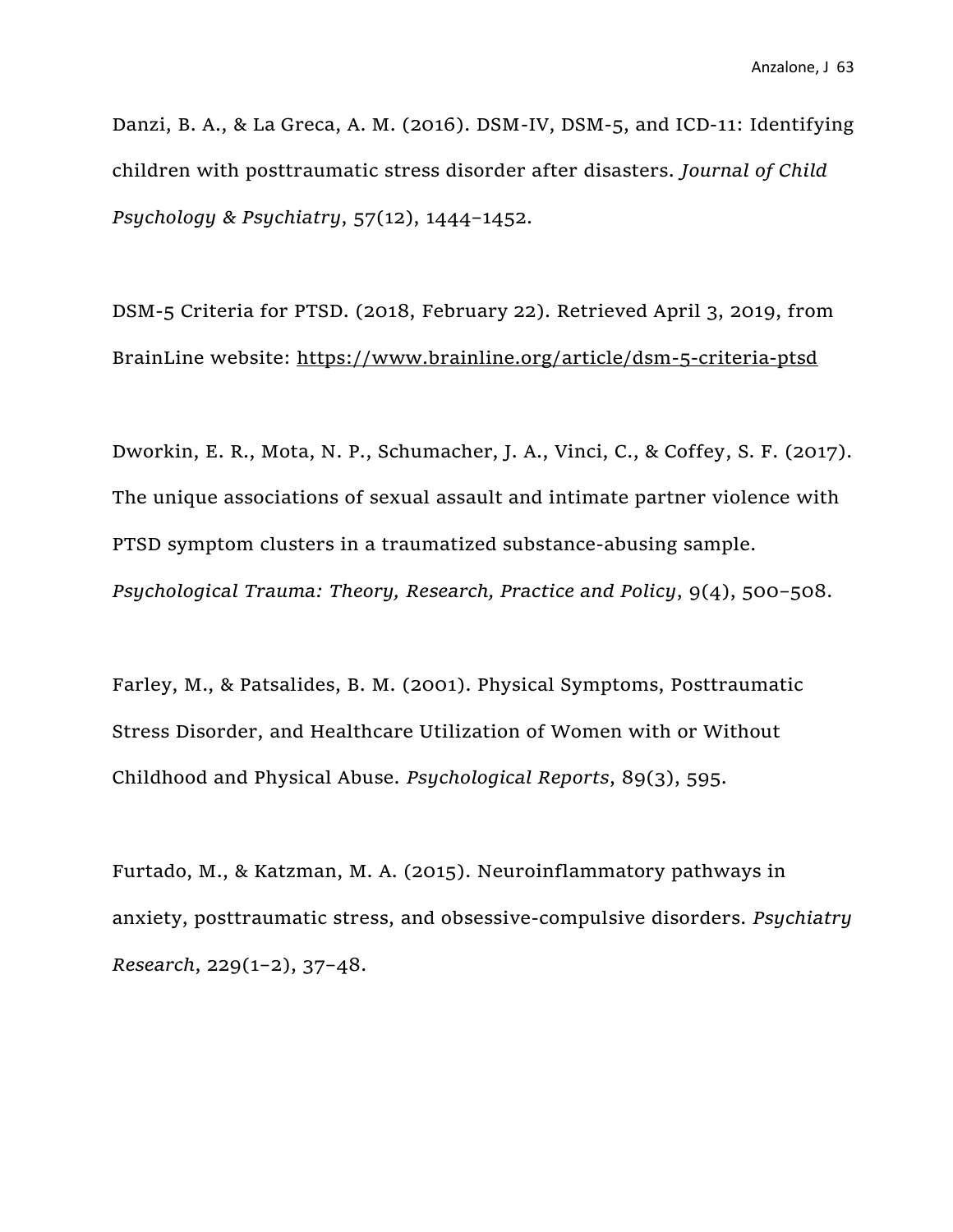Gaon, A., Kaplan, Z., Dwolatzky, T., Perry, Z., & Witztum, E. (2013). Dissociative symptoms as a consequence of traumatic experiences: the longterm effects of childhood sexual abuse. *The Israel Journal of Psychiatry and Related Sciences,* 50(1), 17–23.

Geo-Science-International (2016). Autonomic nervous system [picture]. Retrieved from https://commons.wikimedia.org/wiki/File:The\_Autonomic\_Nervous\_System.j pg

Gilmore, A. K., Brignone, E., Painter, J. M., Lehavot, K., Fargo, J., Suo, Y., Gundlapalli, A. V. (2016). Military Sexual Trauma and Co-Occurring Posttraumatic Stress Disorder, Depressive Disorders, and Substance Use Disorders among Returning Afghanistan and Iraq Veterans. *Women's Health Issues : Official Publication of the Jacobs Institute of Women's Health*, 26(5), 546–554.

Green, J. D., Annunziata, A., Kleiman, S. E., Bovin, M. J., Harwell, A. M., Fox, A. M. L., Marx, B. P. (2017). Examining the diagnostic utility of the DSM-5 PTSD symptoms among male and female returning veterans. *Depression and Anxiety*, 34(8), 752–760.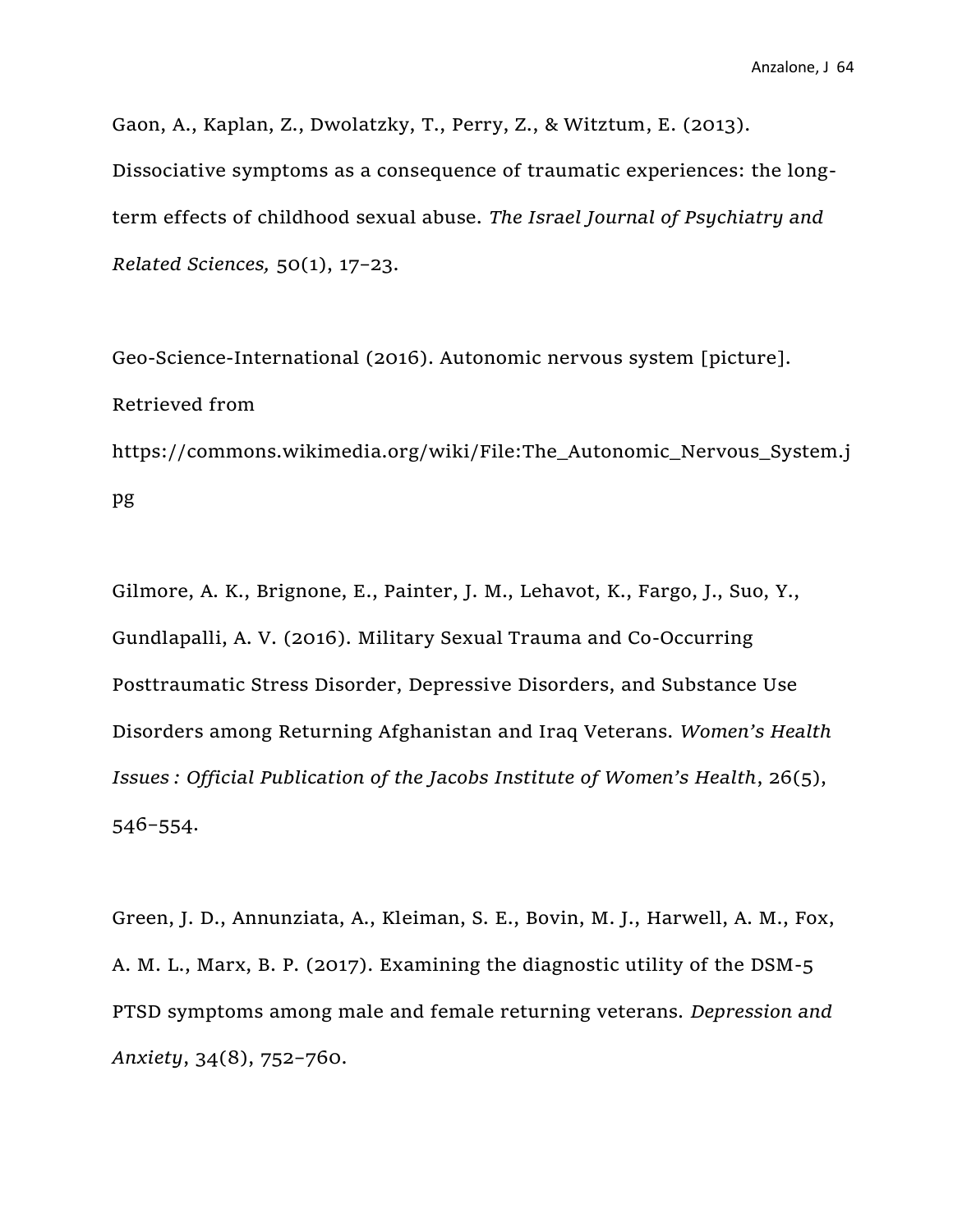Gros, D. F., Szafranski, D. D., Brady, K. T., & Back, S. E. (2015). Relations Between Pain, PTSD Symptoms, and Substance Use in Veterans. *Psychiatry: Interpersonal & Biological Processes,* 78(3), 277–287.

Hannibal, K. E., & Bishop, M. D. (2014). Chronic stress, cortisol dysfunction, and pain: a psychoneuroendocrine rationale for stress management in pain rehabilitation. *Physical Therapy*, 94(12), 1816–1825.

Harik, J. M., Matteo, R. A., Hermann, B. A., & Hamblen, J. L. (2017). What people with PTSD symptoms do (and do not) know about PTSD: A national survey. *Depression and Anxiety*, 34(4), 374–382.

Harmon, K. M., Greenwald, M. L., McFarland, A., Beckwith, T., & Cromwell, H. C. (2009). The effects of prenatal stress on motivation in the rat pup. *The International Journal on the Biology of Stress*, 12(3), 250–258.

Hashmi, J. A., Baliki, M. N., Huang, L., Baria, A. T., Torbey, S., Hermann, K. M., Apkarian, A. V. (2013). Shape shifting pain: chronification of back pain shifts brain representation from nociceptive to emotional circuits. *Brain: A Journal of Neurology*, 136(Pt 9), 2751–2768.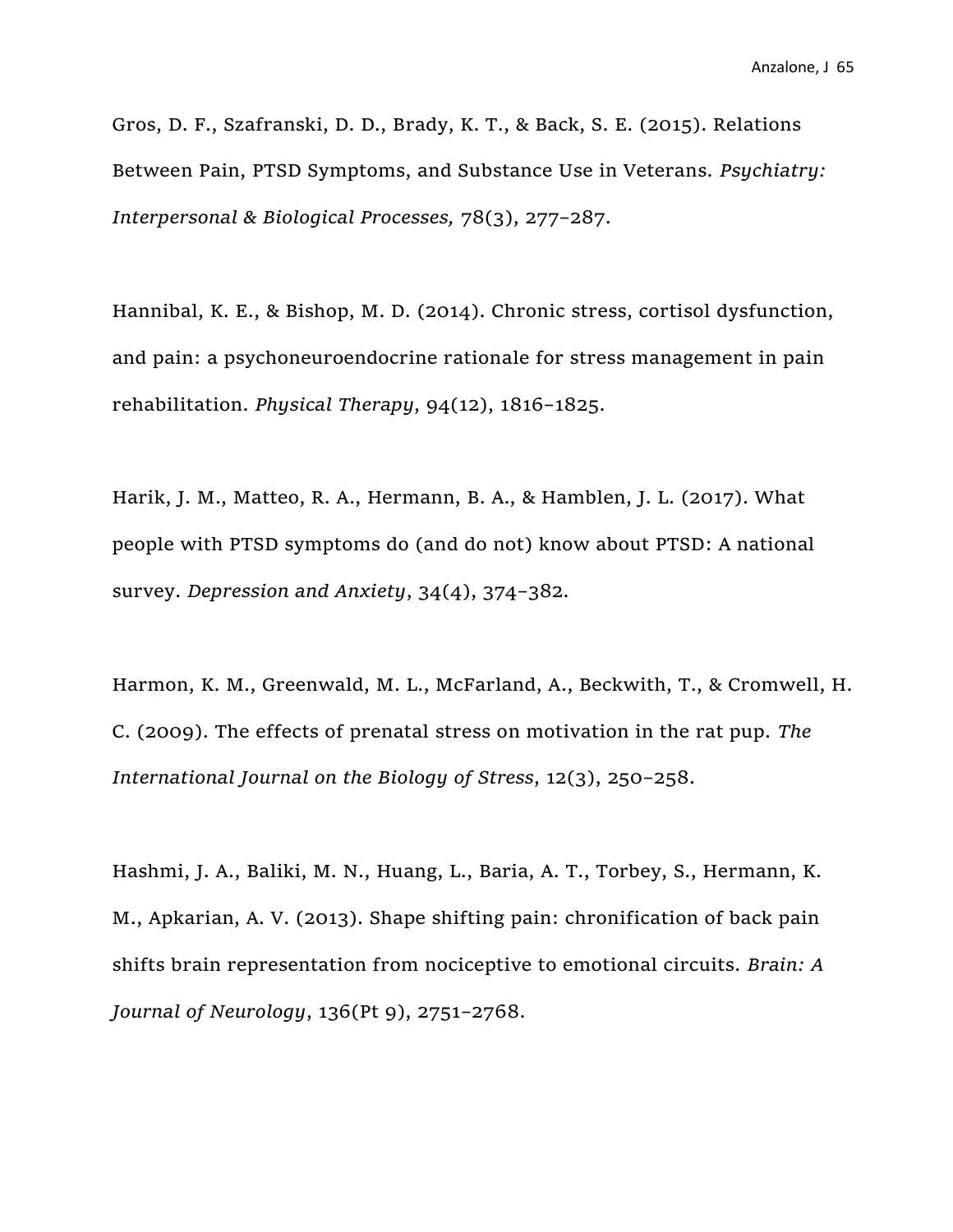Howard, MichaelD. (2007). Escaping the Pain: Examining the Use of Sexually Compulsive Behavior to Avoid the Traumatic Memories of Combat. *Sexual Addiction & Compulsivity*, 14(2), 77–94.

Iribarren, J., Prolo, P., Neagos, N., & Chiappelli, F. (2005). Post-traumatic stress disorder: evidence-based research for the third millennium. *Evidence-Based Complementary and Alternative Medicine: ECAM*, 2(4), 503–512.

Jergović, M., Bendelja, K., Vidović, A., Savić, A., Vojvoda, V., Aberle, N., Sabioncello, A. (2014). Patients with posttraumatic stress disorder exhibit an altered phenotype of regulatory T cells. Allergy, Asthma, and Clinical Immunology. *Official Journal of the Canadian Society of Allergy and Clinical Immunology*, 10(1), 43.

Jing Li, J., Szkudlarek, H., Renard, J., Hudson, R., Rushlow, W., & Laviolette, S. R. (2018). Fear Memory Recall Potentiates Opiate Reward Sensitivity through Dissociable Dopamine D1 versus D4 Receptor-Dependent Memory Mechanisms in the Prefrontal Cortex. *The Journal of Neuroscience: The Official Journal of the Society for Neuroscience*, 38(19), 4543–4555.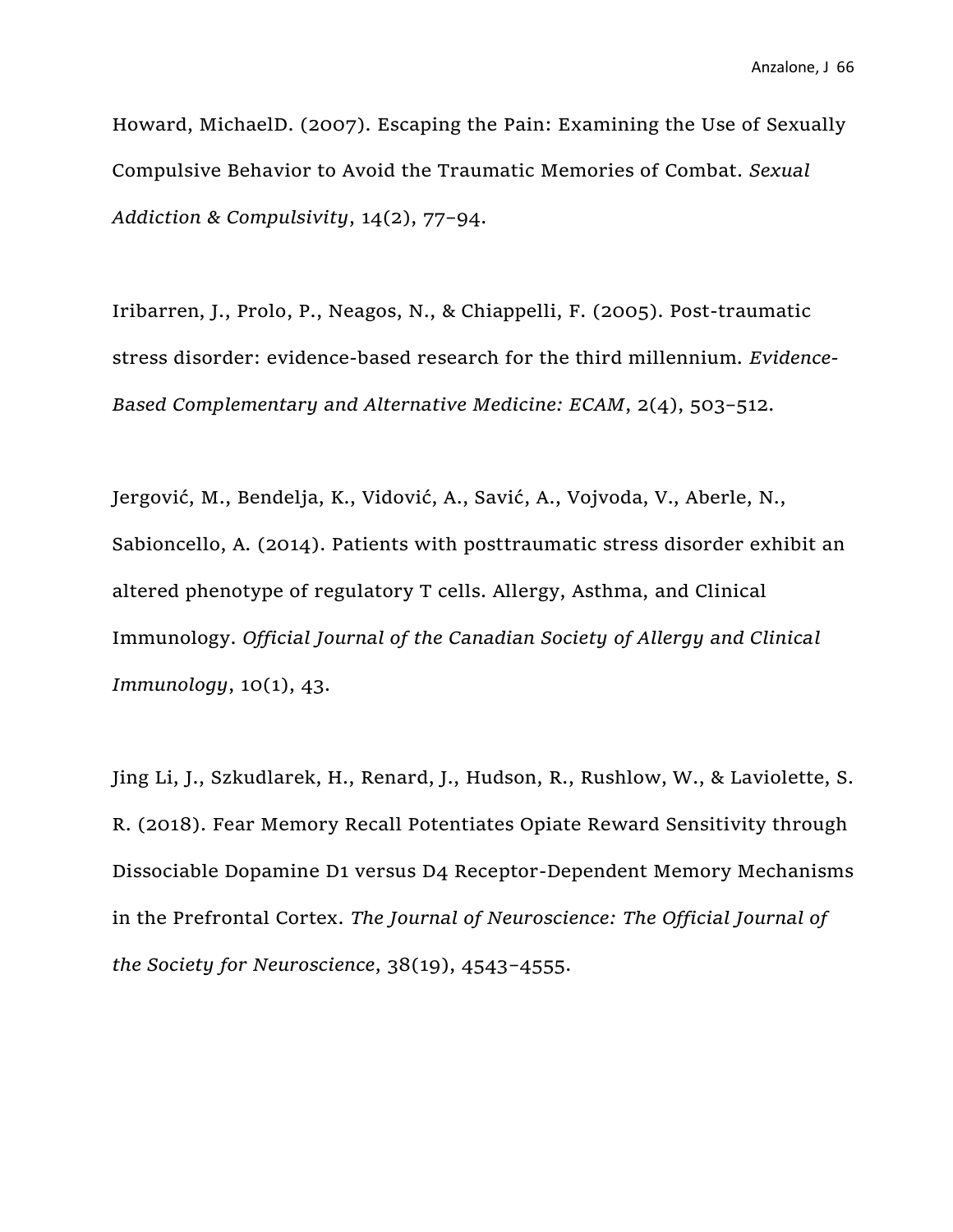Kerns, R. D., Otis, J., Rosenberg, R., & Reid, M. C. (2003). Veterans' reports of pain and associations with ratings of health, health-risk behaviors, affective distress, and use of the healthcare system. *Journal of Rehabilitation Research and Development*, 40(5), 371–379.

Kessler, R. C., Berglund, P., Demler, O., Jin, R., Merikangas, K. R., & Walters, E. E. (2005). Lifetime Prevalence and Age-of-Onset Distributions of DSM-IV Disorders in the National Comorbidity Survey Replication. *Archives of General Psychiatry*, *62*(6), 593–602.<https://doi.org/10.1001/archpsyc.62.6.593>

Kessler, R. C., Rose, S., Koenen, K. C., Karam, E. G., Stang, P. E., Stein, D. J., Carmen Viana, M. (2014). How well can post-traumatic stress disorder be predicted from pre-trauma risk factors? An exploratory study in the WHO World Mental Health Surveys. *World Psychiatry*, *13*(3), 265–274.

#### <https://doi.org/10.1002/wps.20150>

Lanius, R. A., Vermetten, E., Loewenstein, R. J., Brand, B., Schmahl, C., Bremner, J. D., & Spiegel, D. (2010). Emotion modulation in PTSD: Clinical and neurobiological evidence for a dissociative subtype. *The American Journal of Psychiatry*, 167(6), 640–647.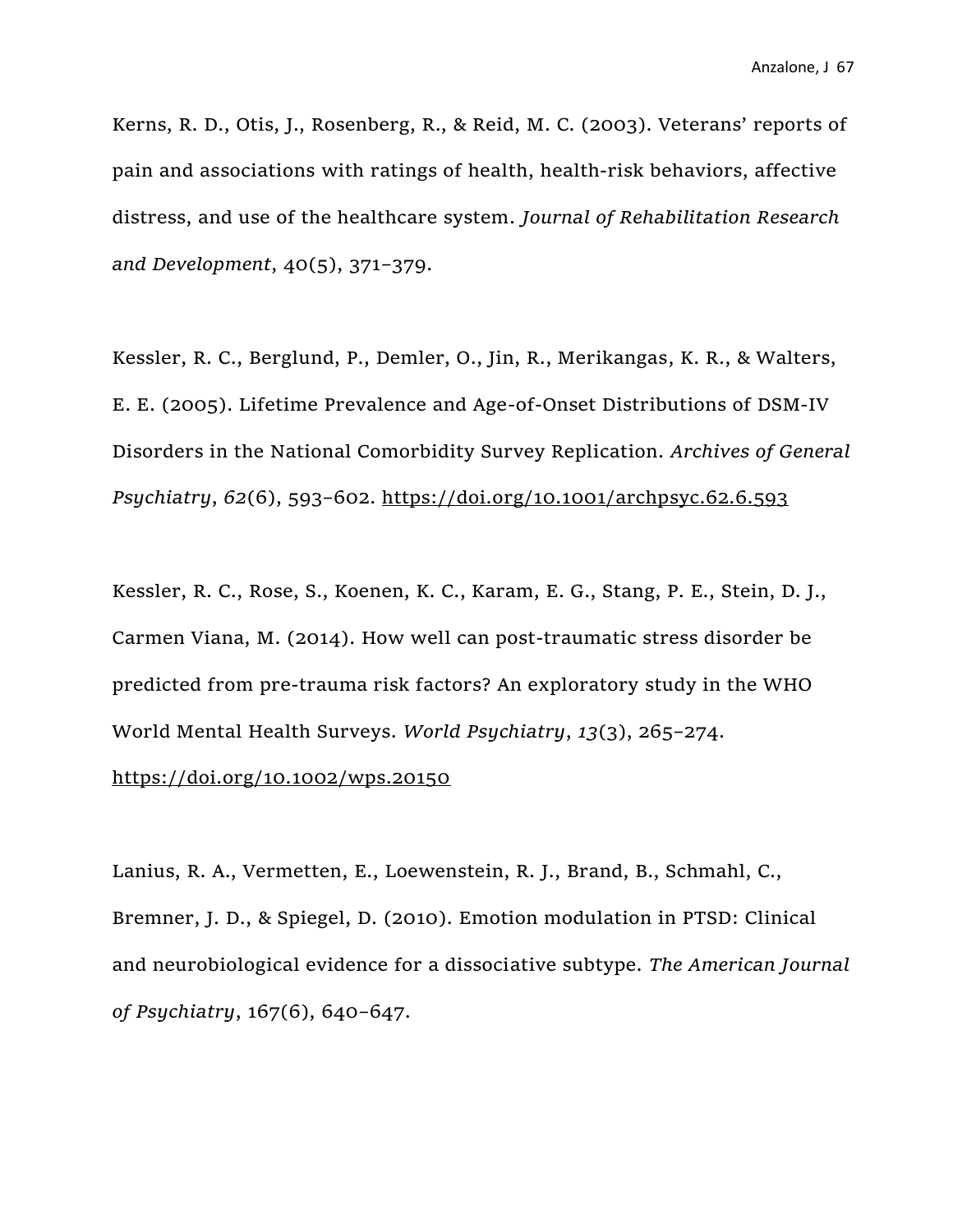Lutwak, N., & Dill, C. (2013). An innovative method to deliver treatment of military sexual trauma and post-traumatic stress disorder. *Military Medicine,*  178(10), 1039–1040.

Maren, S. (2001). Neurobiology of Pavlovian Fear Conditioning. *Annual Review of Neuroscience*, 24(1), 897–931.

Matlow, R. B., & DePrince, A. P. (2013). The influence of victimization history on PTSD symptom expression in women exposed to intimate partner violence. *Psychological Trauma: Theory, Research, Practice, and Policy,* 5(3), 241–250. Mbalo, N., Zhang, M., & Sam, N. (2017). Risk Factors for PTSD and Depression in Female Survivors of Rape. *Psychological Trauma : Theory, Research, Practice and Policy*, *9*(3), 301–308.<https://doi.org/10.1037/tra0000228>

McCauley, J. L., Killeen, T., Gros, D. F., Brady, K. T., & Back, S. E. (2012). Posttraumatic Stress Disorder and Co-Occurring Substance Use Disorders: Advances in Assessment and Treatment. *Clinical Psychology: A Publication of The Division Of Clinical Psychology Of The American Psychological Association*, 19(3).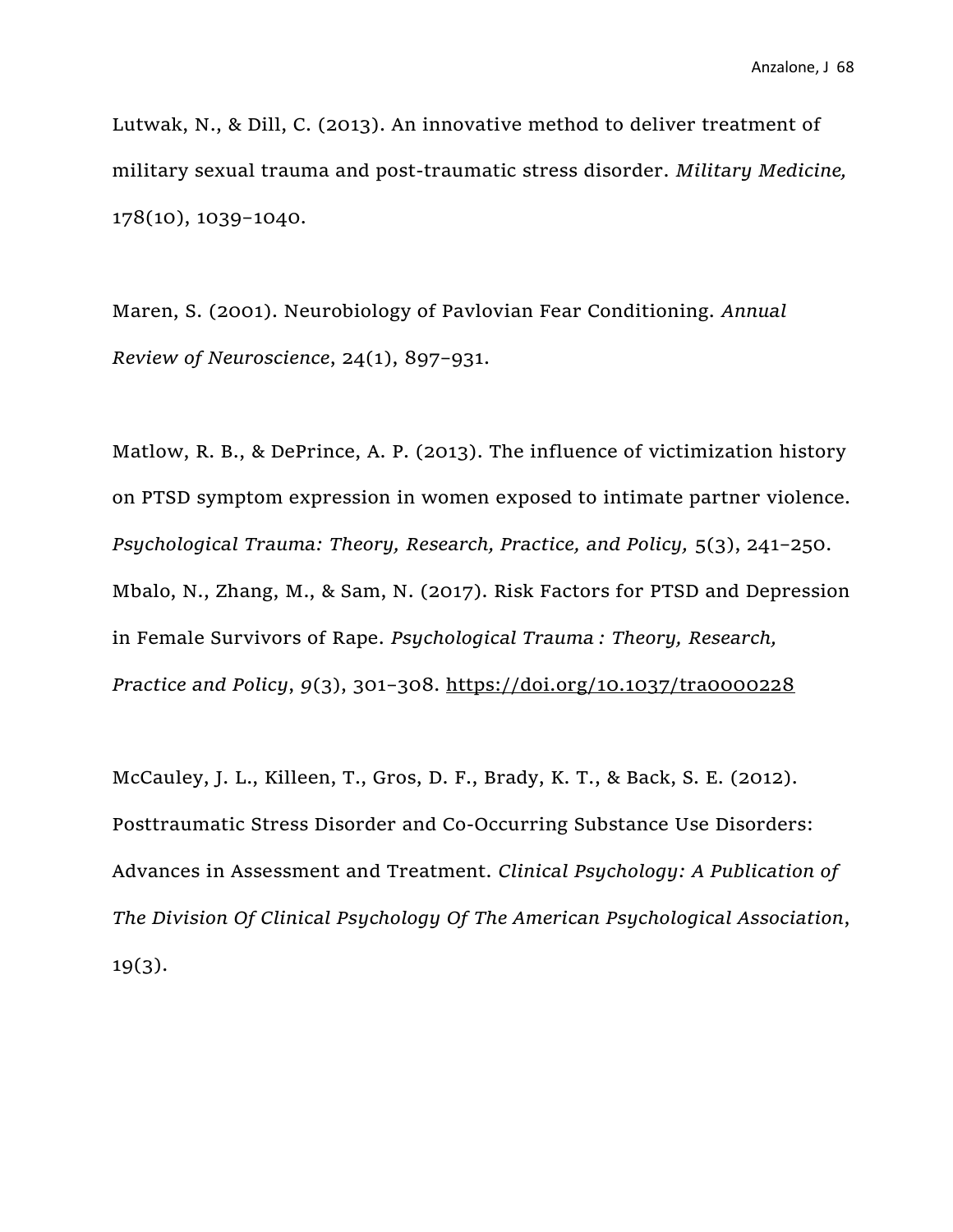Meltzer-Brody, S., Leserman, J., Zolnoun, D., Steege, J., Green, E., & Teich, A. (2007). Trauma and posttraumatic stress disorder in women with chronic pelvic pain. *Obstetrics and Gynecology*, 109(4), 902–908.

Morasco, B. J., Lovejoy, T. I., Lu, M., Turk, D. C., Lewis, L., & Dobscha, S. K. (2013). The relationship between PTSD and chronic pain: Mediating role of coping strategies and depression. *Pain*, 154(4), 609–616.

Morgan, R. E., & Truman, J. L. (2018, December). Criminal Victimization, 2017. [PDF]. *U.S. Department of Justice.*

Moser, J. S., Hajcak, G., Simons, R. F., & Foa, E. B. (2007). Posttraumatic Stress Disorder Symptoms in Trauma-exposed College Students: The Role of Trauma-Related Cognitions, Gender, and Negative Affect. J*ournal of Anxiety Disorders,* 21(8), 1039–1049.

Murray, L. K., Nguyen, A., & Cohen, J. A. (2014). Child Sexual Abuse. *Child and Adolescent Psychiatric Clinics of North America*, 23(2), 321–337.

Najavits, L., & Walsh, M. (2012). Dissociation, PTSD, and Substance Abuse: An Empirical Study. Journal of Trauma & Dissociation : *The Official Journal of the International Society for the Study of Dissociation (ISSD)*, 13(1), 115–126.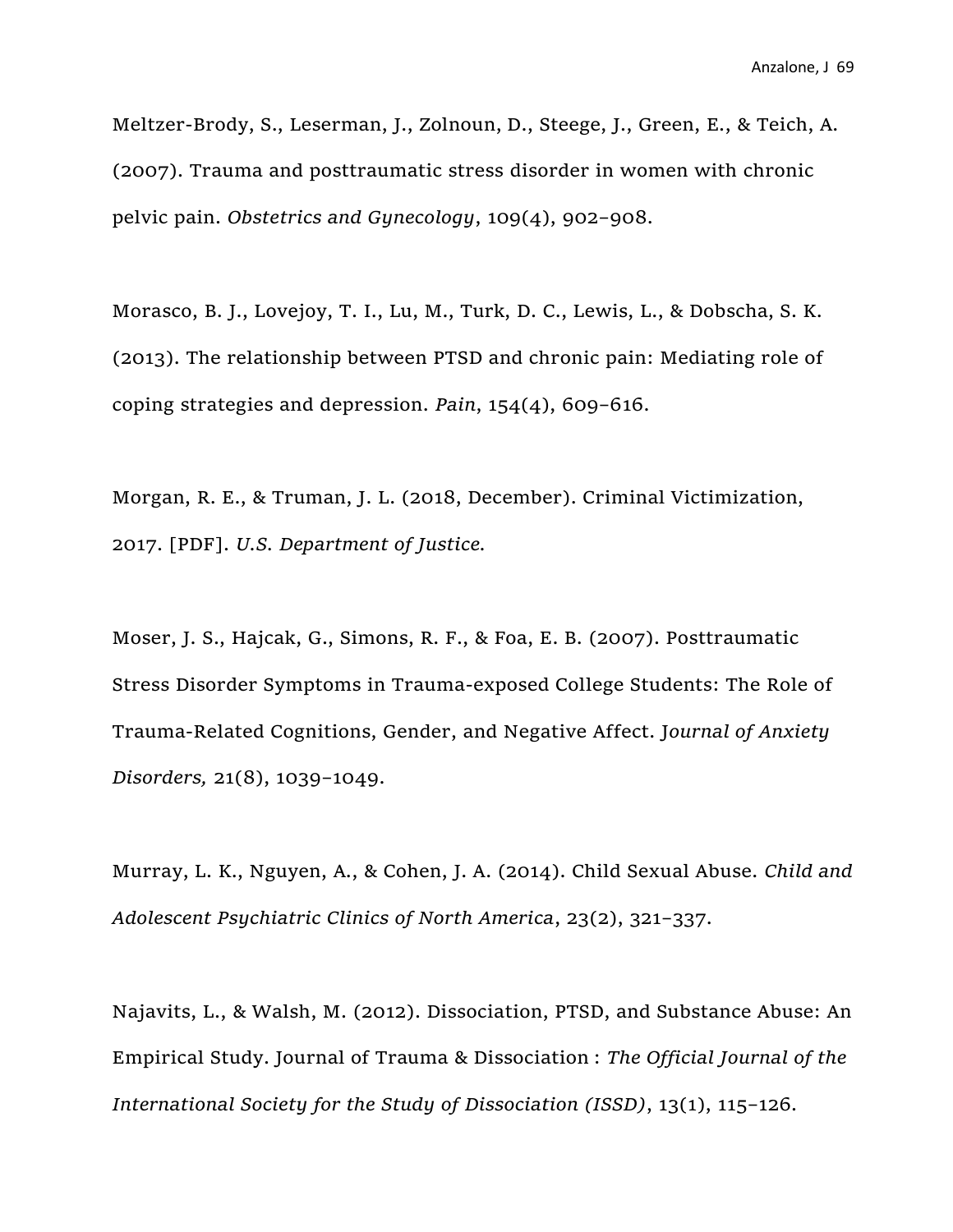Navratilova, E., Morimura, K., Xie, J. Y., Atcherley, C. W., Ossipov, M. H., & Porreca, F. (2016). Positive emotions and brain reward circuits in chronic pain. *The Journal of Comparative Neurology*, 524(8), 1646–1652.

Neigh, G. N., & Ali, F. F. (2016). Co-morbidity of PTSD and immune system dysfunction: opportunities for treatment. *Current Opinion in Pharmacology*, 29, 104–110.

Neria, Y., Besser, A., Kiper, D., & Westphal, M. (2010). A longitudinal study of posttraumatic stress disorder, depression, and generalized anxiety disorder in Israeli civilians exposed to war trauma. *Journal of Traumatic Stress*, 23(3), 322–330.

Noel, M., Wilson, A. C., Holley, A. L., Durkin, L., Patton, M., & Palermo, T. M. (2016). Posttraumatic stress disorder symptoms in youth with vs without chronic pain. *Pain*, 157(10), 2277–2284.

O'Donovan, A., Cohen, B. E., Seal, K. H., Bertenthal, D., Margaretten, M., Nishimi, K., & Neylan, T. C. (2015). Elevated risk for autoimmune disorders in Iraq and Afghanistan veterans with posttraumatic stress disorder. *Biological Psychiatry*, 77(4), 365–374.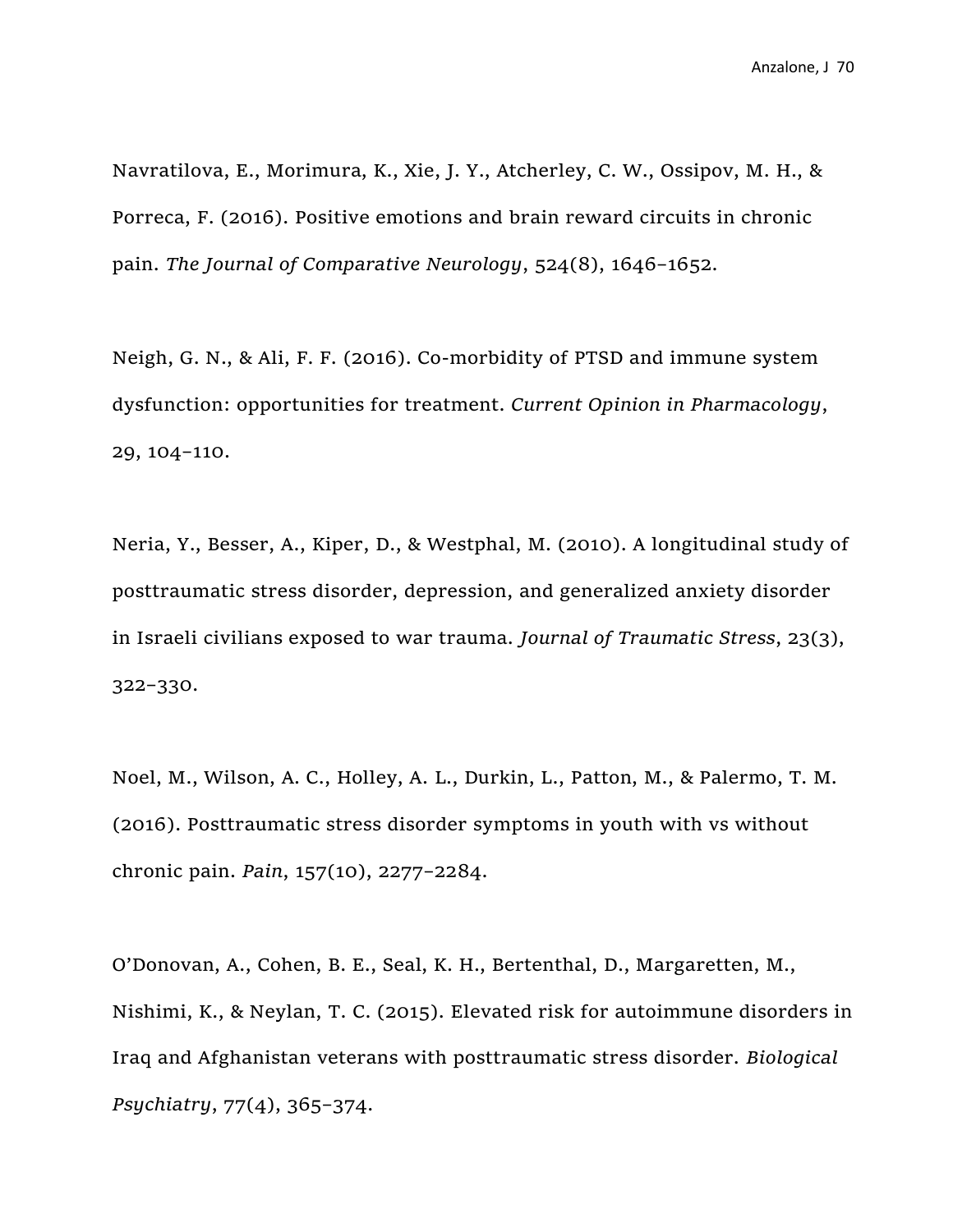Pineles, S. l., Shipherd, J. c., Welch, L. p., & Yovel, I. (2007). The role of attentional biases in PTSD: is it interference or facilitation? *Behavior Research and Therapy*, 45(8), 1903–1913.

Popoli, M., Yan, Z., McEwen, B., & Sanacora, G. (2011). The stressed synapse: the impact of stress and glucocorticoids on glutamate transmission. Nature Reviews. *Neuroscience*, 13(1), 22–37.

Posttraumatic Stress Disorder in Female Veterans: Association With Selfreported Health Problems and Functional Impairment. | Psychiatry | JAMA Internal Medicine | JAMA Network. Retrieved April 27, 2019, from <https://jamanetwork.com/journals/jamainternalmedicine/fullarticle/216705>

Price, C. J., McBride, B., Hyerle, L., & Kivlahan, D. R. (2007). Mindful awareness in body-oriented therapy for female veterans with post-traumatic stress disorder taking prescription analgesics for chronic pain: a feasibility study. *Alternative Therapies in Health and Medicine*, 13(6), 32–40.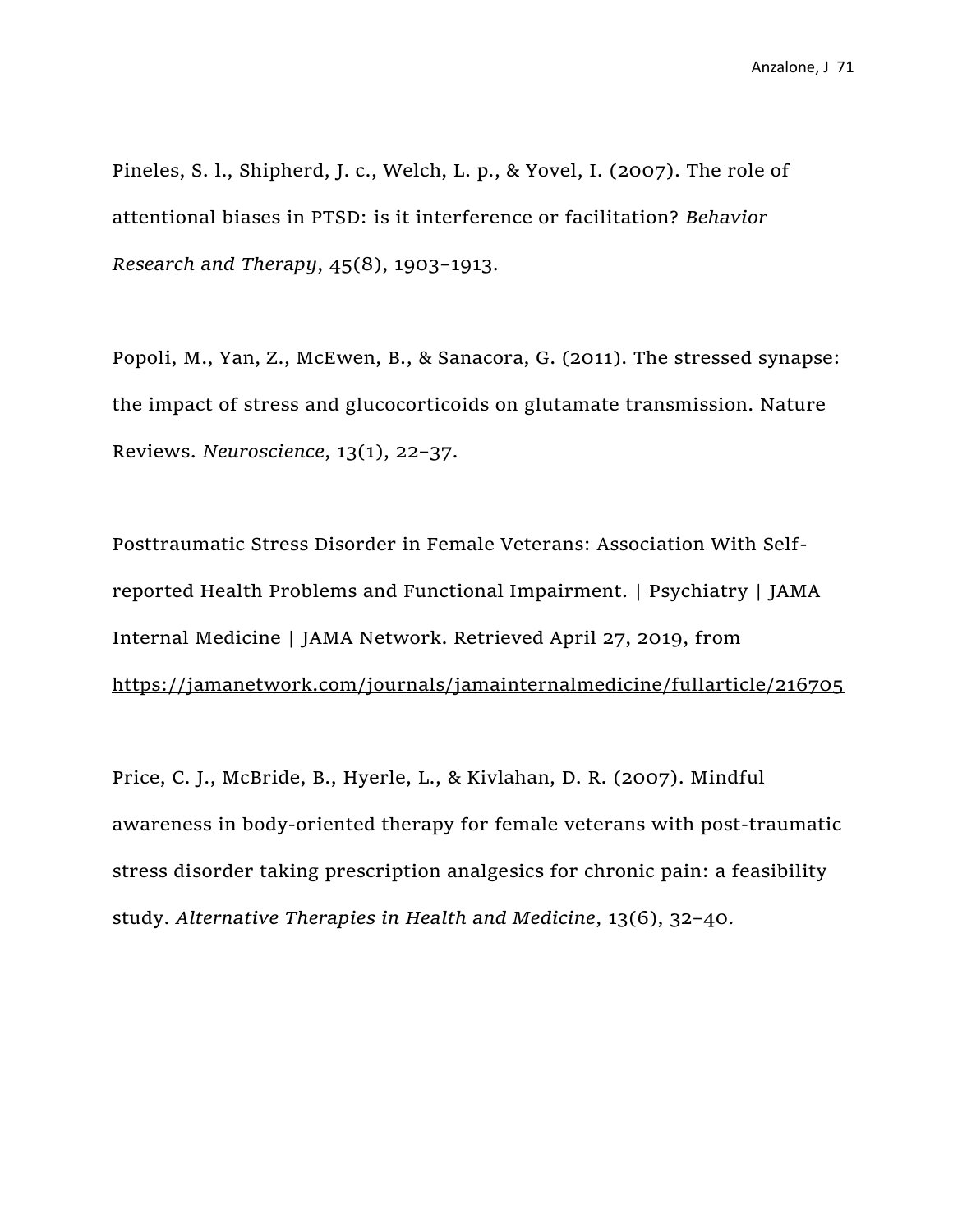Pynoos, R. S., Steinberg, A. M., Layne, C. M., Briggs, E. C., Ostrowski, S. A., & Fairbank, J. A. (2009). DSM-V PTSD diagnostic criteria for children and adolescents: A developmental perspective and recommendations. *Journal of Traumatic Stress*, 22(5), 391–398.

Rauch, S. L., Shin, L. M., & Phelps, E. A. (2006). Neurocircuitry models of posttraumatic stress disorder and extinction: human neuroimaging research- past, present, and future. *Biological Psychiatry*, 60(4), 376–382.

Rege, S. (2017). Post-Traumatic Stress Disorder (PTSD) - Neuropsychiatry and Treatment. Retrieved from https://psychscenehub.com/psychinsights/posttraumatic-stress-disorder/

Reisman, M. (2016). PTSD Treatment for Veterans: What's Working, What's New, and What's Next. *P & T: A Peer-Reviewed Journal For Formulary Management*, 41(10), 623–634.

Resnick, E. M., Mallampalli, M., & Carter, C. L. (2012). Current Challenges in Female Veterans' Health. *Journal of Women's Health*, *21*(9), 895–900. <https://doi.org/10.1089/jwh.2012.3644>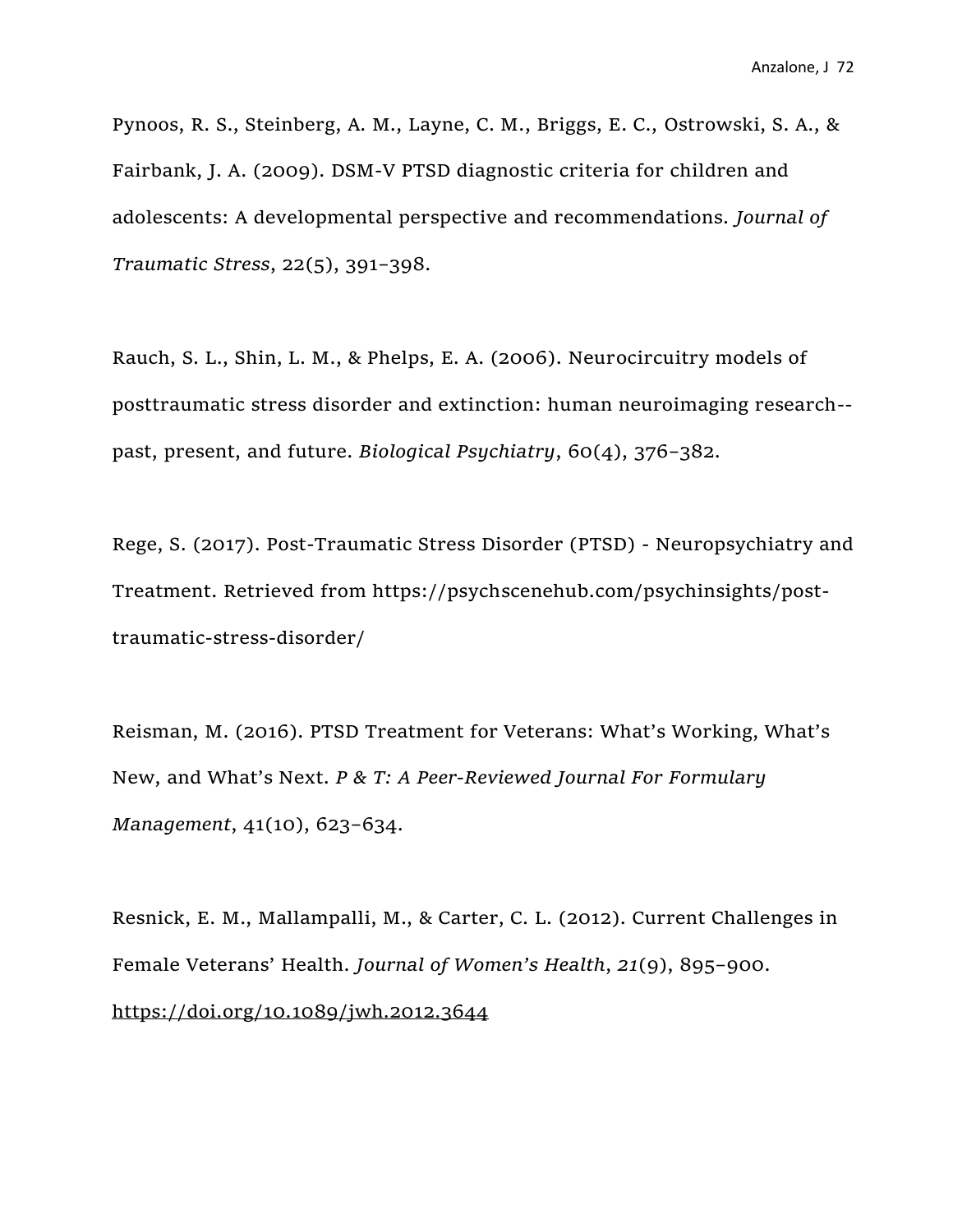Richardson, L. K., Frueh, B. C., & Acierno, R. (2010). Prevalence Estimates of Combat-Related PTSD: A Critical Review. *The Australian and New Zealand Journal of Psychiatry*, *44*(1), 4–19.

<https://doi.org/10.3109/00048670903393597>

Roman, P. M., & Floyd, H. H. (1981). Social acceptance of psychiatric illness and psychiatric treatment. *Social Psychiatry*, 16(1), 21–29.

Sapolsky, R. M. (2004). Why zebras don't get ulcers / Robert M. Sapolsky (3rd ed). New York: Times Books.

Scioli-Salter, E., Forman, D. E., Otis, J. D., Tun, C., Allsup, K., Marx, C. E., … Rasmusson, A. M. (2016). Potential neurobiological benefits of exercise in chronic pain and posttraumatic stress disorder: Pilot study. *Journal of Rehabilitation Research & Development*, 53(1), 95–106.

Scope of the Problem: Statistics | RAINN. (n.d.). Retrieved April 4, 2019, from <https://www.rainn.org/statistics/scope-problem>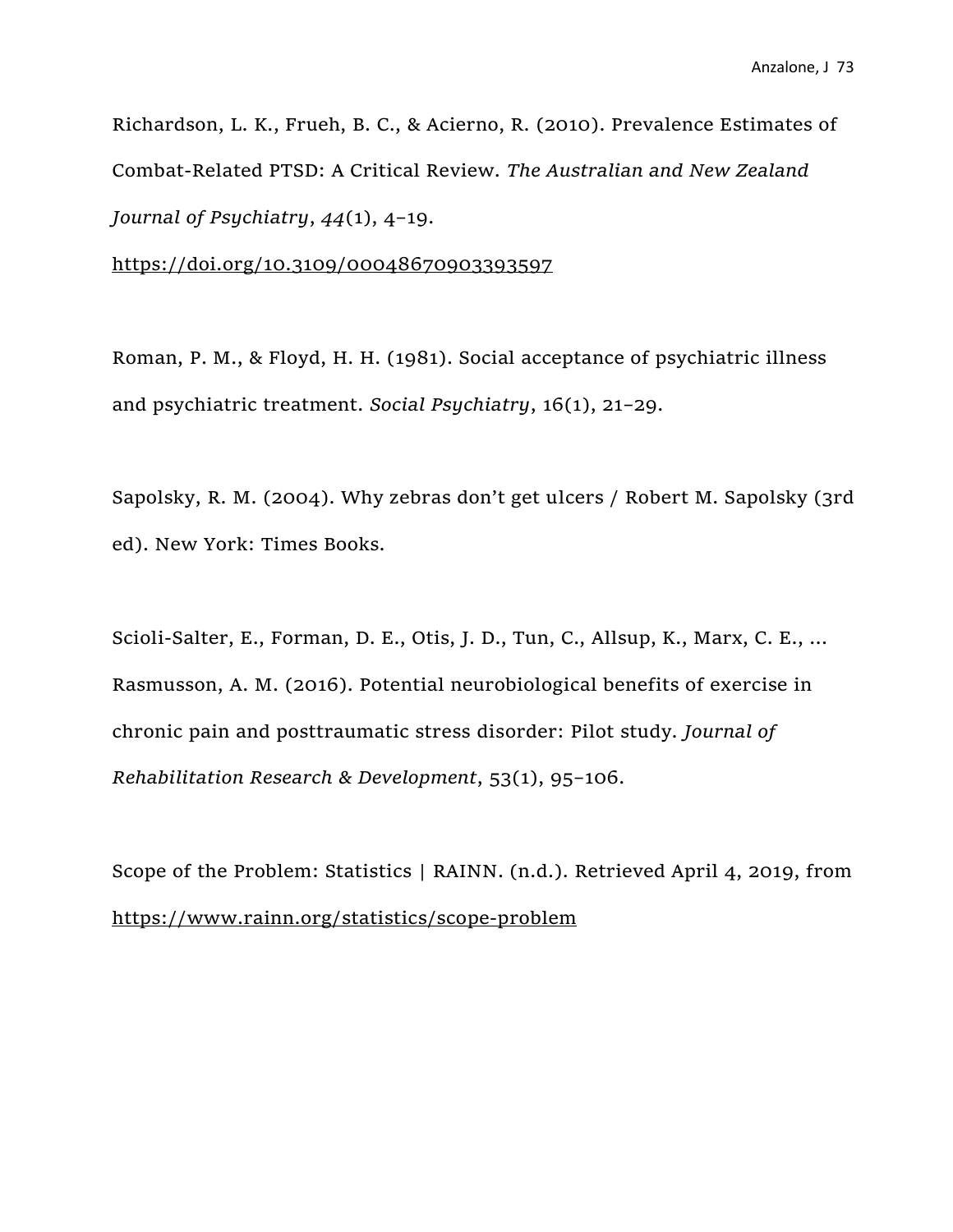Shin, L. M., Wright, C. I., Cannistraro, P. A., Wedig, M. M., McMullin, K., Martis, B., Rauch, S. L. (2005). A functional magnetic resonance imaging study of amygdala and medial prefrontal cortex responses to overtly presented fearful faces in posttraumatic stress disorder. *Archives of General Psychiatry*, 62(3), 273–281.

Shipherd, J. C. (2006). Treatment of a Case Example with PTSD and Chronic Pain. *Cognitive and Behavioral Practice*, 13(1), 24–32.

Shipherd, J. c., & Beck, J. g. (1999). The effects of suppressing trauma-related thoughts on women with rape-related posttraumatic stress disorder. *Behavior Research and Therapy*, 37(2), 99–112.

Shipherd, J. C., Keyes, M., Jovanovic, T., Ready, D. J., Baltzell, D., Worley, V., Duncan, E. (2007). Veterans seeking treatment for posttraumatic stress disorder: What about comorbid chronic pain? *Journal of Rehabilitation Research & Development*, 44(2), 153–165.

Sipos, M. L., Bar‐Haim, Y., Abend, R., Adler, A. B., & Bliese, P. D. (2014). Postdeployment Threat-Related Attention Bias Interacts with Combat Exposure to Account for Ptsd and Anxiety Symptoms in Soldiers. *Depression & Anxiety* (1091-4269), 31(2), 124–129.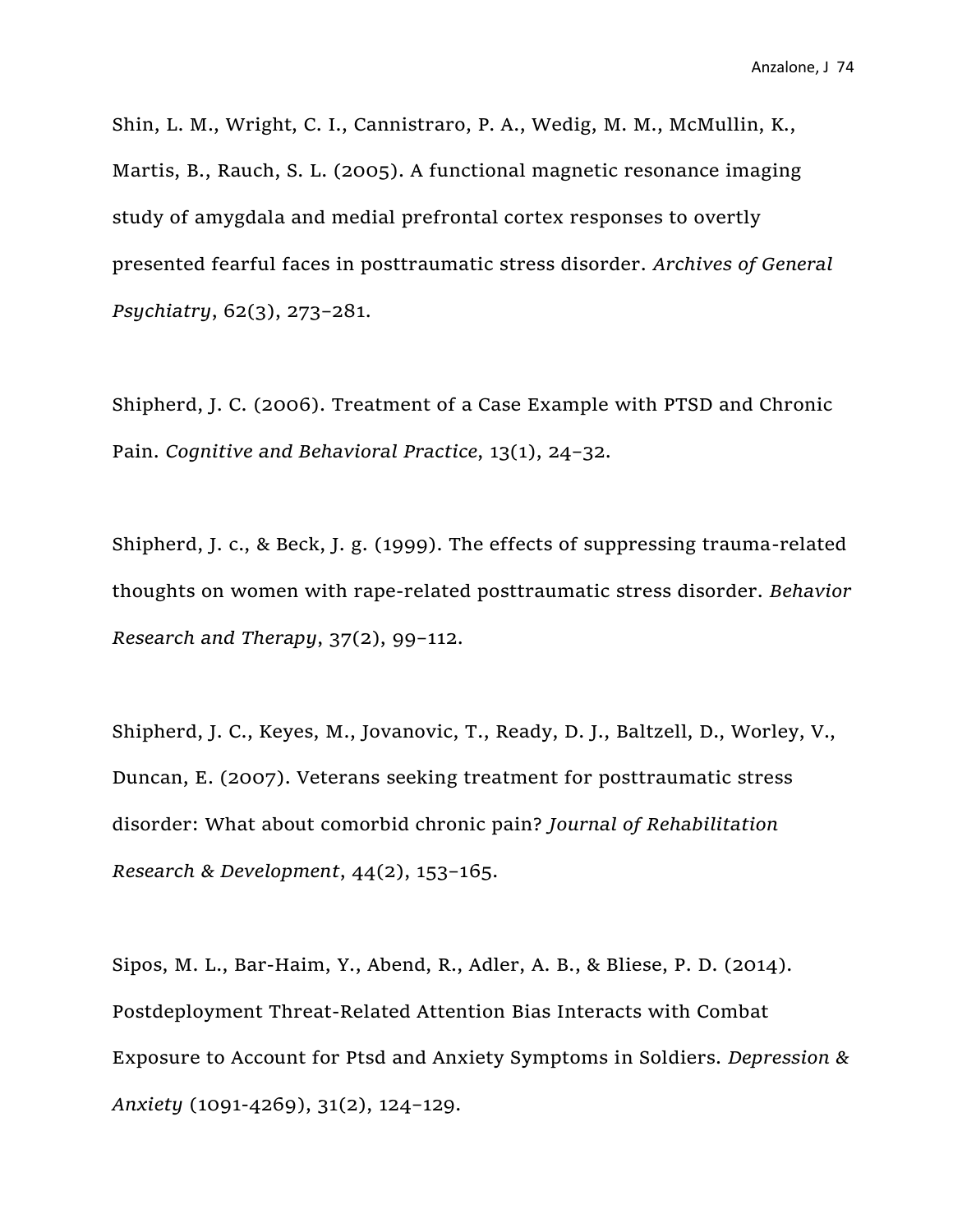Sorrells, S. F., Caso, J. R., Munhoz, C. D., & Sapolsky, R. M. (2009). The stressed CNS: when glucocorticoids aggravate inflammation. *Neuron*, 64(1), 33–39.

Sripada, R. K., Marx, C. E., King, A. P., Rampton, J. C., Ho, S. S., & Liberzon, I. (2013). Allopregnanolone elevations following pregnenolone administration are associated with enhanced activation of emotion regulation neurocircuits. *Biological Psychiatry*, 73(11), 1045–1053.

Strigo, I. A., Simmons, A. N., Matthews, S. C., Grimes, E. M., Allard, C. B., Reinhardt, L. E., Stein, M. B. (2010). Neural Correlates of Altered Pain Response in Women with Posttraumatic Stress Disorder from Intimate Partner Violence. *Biological Psychiatry*, 68(5), 442–450.

Sweis, B. M. (2012). Basic hypothalamic–pituitary–adrenal axis summary [picture]. Retrieved from [https://commons.wikimedia.org/wiki/File:Brian\\_M\\_Sweis\\_HPA\\_Axis\\_Diagra](https://commons.wikimedia.org/wiki/File:Brian_M_Sweis_HPA_Axis_Diagram_2012.pdf#filehistory) [m\\_2012.pdf#filehistory](https://commons.wikimedia.org/wiki/File:Brian_M_Sweis_HPA_Axis_Diagram_2012.pdf#filehistory)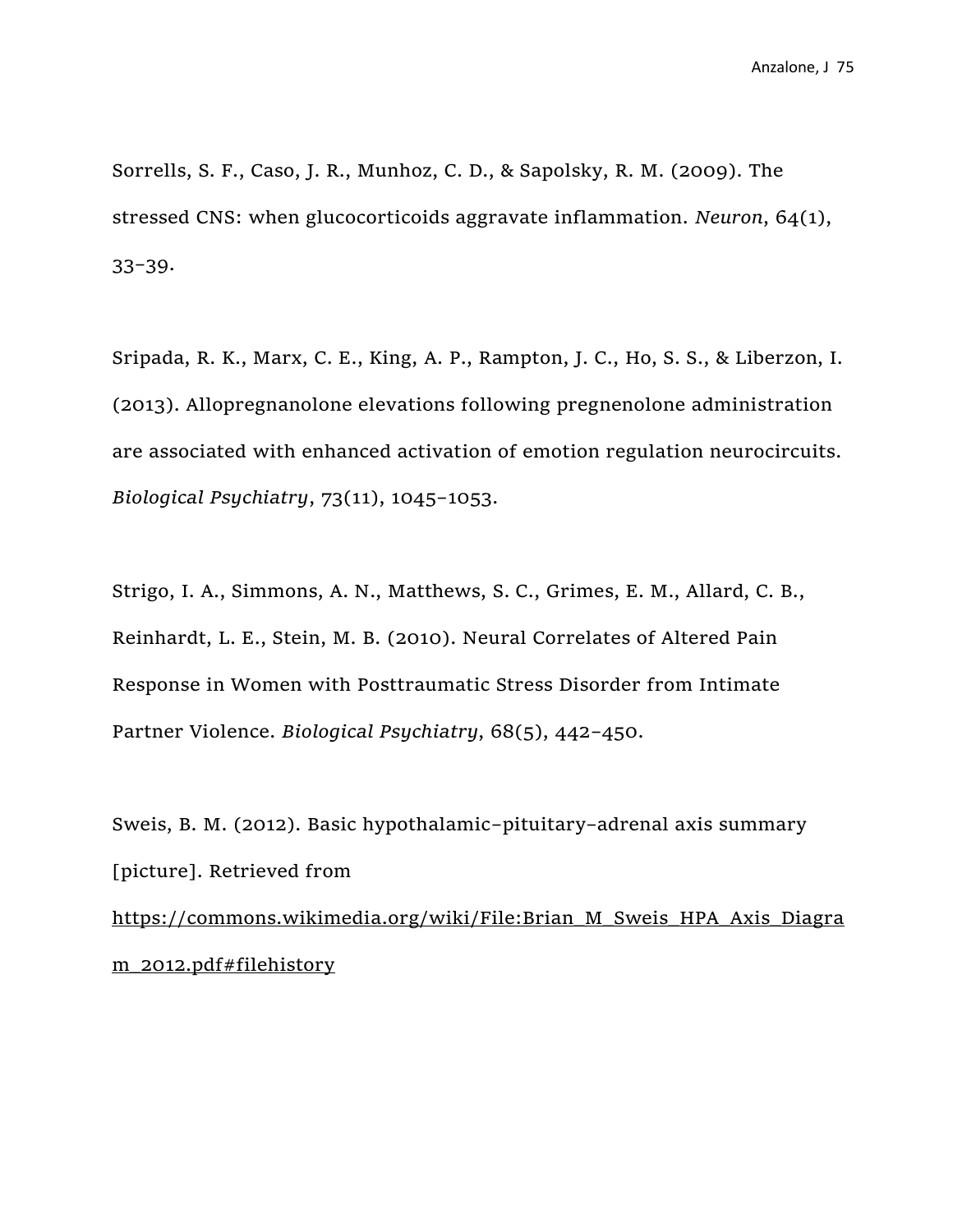Anzalone, J 76

The National Institute of Mental Health (2007). PTSD-Brain [picture] Retrieved from "Post Traumatic Stress Disorder Research Fact Sheet". A fact sheet with a brief description of post-traumatic stress disorder (PTSD) and its treatment. Date: 2007

*The National Intimate Partner and Sexual Violence Survey: 2015 Data Brief — Updated Release*. 32.

The World Mental Health (WMH) Survey Initiative version of the World Health Organization (WHO) Composite International Diagnostic Interview (CIDI) - Kessler - 2004 - International Journal of Methods in Psychiatric Research - Wiley Online Library. Retrieved April 27, 2019, from [https://onlinelibrary.wiley.com/doi/abs/10.1002/mpr.168?sid=nlm%3Apubm](https://onlinelibrary.wiley.com/doi/abs/10.1002/mpr.168?sid=nlm%3Apubmed) [ed](https://onlinelibrary.wiley.com/doi/abs/10.1002/mpr.168?sid=nlm%3Apubmed)

Tjaden, P., & Thoennes, N. (2000). Full Report of the Prevalence, Incidence, and Consequences of Violence Against Women [Data set]. *U.S. Department of Justice.*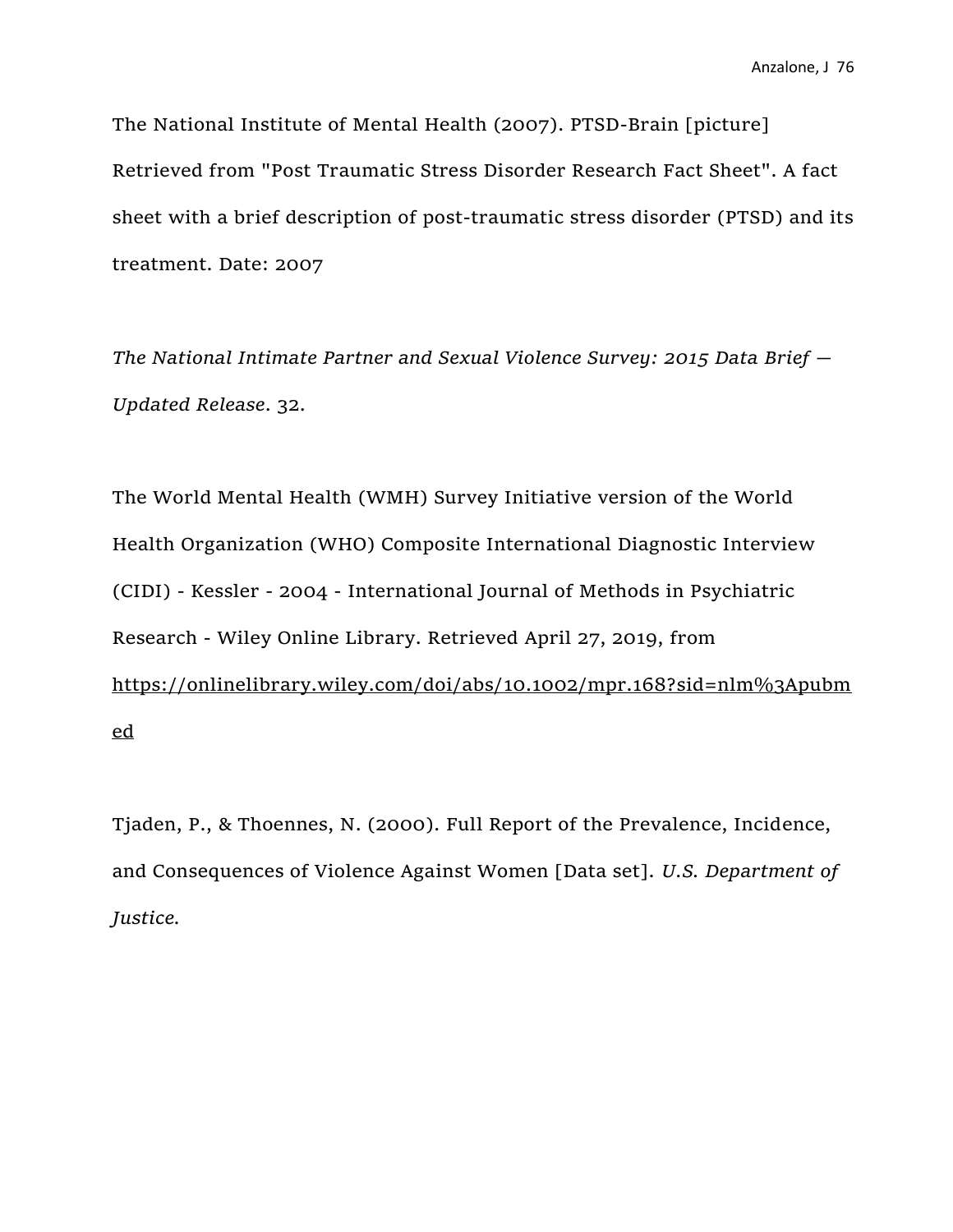Uno, H., Tarara, R., Else, J. G., Suleman, M. A., & Sapolsky, R. M. (1989). Hippocampal damage associated with prolonged and fatal stress in primates. *The Journal of Neuroscience: The Official Journal of the Society for Neuroscience*, 9(5), 1705–1711.

US population by gender 2010-2024 | Statistic. Retrieved April 27, 2019, from Statista website: [https://www.statista.com/statistics/737923/us-population](https://www.statista.com/statistics/737923/us-population-by-gender/)[by-gender/](https://www.statista.com/statistics/737923/us-population-by-gender/)

van Harmelen, A.L., van Tol, M.J., van der Wee, N. J. A., Veltman, D. J., Aleman, A., Spinhoven, P., Elzinga, B. M. (2010). Reduced medial prefrontal cortex volume in adults reporting childhood emotional maltreatment. *Biological Psychiatry*, 68(9), 832–838.

Wood, P. B., Schweinhardt, P., Jaeger, E., Dagher, A., Hakyemez, H., Rabiner, E. A., Chizh, B. A. (2007). Fibromyalgia patients show an abnormal dopamine response to pain. *The European Journal of Neuroscience*, 25(12), 3576–3582.

Yau, J. L., & Seckl, J. R. (2012). Local amplification of glucocorticoids in the aging brain and impaired spatial memory. *Frontiers in aging neuroscience*, *4*, 24.